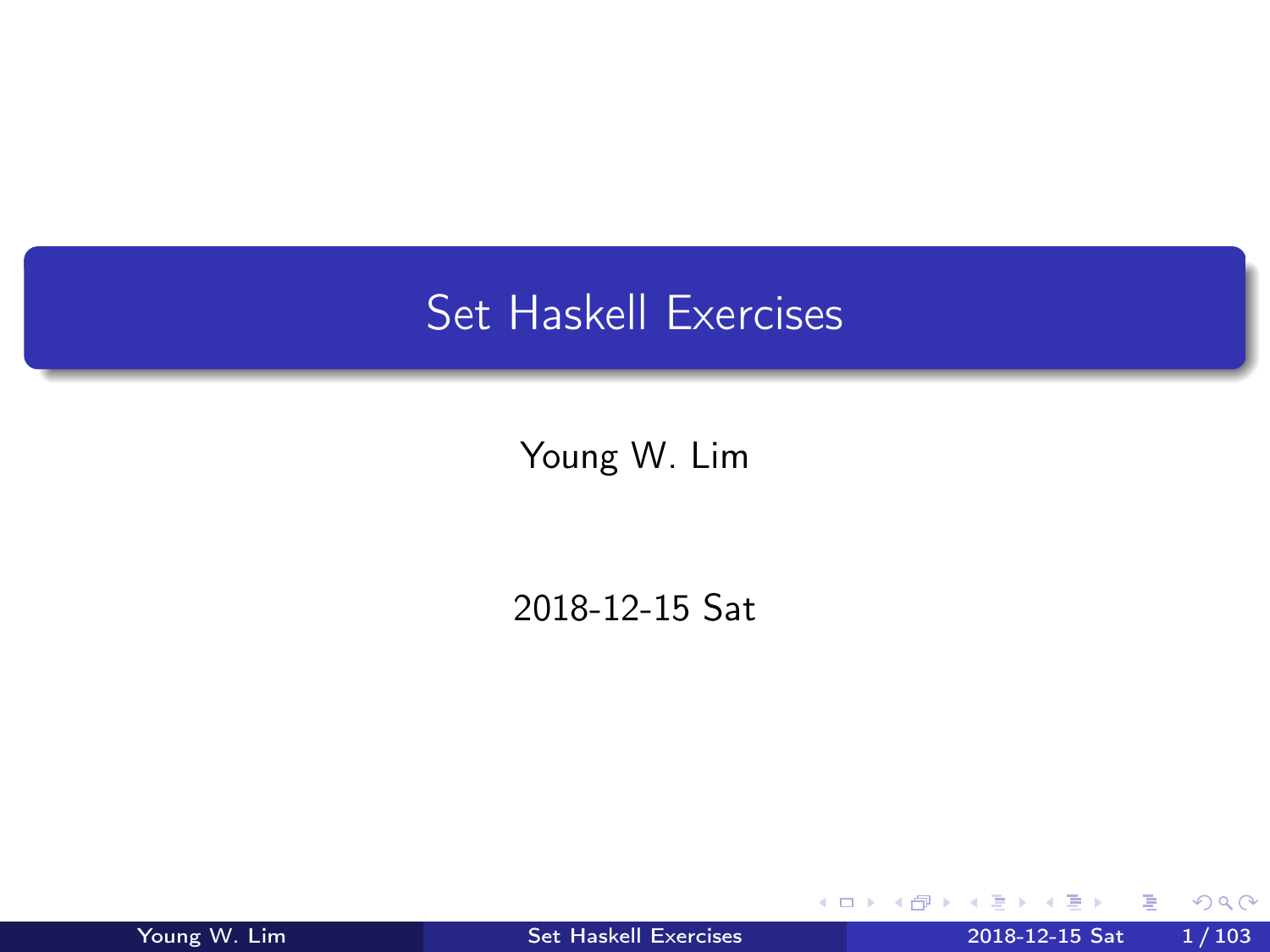## Outline



### 2 [Pardoxes and Haskell type system](#page-3-0)

- [Using STAL.hs](#page-3-0)
- [Paradox](#page-5-0)
- [Types and Type Classes](#page-13-0)

### **[Lists](#page-24-0)**

- o [Lists](#page-24-0)
- [Database Applications](#page-37-0)

### **[Sets](#page-51-0)**

- [Sets](#page-51-0)
- [Sets using Lists](#page-52-0)
- [Show class methods](#page-64-0)
- [Data Types for Sets](#page-84-0)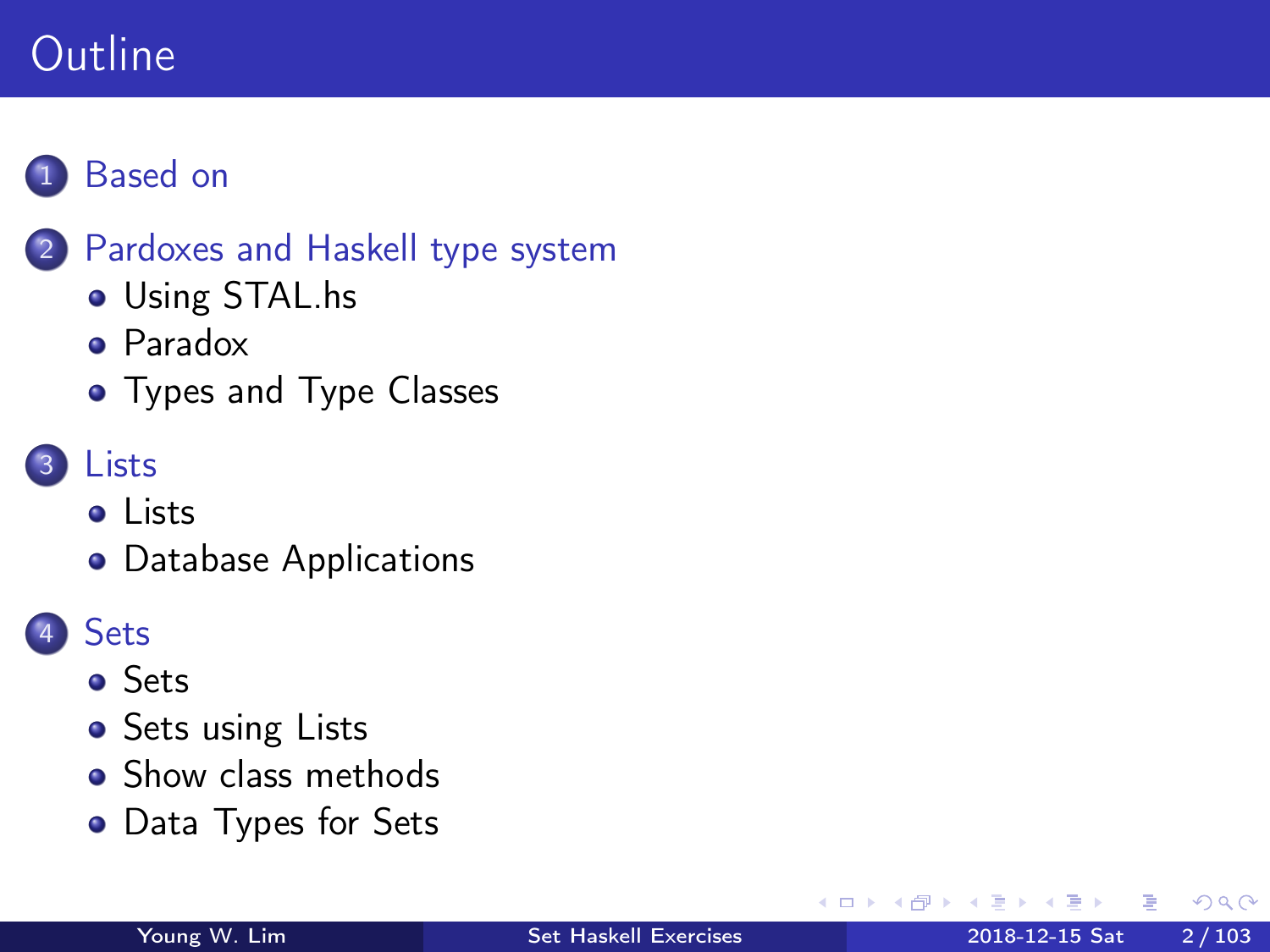### <span id="page-2-0"></span>"The Haskell Road to Logic, Maths, and Programming", K. Doets and J. V. Eijck

I, the copyright holder of this work, hereby publish it under the following licenses: GNU head Permission is granted to copy, distribute and/or modify this document under the terms of the GNU Free Documentation License, Version 1.2 or any later version published by the Free Software Foundation; with no Invariant Sections, no Front-Cover Texts, and no Back-Cover Texts. A copy of the license is included in the section entitled GNU Free Documentation License.

CC BY SA This file is licensed under the Creative Commons Attribution ShareAlike 3.0 Unported License. In short: you are free to share and make derivative works of the file under the conditions that you appropriately attribute it, and that you distribute it only under a license compatible with this one.

ミメスミ

( □ ) ( <sub>□</sub> ) (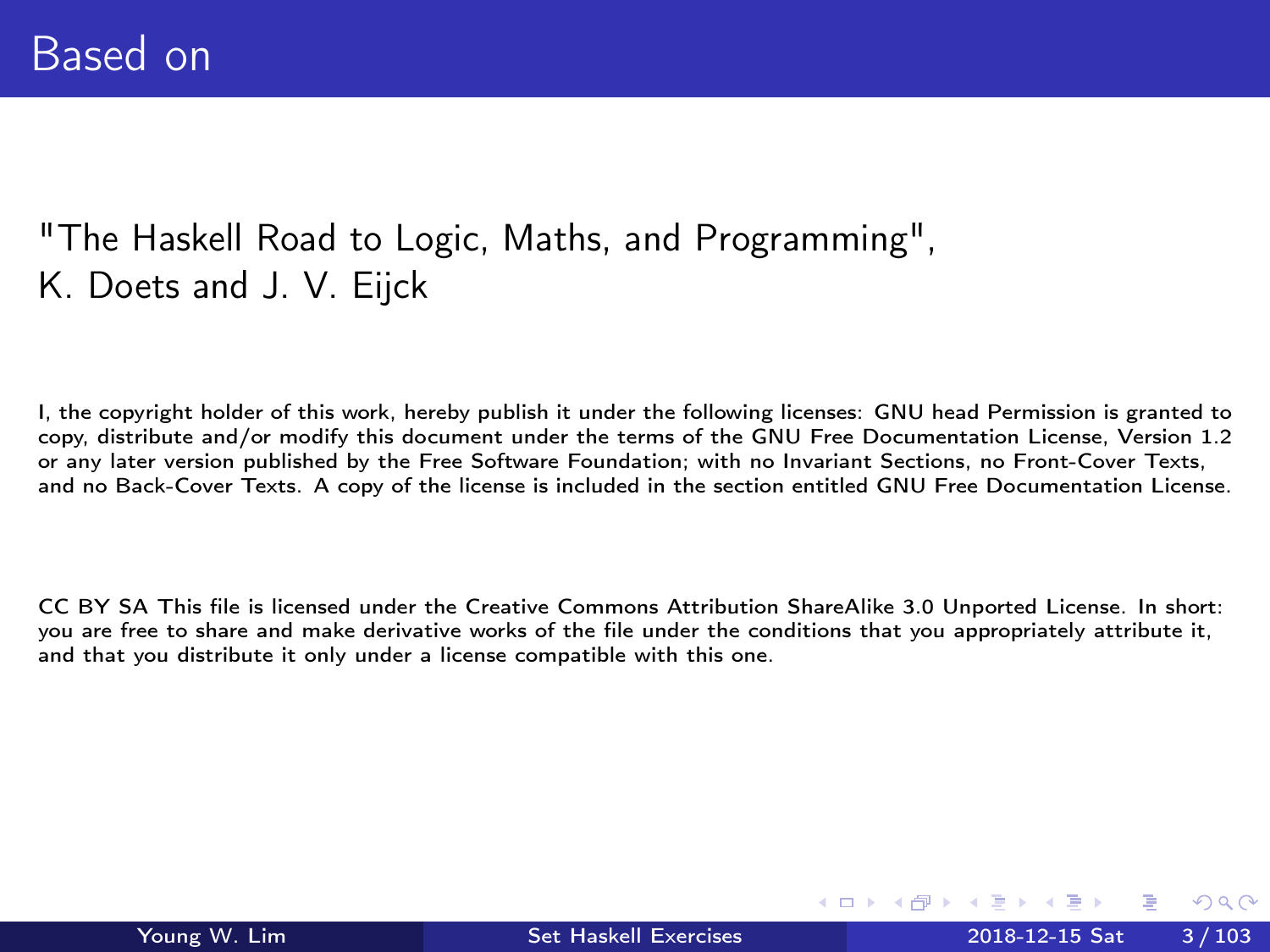### <span id="page-3-0"></span>• Sets, Types, and Lists (STaL)

module STAL

where

:load STAL

import List import DB

造

イロト イ押 トイヨ トイヨト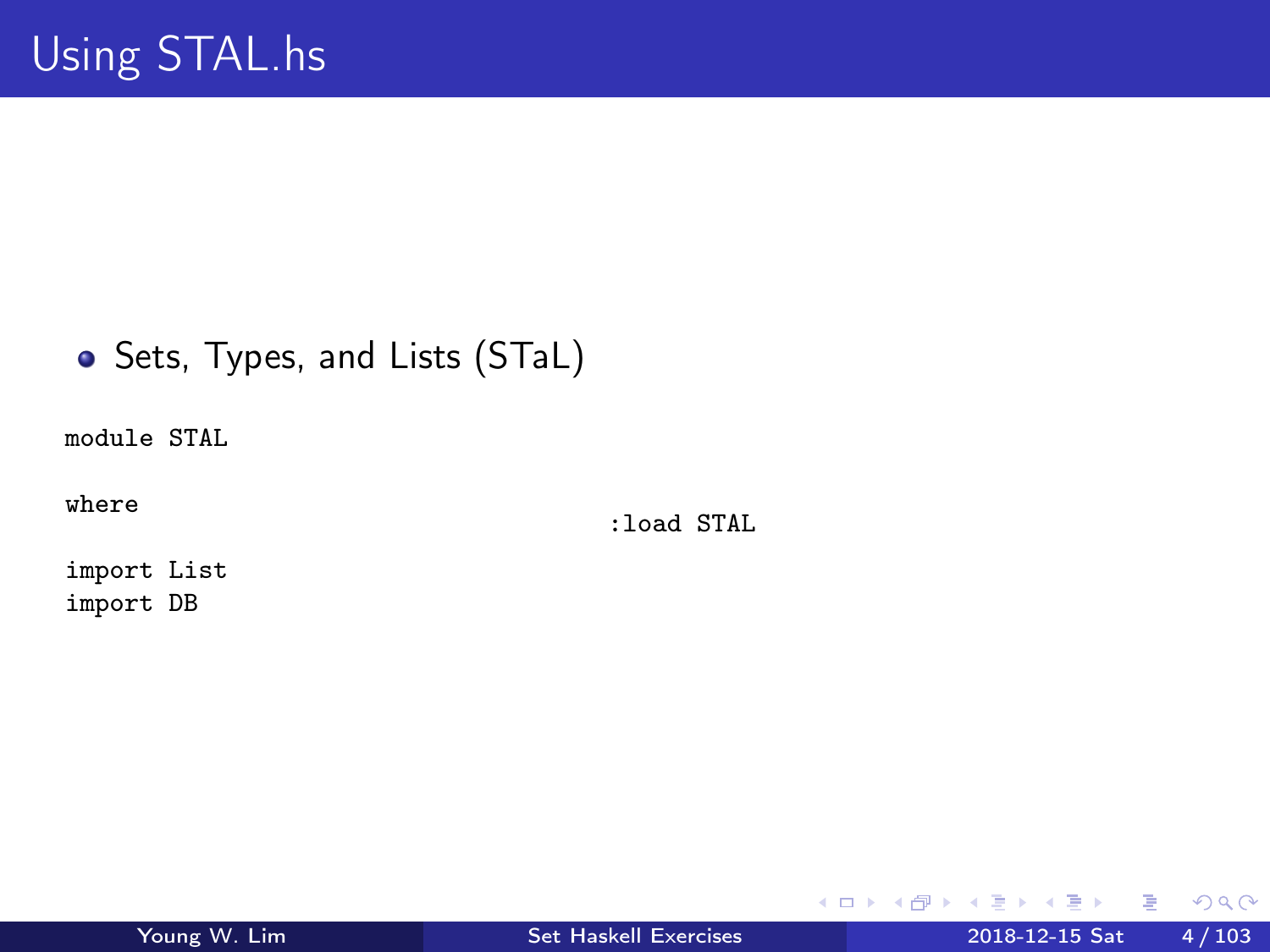```
Prelude> :load STAL.hs<br>[1 of 2] Compiling DB
[1 of 2] Compiling DB (DB.hs, interpreted )<br>[2 of 2] Compiling STAL (STAL.hs, interpreted
                                         (STAL.hs, interpreted)
Ok, modules loaded: STAL, DB.
*STAL>
*STAL>
*STAL>
*STAL> odds1
[1,3,5,7,9,11,13,15,17,19,21,23,25,27,29,31,33,35,37,39,41,43,
45,47,49,51,53,55,57,59,61,63,65,67,69, ...
*STAL>
*STAL>
*STAL> evens2
[0,2,4,6,8,10,12,14,16,18,20,22,24,26,28,30,32,34,36,38,40,42,
44,46,48,50,52,54,56,58,60,62,64,66,68,70,72,74,76,78,80,82,84,
86,88,90,92,94,96,98,100,102,104,106,108,110,112,114,116 ...
```
**KED KARD KED KED A BLOOM**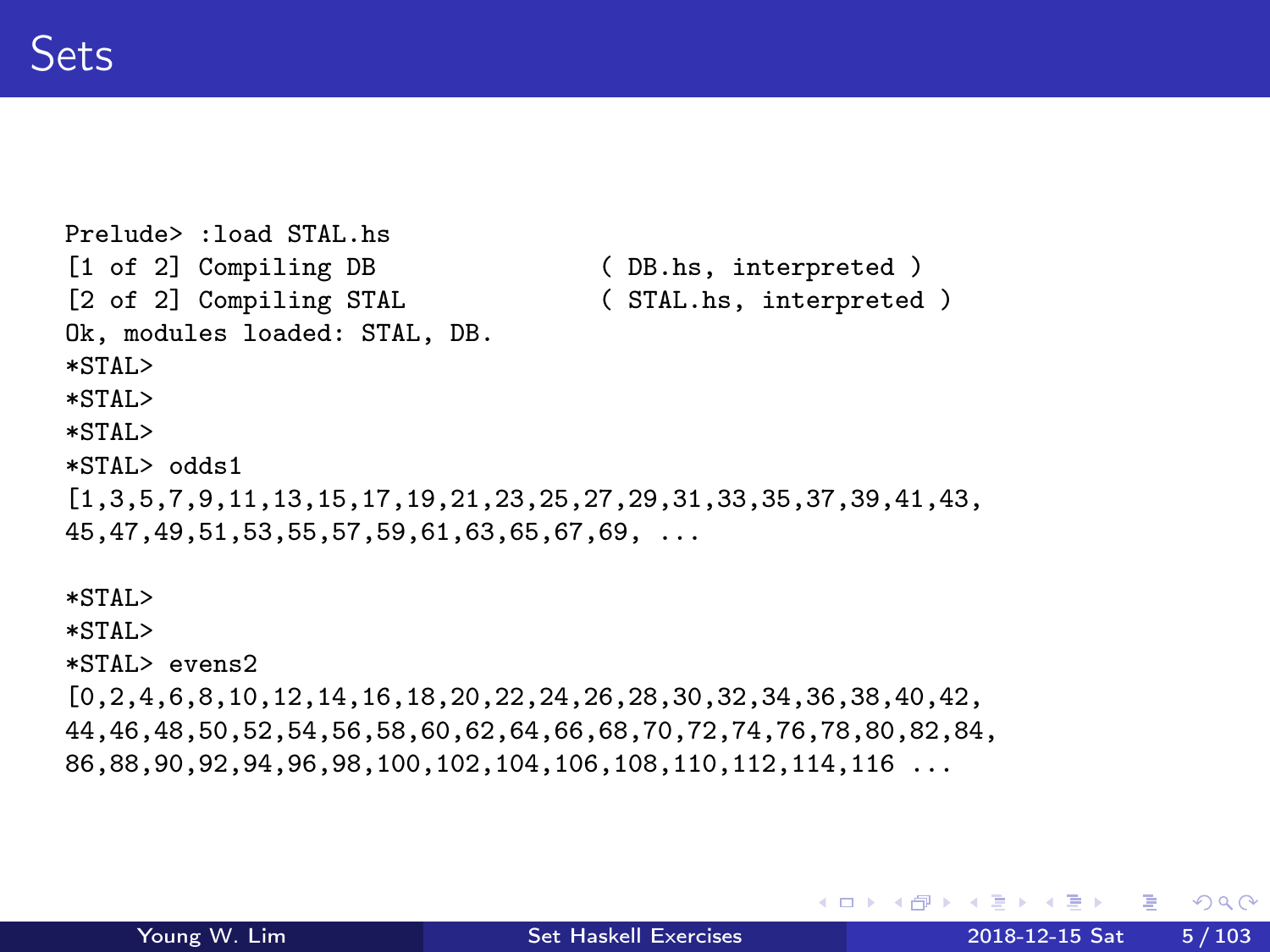- <span id="page-5-0"></span>• no general test for checking whether a given procedure terminates for a particular input
- the halting problem is undecidable
- the existence of an algorithm for the halting problem would lead to a paradox like the Russell paradox

 $\Omega$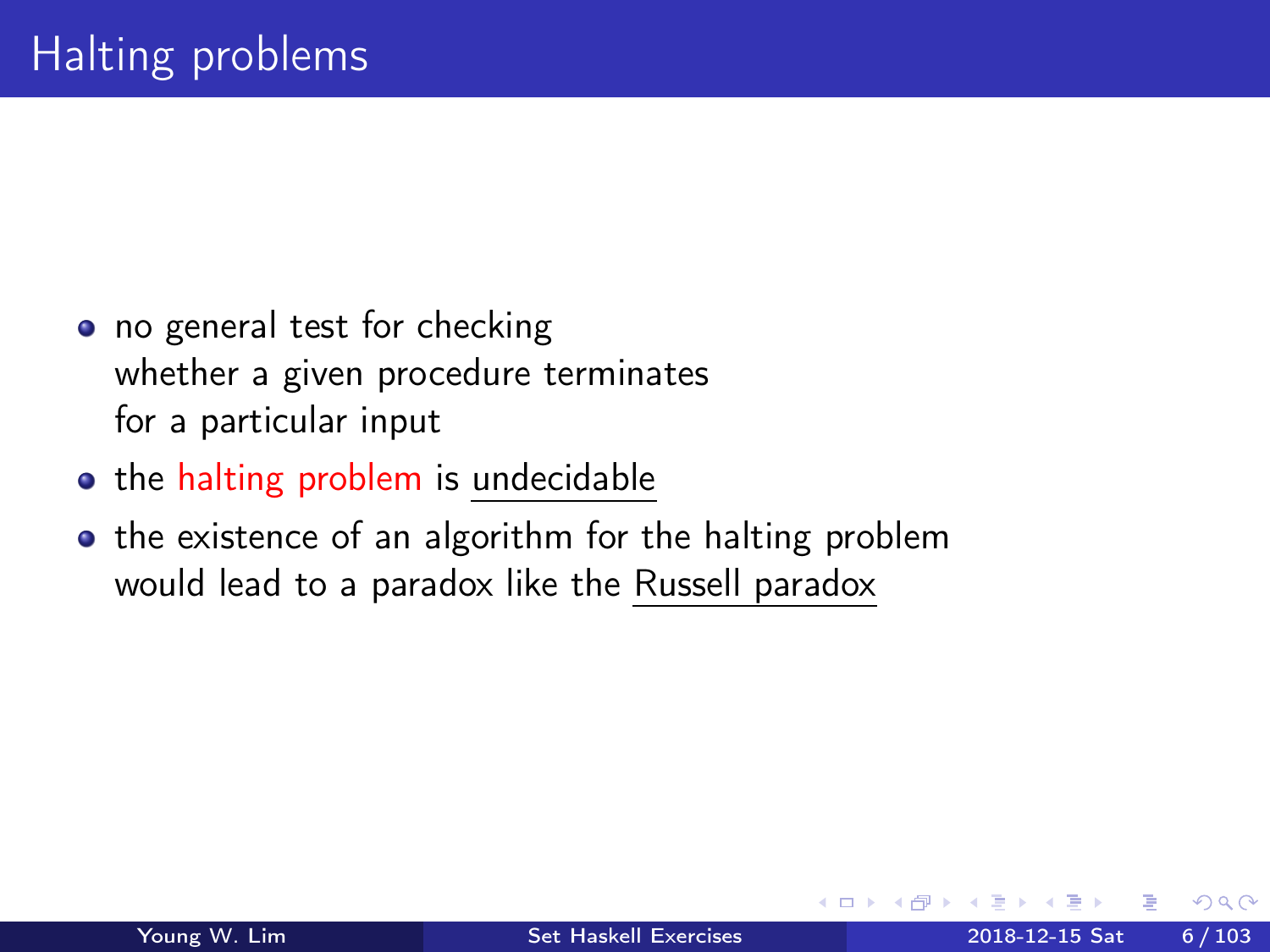# Halting problem Examples (1)

• an example for which no proof of termination exists

```
run :: Integer -> [Integer]
run n | n < 1 = error "argument not positive"
      | n == 1 = [1]| even n = n: run (div n 2)
      | odd n = n: run (3*n+1)
```
#### $^{\circ}$  run 5

run 5 | odd  $5 = 5 : run (3*5+1)$ run 16 | even 16 = 16 : run (div 16 2) run 8 | even 8 = 8 : run (div 8 2) run 4 | even  $4 = 4$  : run (div 4 2) run 2 | even  $2 = 2$  : run (div 2 2) run 1 | n ==  $1 = [1]$ [5, 16, 8, 4, 2, 1]

÷

 $\Omega$ 

∢何 ▶ ∢ ヨ ▶ ∢ ヨ ▶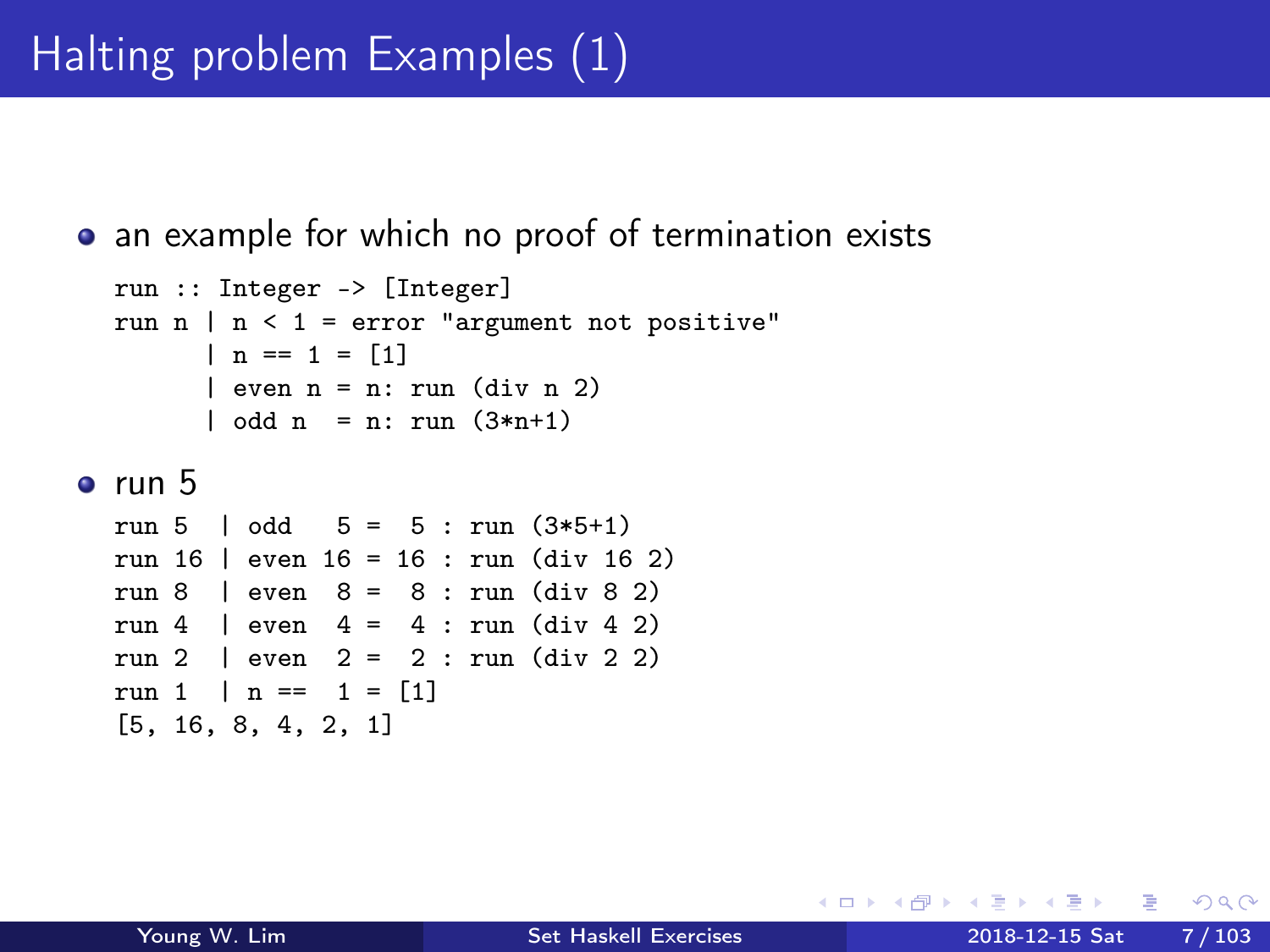## Halting problem Examples (2)

• an example for which no proof of termination exists

```
run :: Integer -> [Integer]
run n | n \leq 1 = error "argument not positive"
      | n == 1 = [1]| even n = n: run (div n 2)
      | odd n = n: run (3*n+1)
```
run 6

```
run 6 | even 6 = 6 : run (div 6 2)
run 3 | odd 3 = 3 : run (3*3+1)run 10 | even 10 = 9 : run (div 10 2)
run 5 | odd 5 = 5 : run (3*5+1)run 16 | even 16 = 16 : run (div 16 2)
run 8 | even 8 = 8 : run (div 8 2)
run 4 | even 4 = 4 : run (div 4 2)
run 2 \mid even \n2 = 2: run \text{(div 2 2)}run 1 | n == 1 = [1][5, 3, 10, 5, 16, 8, 4, 2, 1]
```
÷

 $QQ$ 

 $\sqrt{m}$  )  $\sqrt{m}$  )  $\sqrt{m}$  )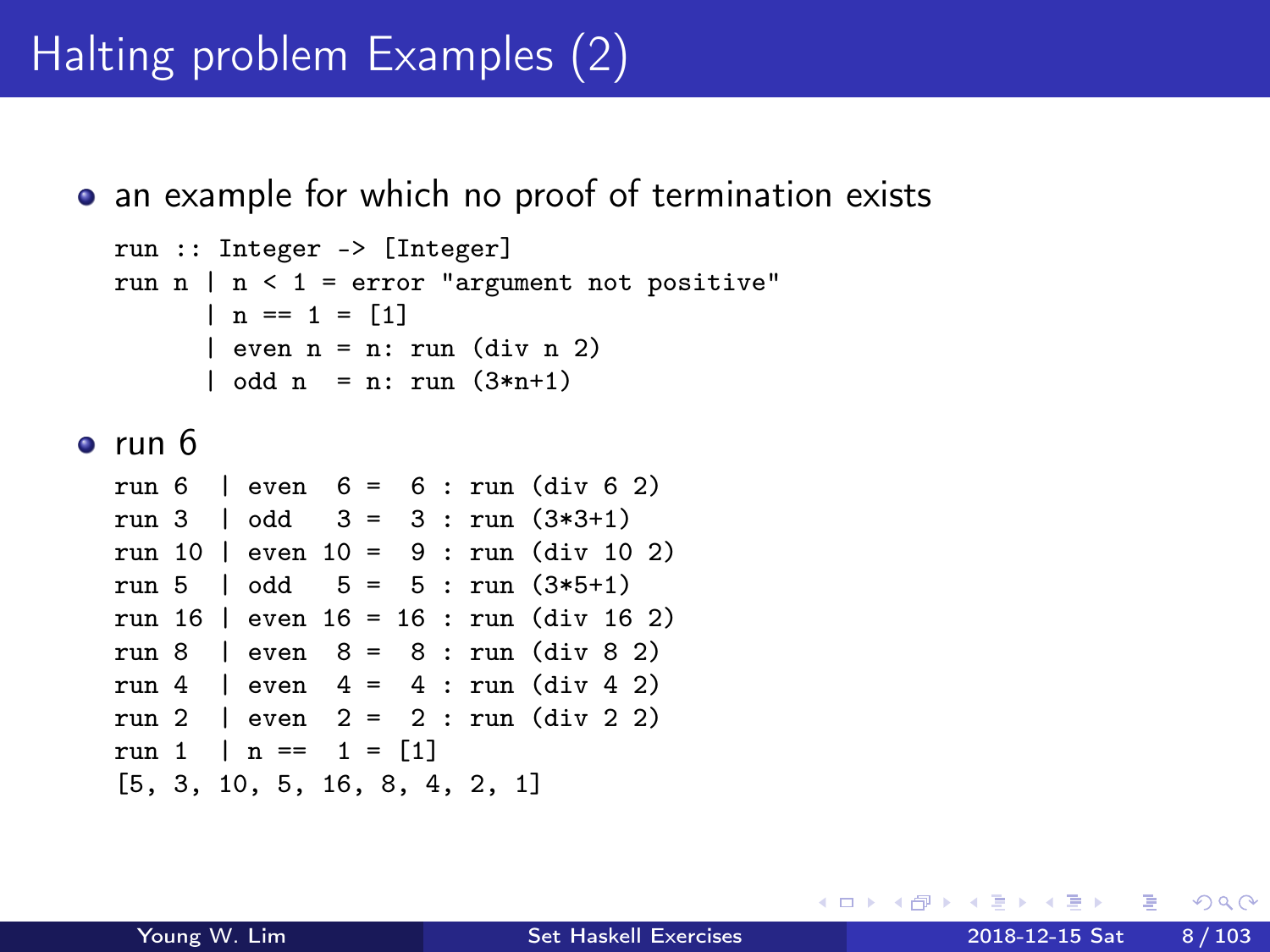## Halting problem Examples (3)

#### • an example for which no proof of termination exists

```
run :: Integer -> [Integer]
run n \mid n \leq 1 = error "argument not positive"
      | n == 1 = [1]| even n = n: run (div n 2)
      \vert odd n = n: run (3*n+1)
```
 $\bullet$  run  $7$ 

run 7 | odd  $7 = 7$  : run  $(3*7+1)$ run 22 | even 22 = 22 : run (div 22 2) run 11 | odd 11 = 11 : run (3\*11+1) run 34 | even 34 = 34 : run (div 34 2) run 17 | odd 17 = 17 : run (3\*17+1) run 52 | even 52 = 52 : run (div 52 2) run 26 | even 26 = 26 : run (div 26 2) run 13 | odd 13 = 13 : run (3\*13+1) run 40 | even 40 = 40 : run (div 40 2) run 20 | even 20 = 20 : run (div 20 2) run 10 | even 10 = 10 : run (div 10 2) ... [7, 22, 11, 34, 17, 52, 26, 13, 40, 20, 10, 5, 16, 8, 4, 2, 1]

 $\Omega$ ÷

イロト イ押ト イヨト イヨト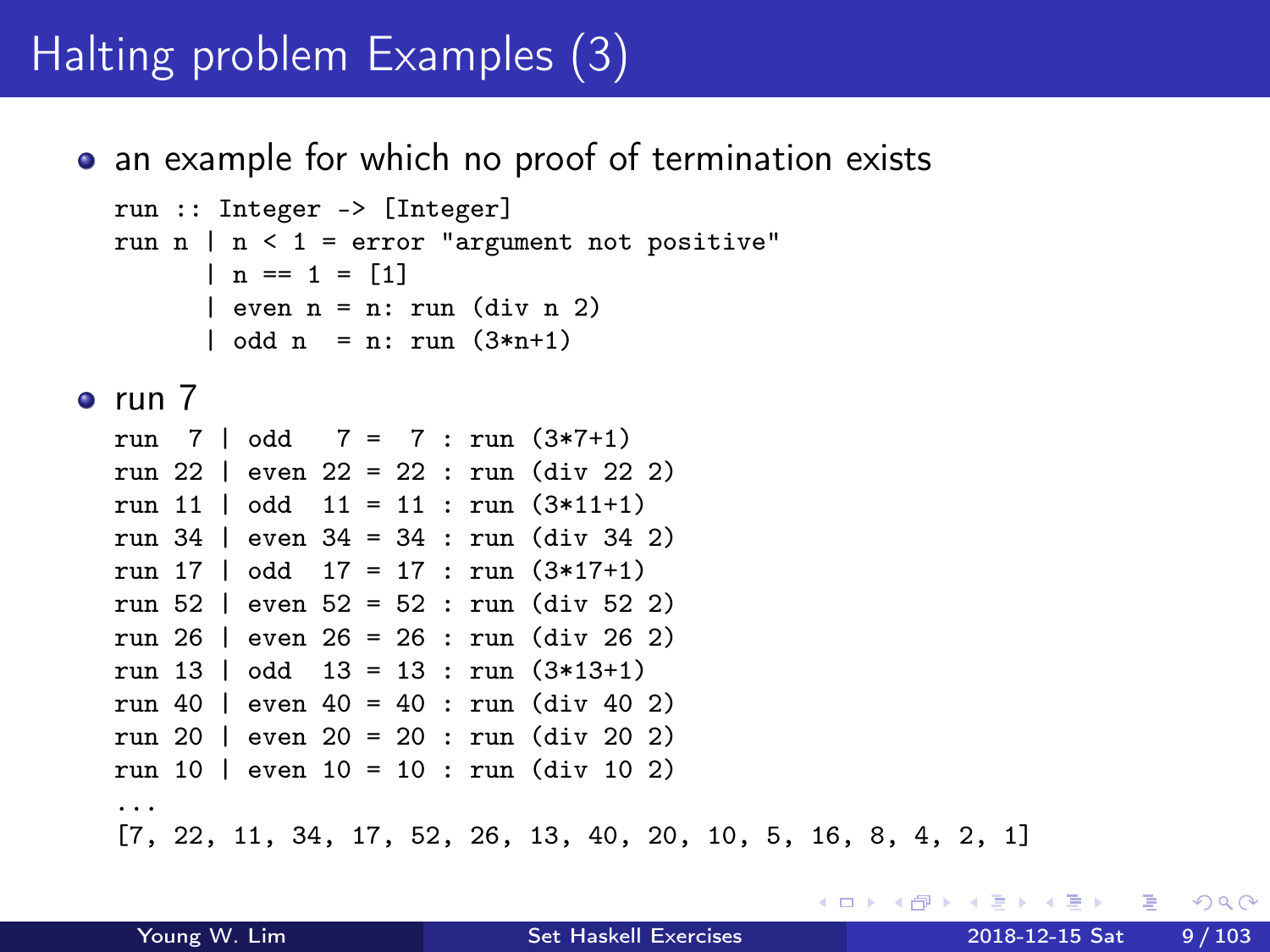- $\bullet$  it is not true that to every property  $E$ there corresponds a set  $\{x|E(x)\}\$  of all objects that have E
- consider the property of not having yourself as a member
- **•** most sets are likely to have this property
	- the set of all even numbers is itself not an even natural number
	- the set of all integers is itself not an integer
- call such sets ordinary
	- corresponding abstraction  $R = \{x | E(x)\}\$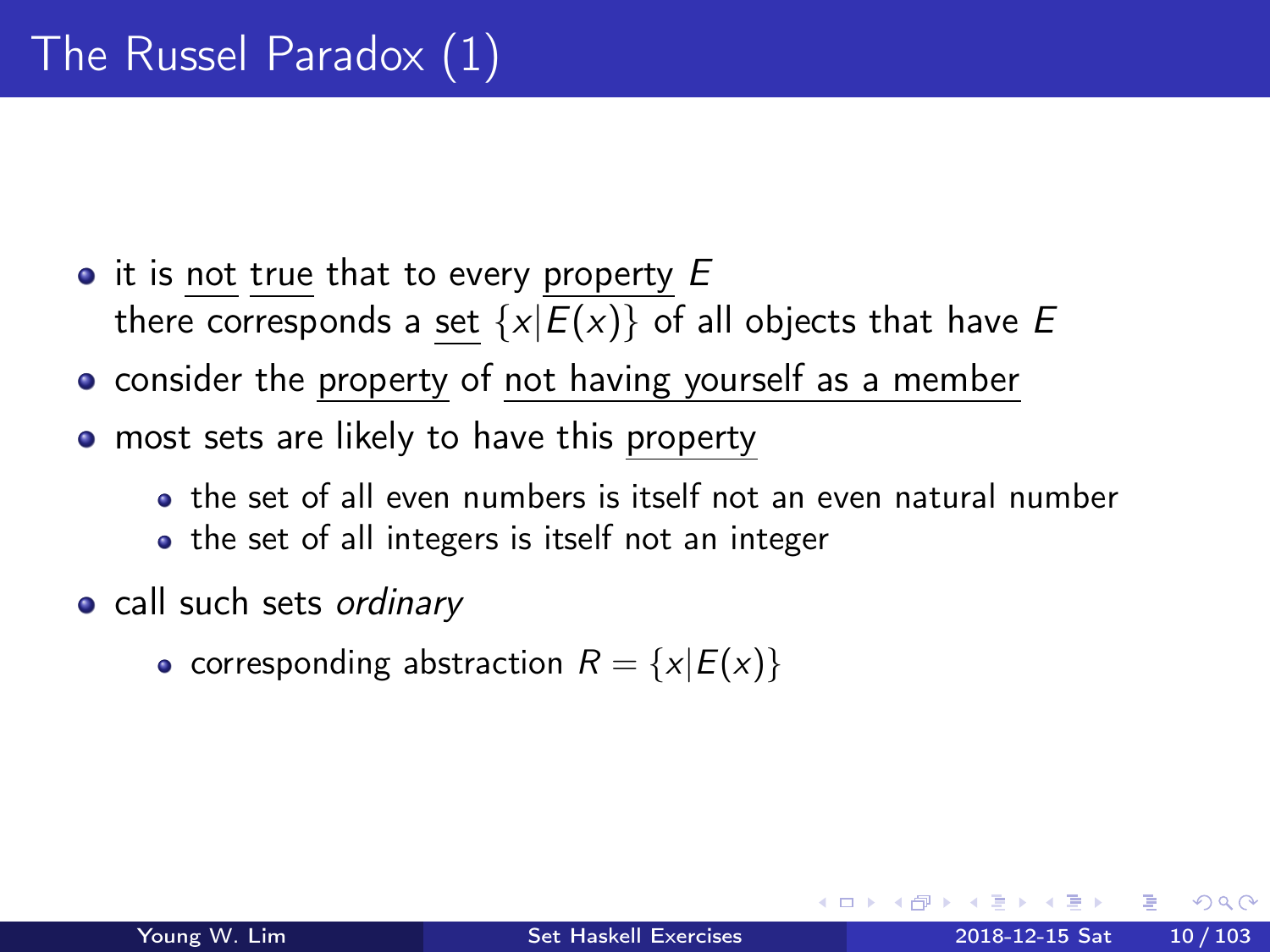# The Russel Paradox (2)

•  $R = \{x | E(x)\}\$ 

- impossible to answer the question whether the set  $R$  itself is ordinary or not
- suppose  $R \in R$ , ie., R is an ordinary set
	- an ordinary set does not have itself as a member R does not have itself as a member  $R \notin R$
- suppose  $R \notin R$ , ie., R is an extraordinary set
	- an extraordinary set has itself as a member R has itself as a member, i.e.,  $R \in R$
- $\bullet$  if R were a legitimate set, this would unavoidably lead us to a contradiction  $R \in R \Longleftrightarrow R \notin R$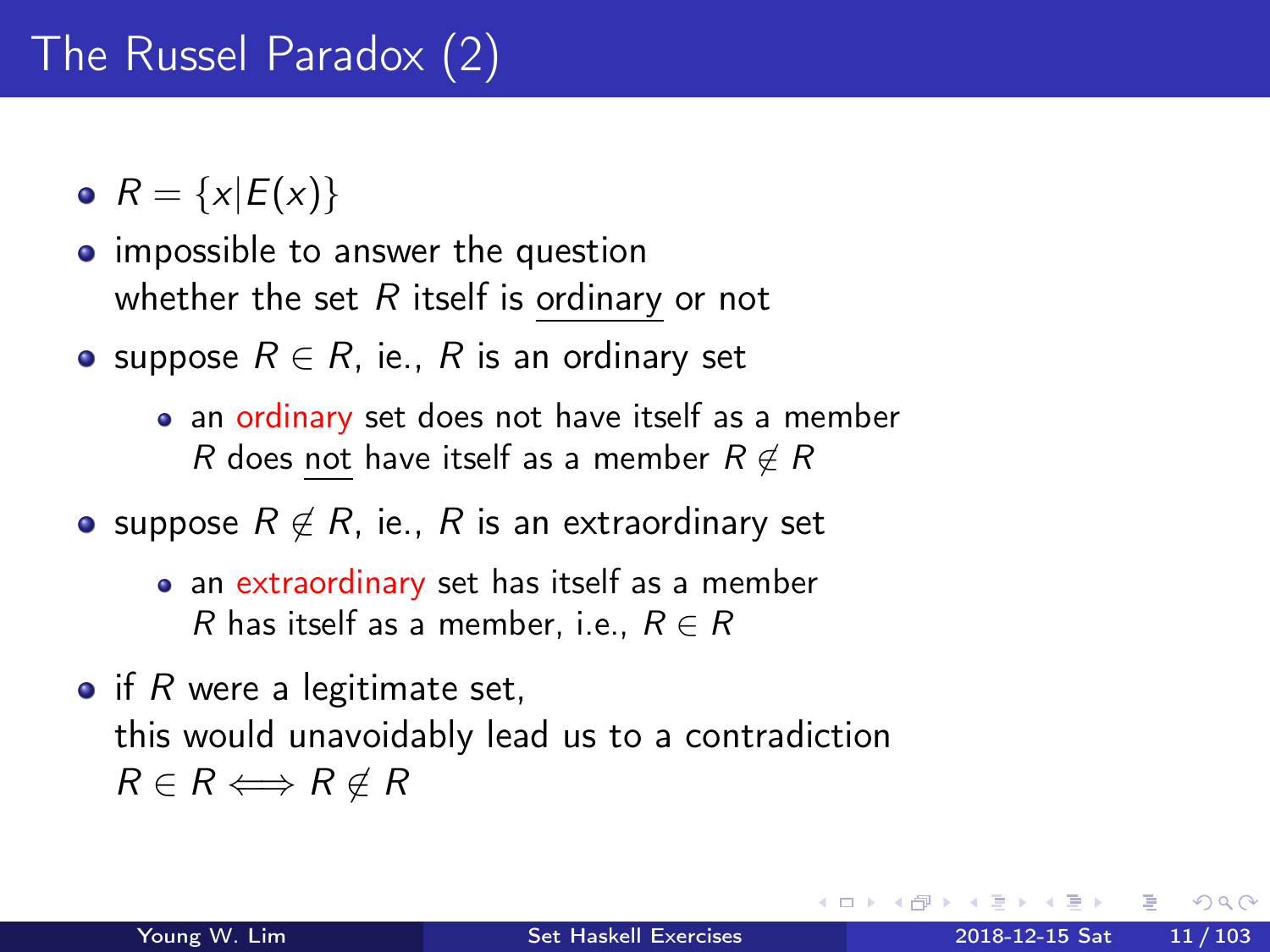- only properties that are unlikely considered give rise to problems
- a restriction can be applied to the forming set on the basis of a previously given set A  $\{x \in A | E(x)\}\$ instead of  $\{x | E(x)\}\$

 $\Omega$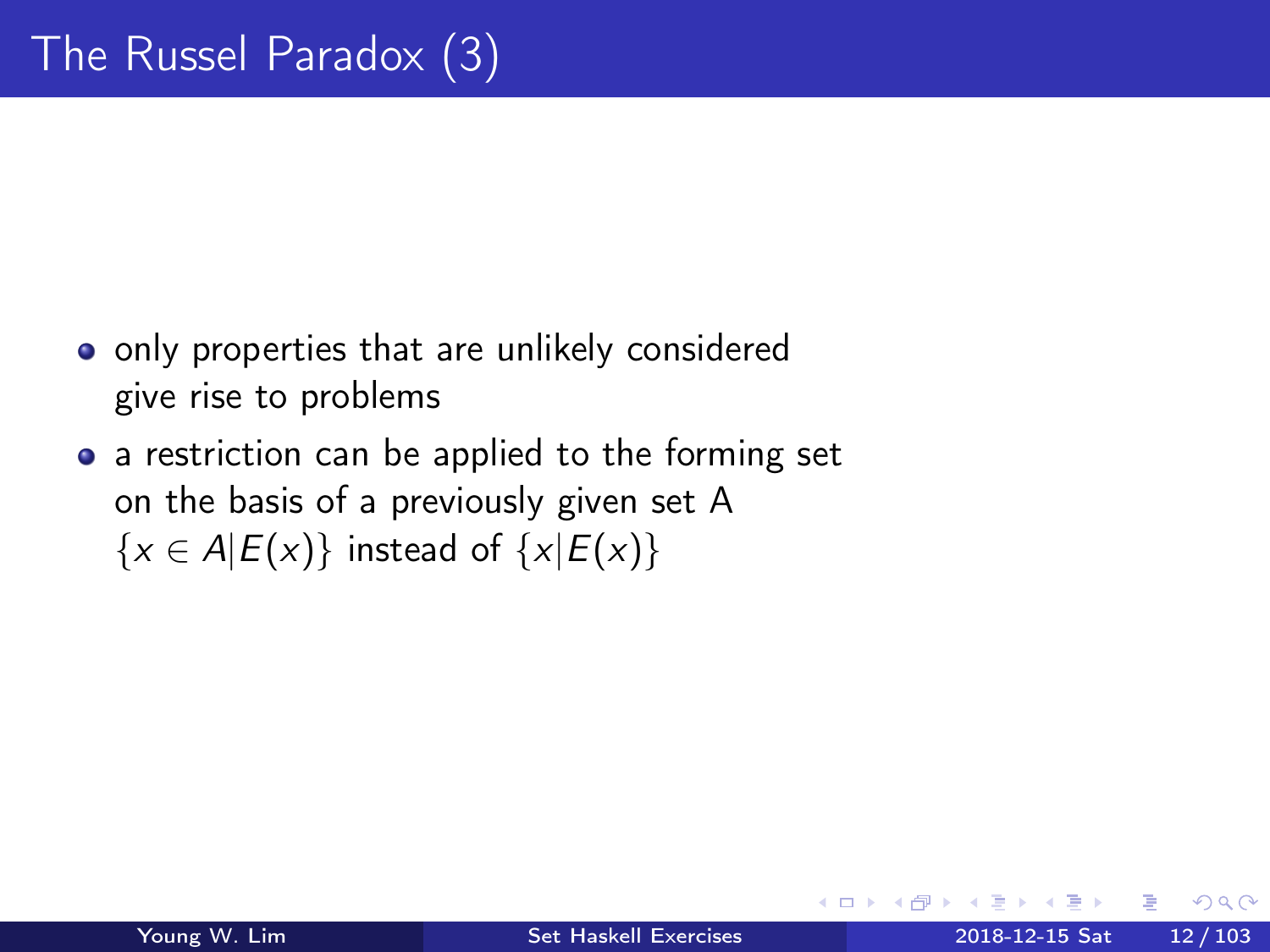# Non-halting problems

- suppose halt can be defined
- suppose also the procedure funny is defined in terms of halts

```
funny x | halts x x = undefined
        | otherwise = True
```
- suppose funny does not halt the first case, when  $x$  is applied to  $x$ , halts halts funny is bound to x, then funny funny does not halt contradiciton
- suppose funny funny does halt the second case, funny  $x = True$  halt funny funny binds x to funny this becomes the first case, it does not halt contradiction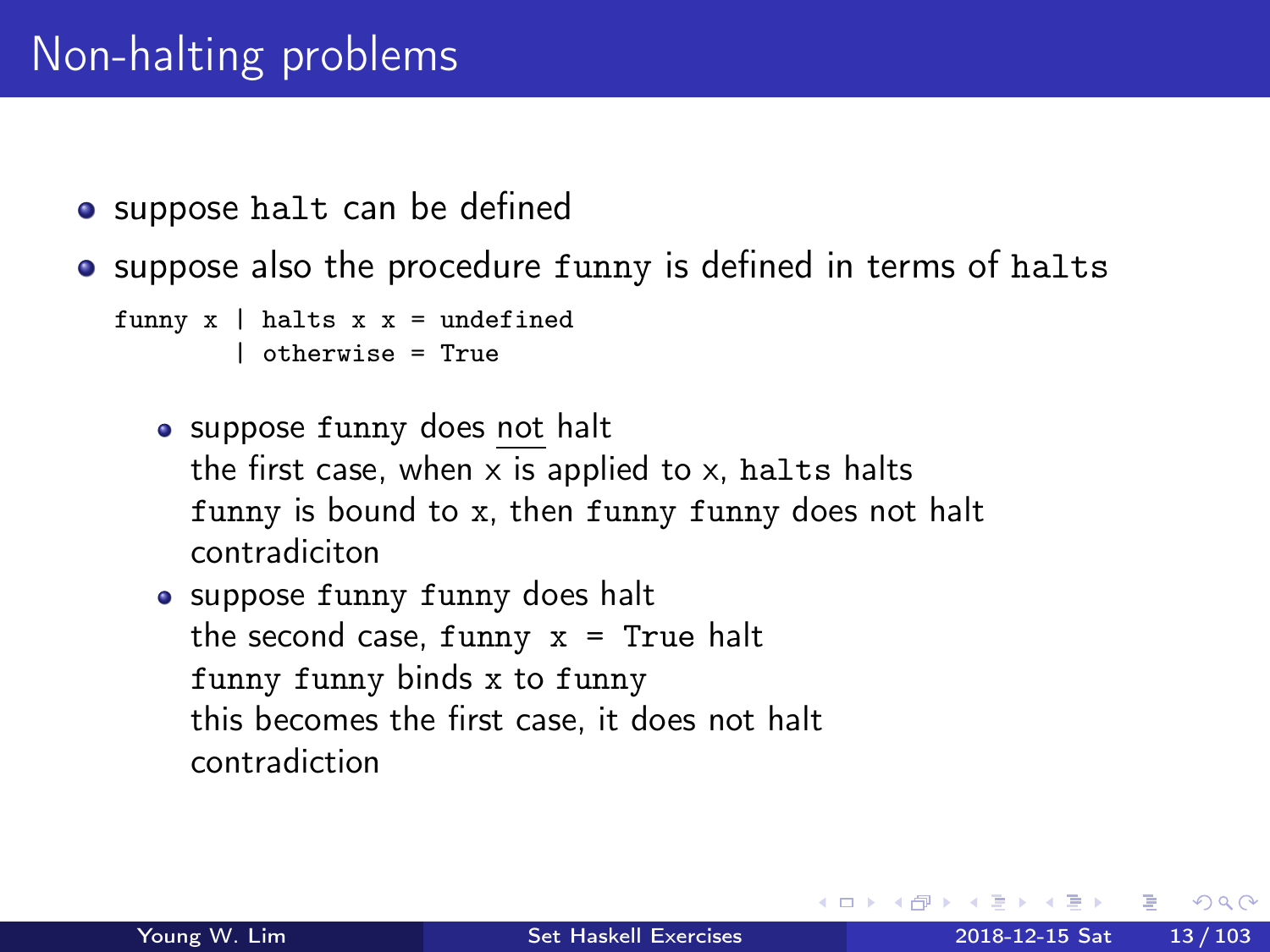- <span id="page-13-0"></span>paradoxical defintions are avoided in functional programming by keeping track of the types of all objects and operations
- derived types : new types can be constructed from old pairs of integers, lists of characters, lists of reals, etc.
- **•** type discipline avoids the halting paradoxes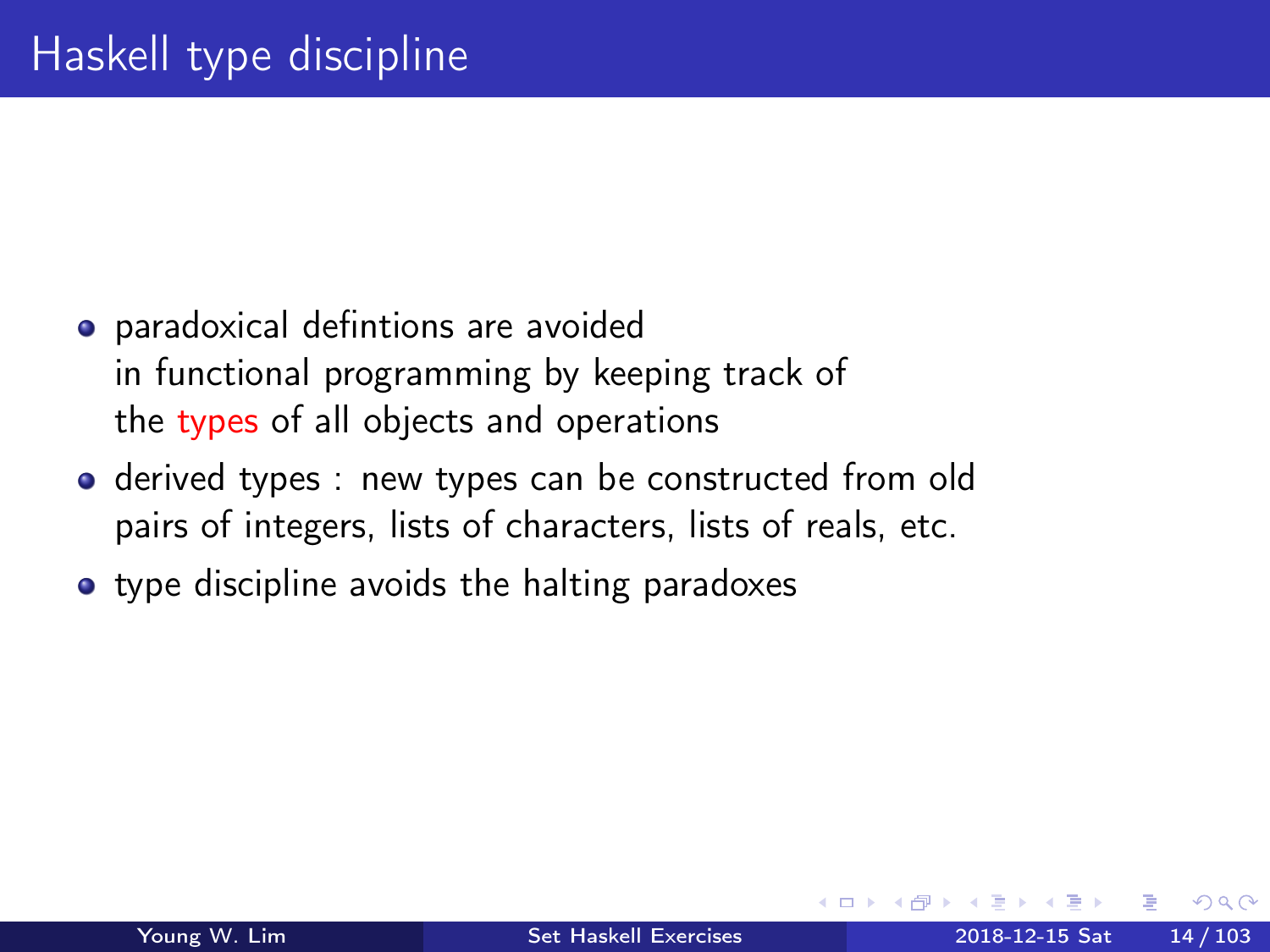# Haskell type discipline for funny

- the definition of funny calls halts
- **•** the type of halts the 1st argument : a procedure proc the 2nd argument : the argument of that procedure arg
- $\bullet$  the types of 2 arguments : a  $\rightarrow$  b and a the type of the result of application of (proc arg) : b
- therefore the application halts x x is mal-formed the types of 2 arguments must be different thus the arguments must themselves must be different

 $\Omega$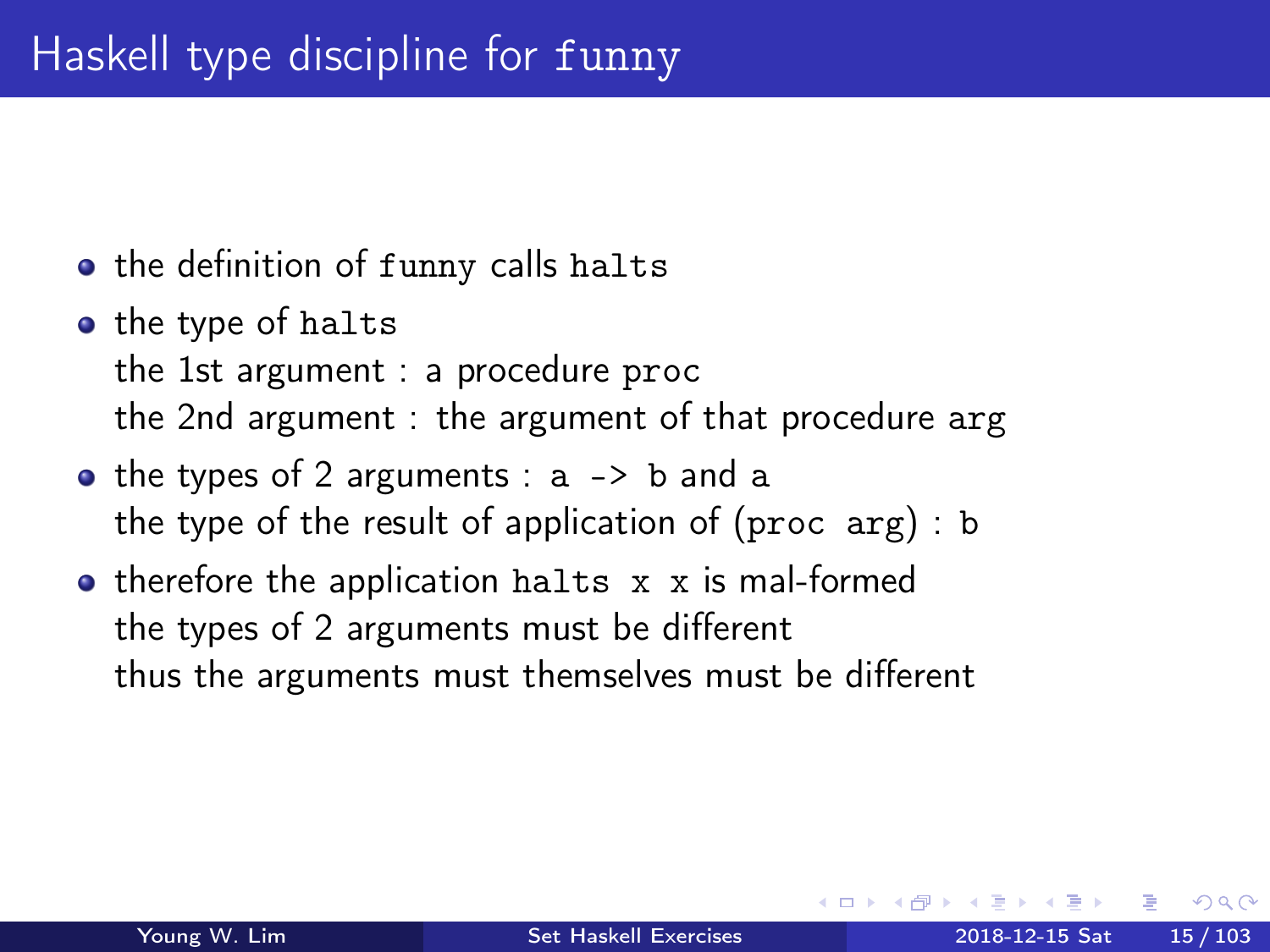```
\bullet elem:: a \rightarrow [a] \rightarrow Bool
   checks whether an object is element of a list
      \bullet the 1st argument : a certain type a
      \bullet the 2nd argument : a list over a
      • in Haskell, R \in R does not make sense
\bullet elem 'R' "Russsel" ...... ['R', 'u', 's', 's', 'e', 'l']
  True
   elem 'R' "Cantor" ...... [\cdot \text{C}', \cdot \text{a}', \cdot \text{n}', \cdot \text{t}', \cdot \text{o}', \cdot \text{r}']False
   elem "Russel" "Cantor"
   Error: Type error in application
```
...

э.

 $QQ$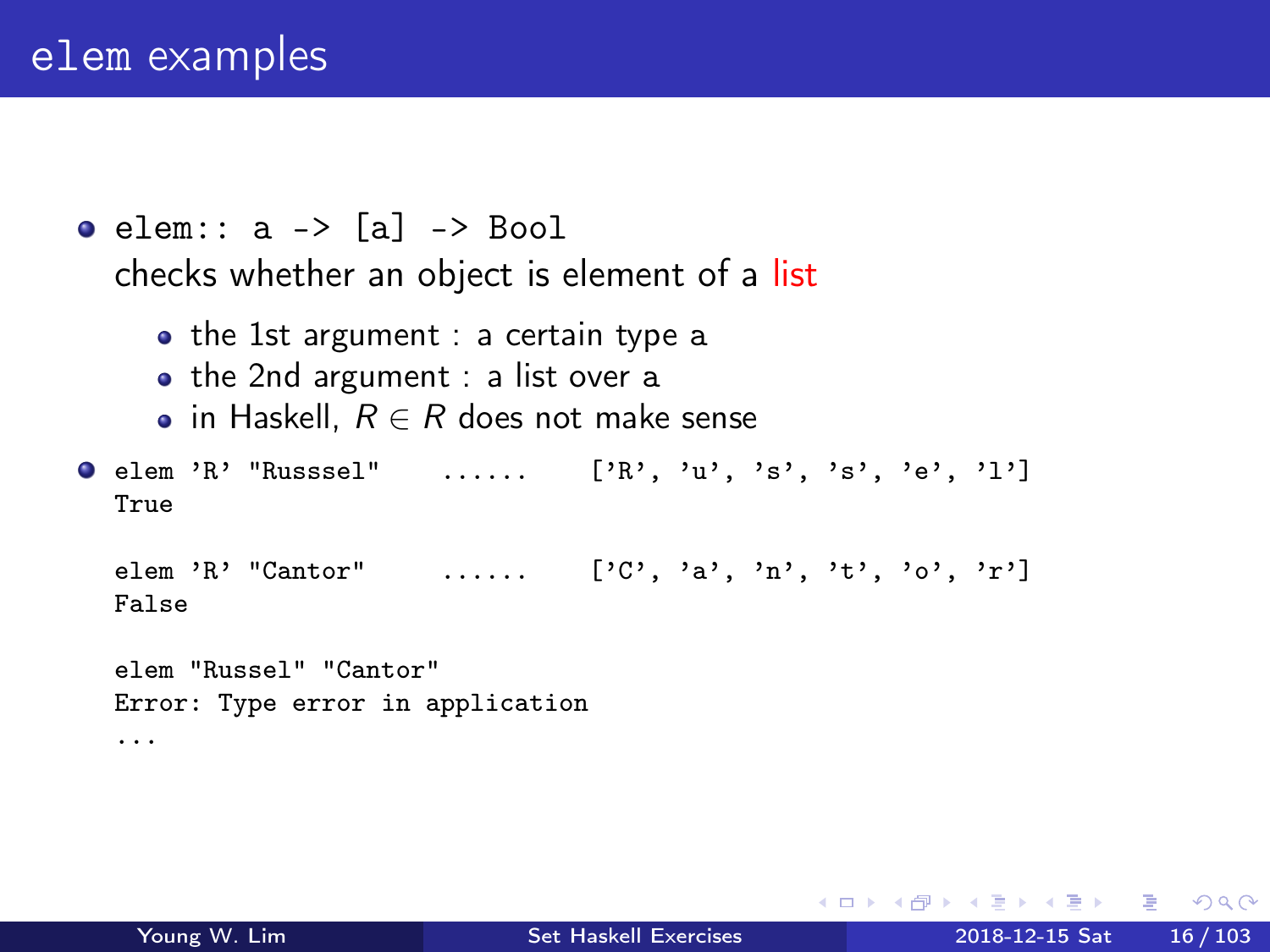- $\bullet$  to check if some thing x is an elment of a list  $l$  of some things one has to be able to identify things of the type of  $x$
- the objects that can be identified are the objects of the kinds for which equality and inequality are defined
	- neither texts, potentially *infinite* stream of characters are of this kind
	- nor the Haskell operation denoted as computation procedures r
		- no principled way to check whether two procedures are doing the same task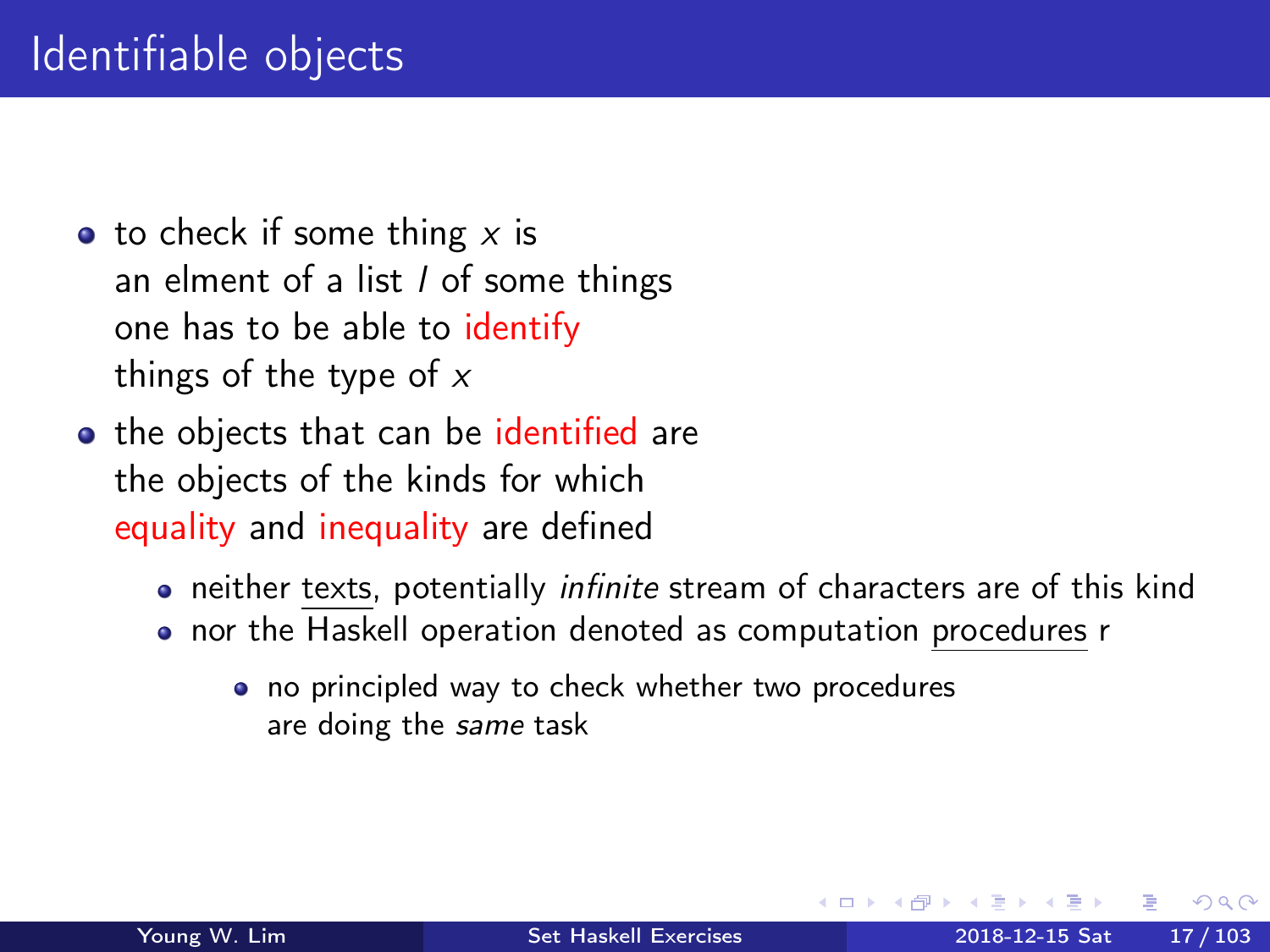- assume there is an equality test on procedures
- consider a test for whether a procedure f halts on input  $x$

```
• halts f x = f /= g
    where g \vee \mid y == x == undefined
               | otherwise = f y
```
- where is used to define an aux function g
- g diverges when x is equal to y
- on all other inputs g is equal to f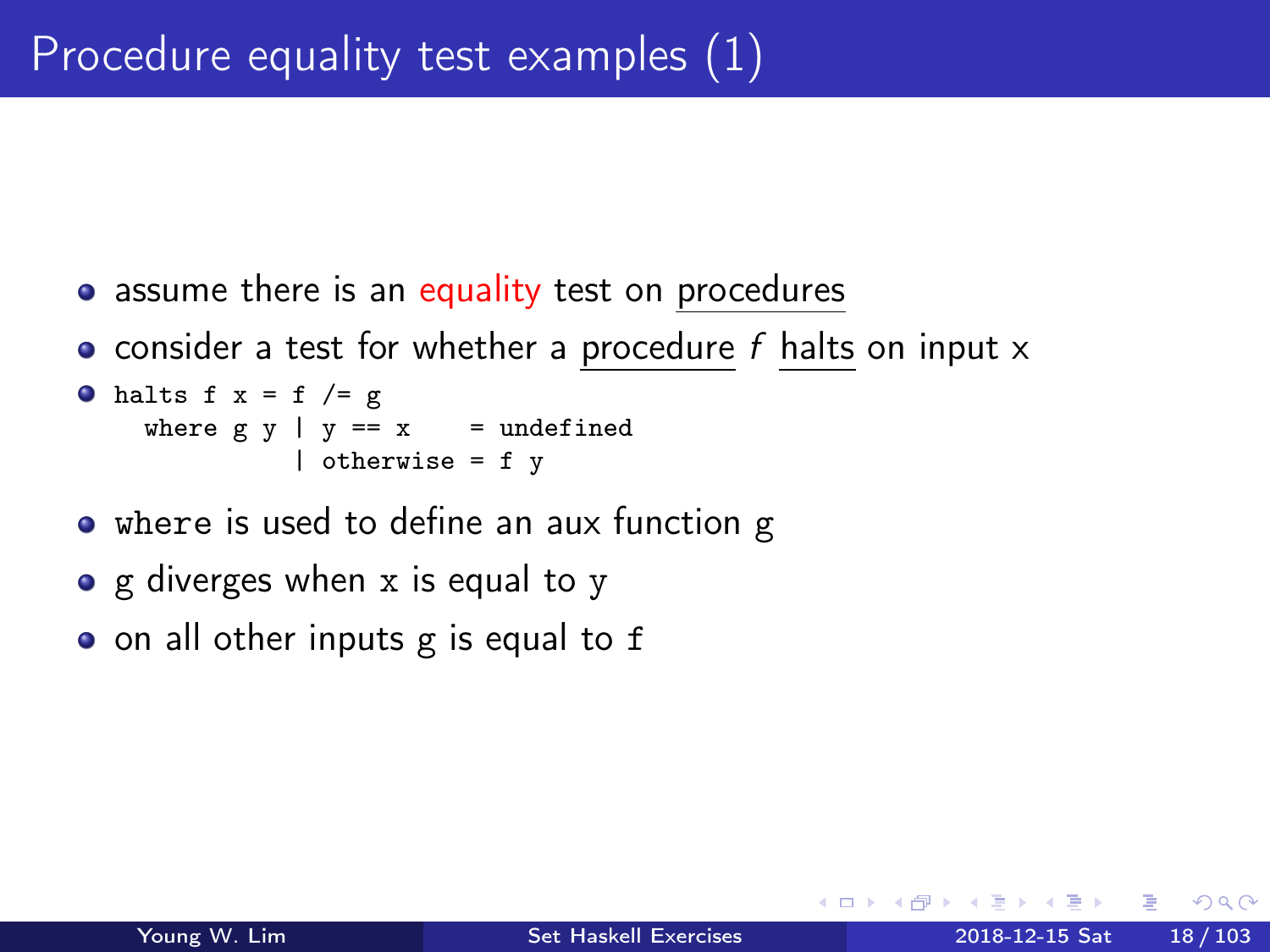```
• halts f x = f /= g
    where g \ y \ | \ y == x = undefined| otherwise = f y
```
- if g is not equal to f that difference must come from the input x since g *diverges* (undefined) on this input on this input f must halt which is not equal to g
- if g and f are equal then f and g behaves the same to the same input x this means f *diverges* on that input

**o** this will not work

つへへ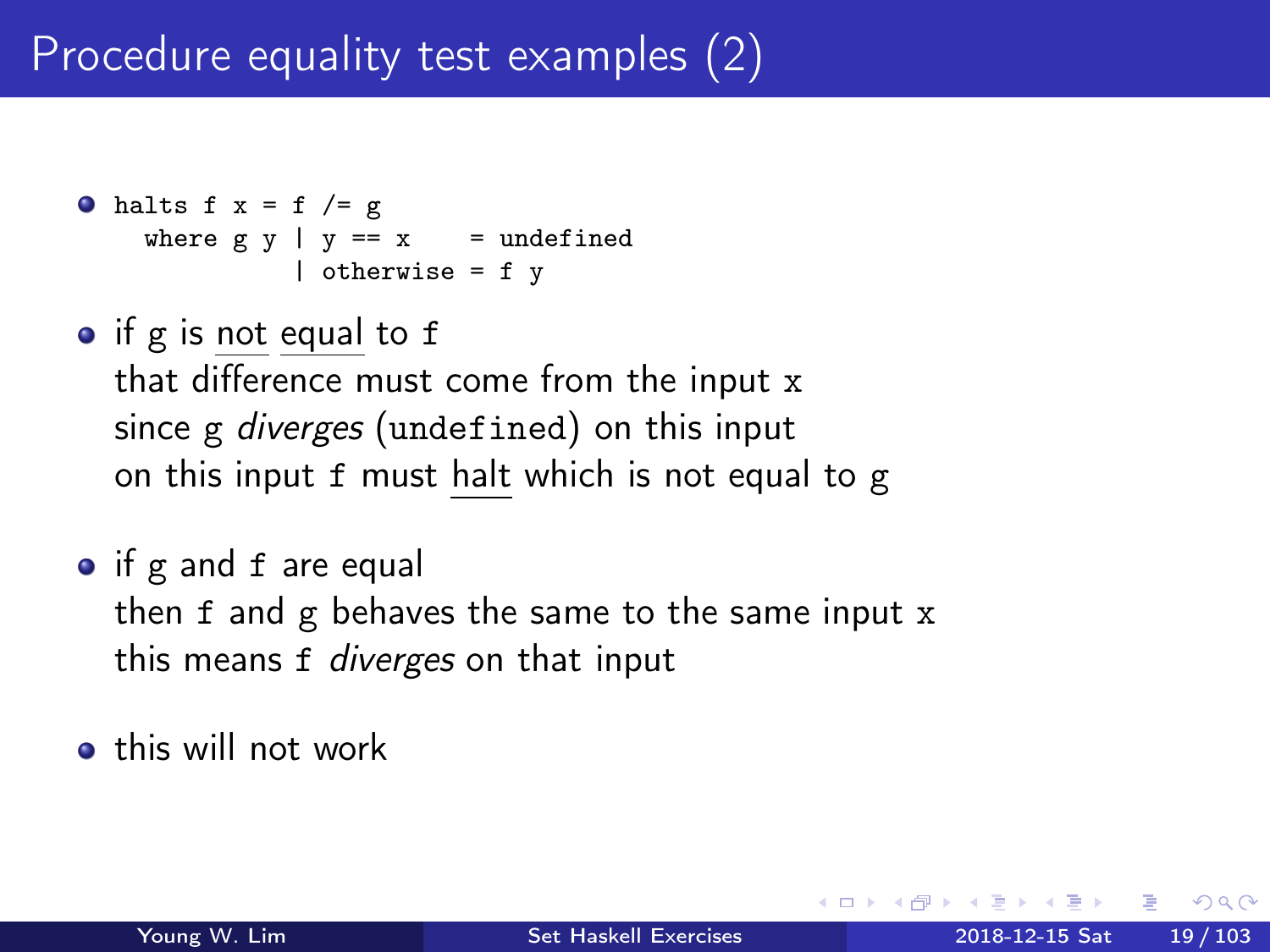- the types of object for which the question equal or not makes sense are grouped into a collection of types called a class Eq
- $\bullet$  == for equality of objects of types in the Eq class  $/$ = for inequality of objects of types in the Eq class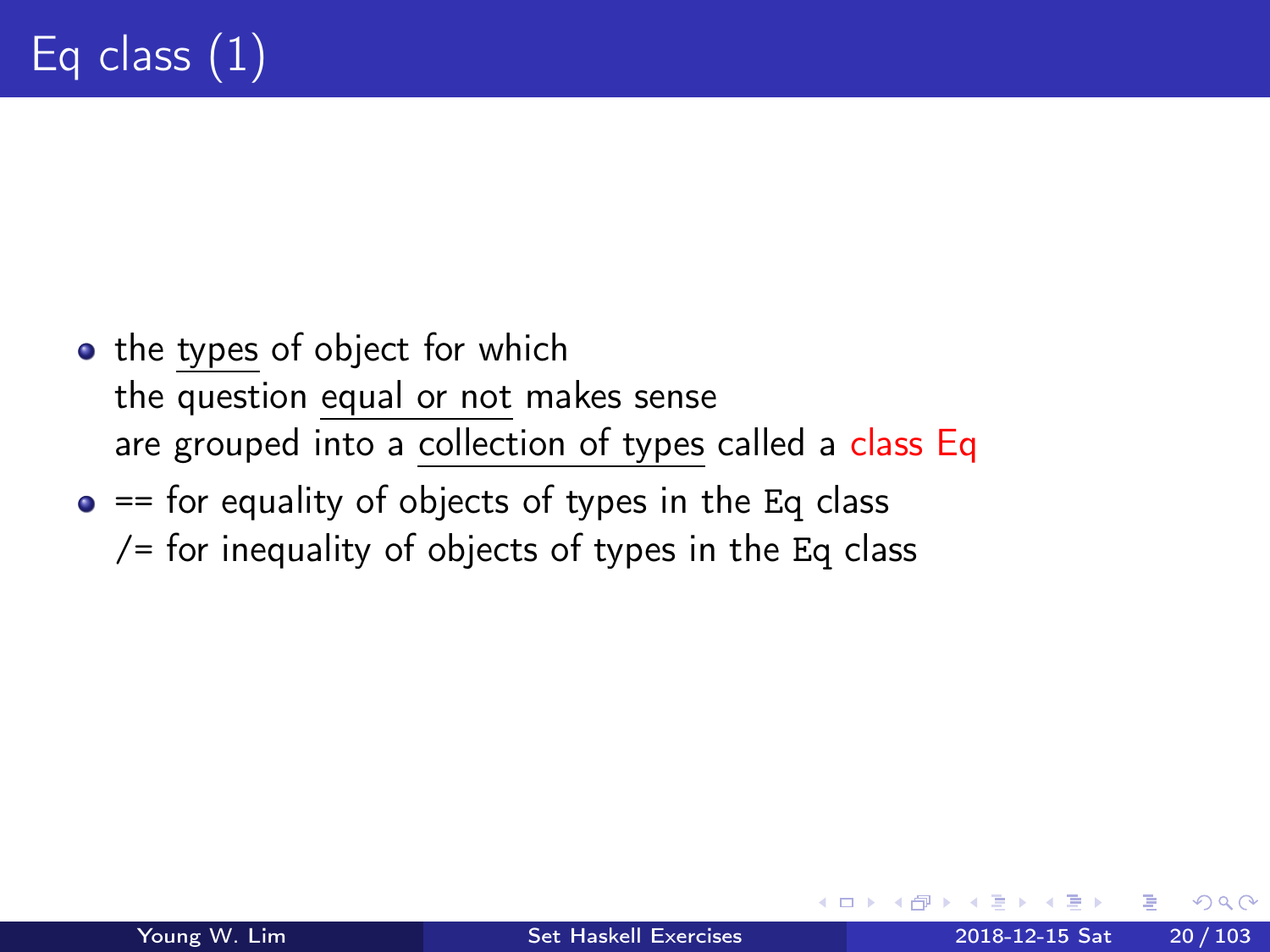# Eq class (2)

- $\bullet$ :t elem elem :: Eq a => a -> [a] -> Bool
- : t shows the type of a defined operation
- if a is a type for which equality is defined (if a is in the Eq class) then  $a \rightarrow [a] \rightarrow$  Bool is an appropriate type for elem
- elem can be used to check whether an integer is a member of a list of integers whether a character is a member of strings
- **e** elem cannot be used to check whether an operation is a member of a list of operations whether a text is a member of a list texts

つへへ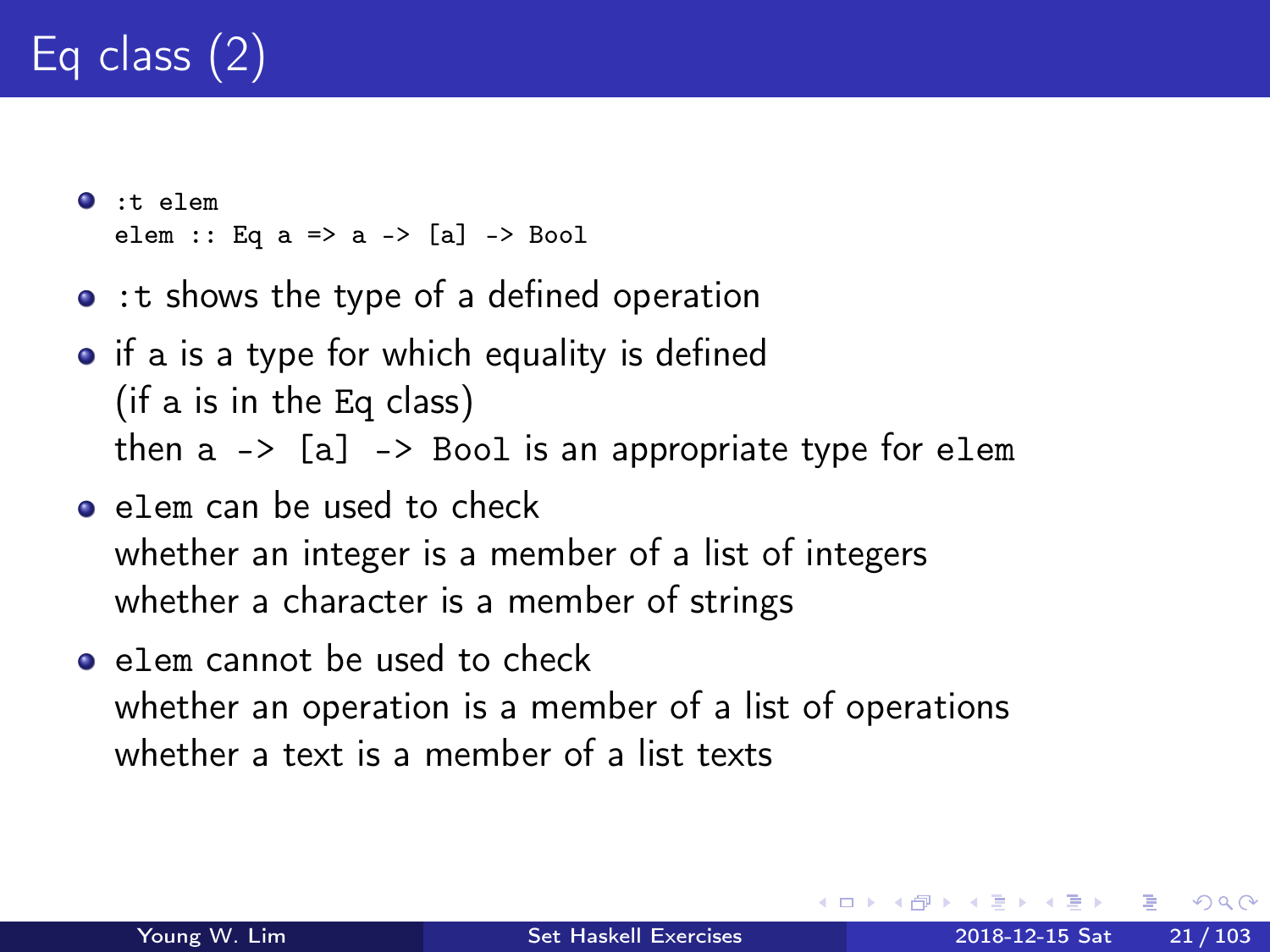- the class of the types of things which not only can be tested for quality and inequality, but also for order
- $\bullet$  in addition to == and /=, the relation  $\leq$  and  $\leq$  are defined
- has the min function for the minimal element and the max function for the maximal element
- the class Ord is a subclass of the class Eq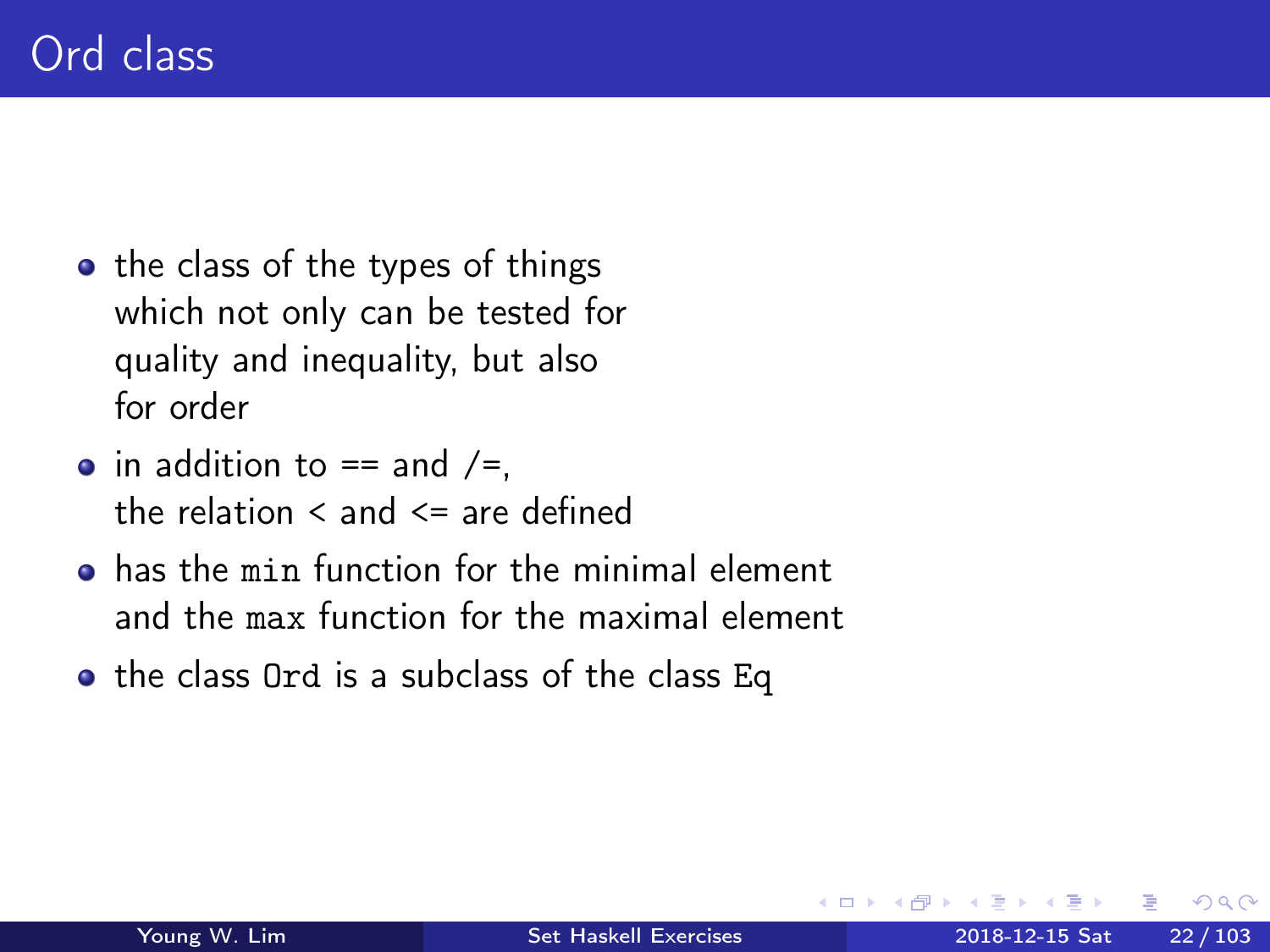- classes are useful, because they allow objects and operations on those objects to the instances of several tyhpe at once
- the numeral 1 can be used as an integer, as a rational, as a real, and so on

```
0:t 1
```

```
1 \cdot\cdot Num a \Rightarrow a
```
 $\Omega$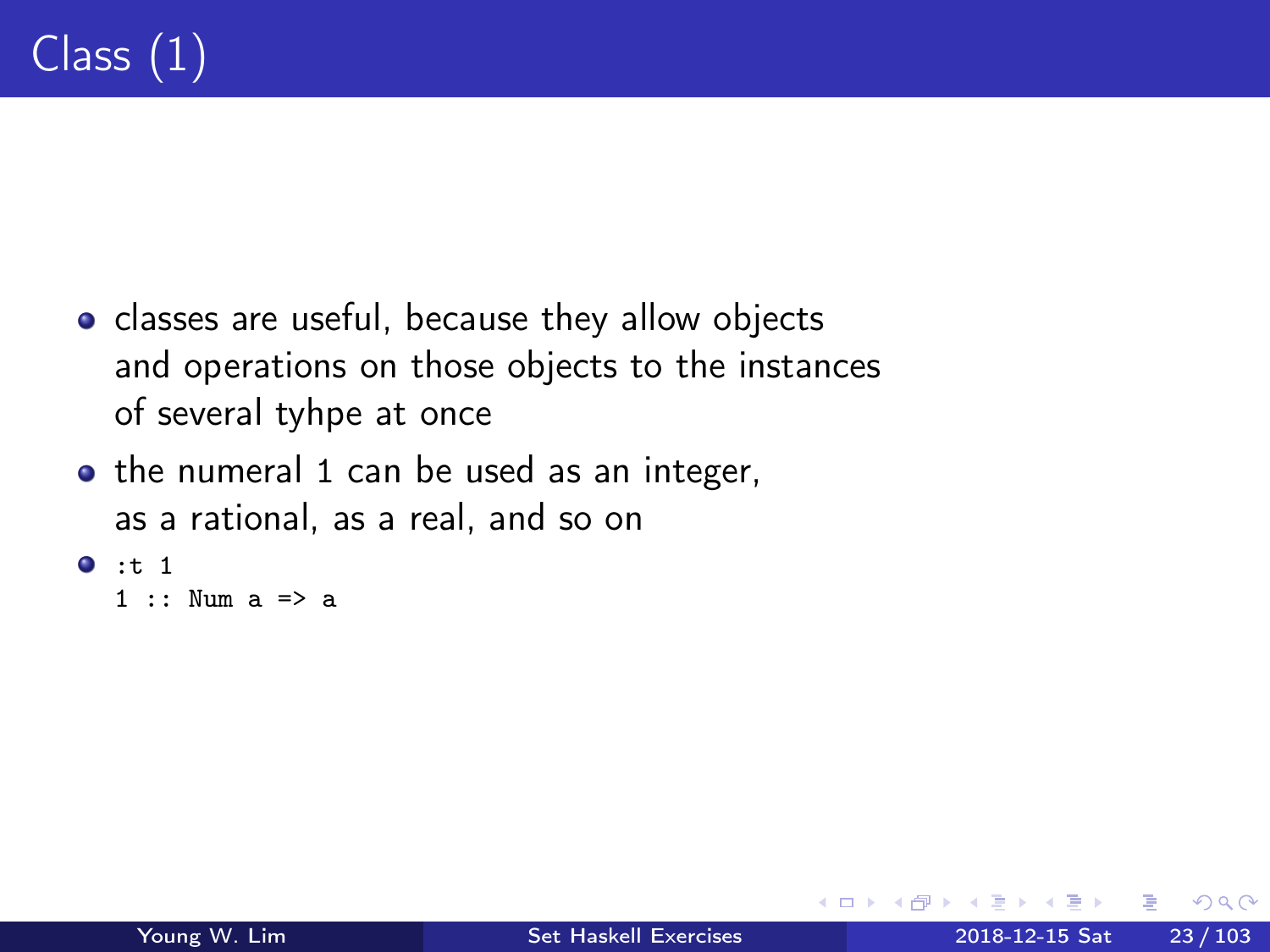- all of the types integer, rational, real, complex numbers are instances of the same class, called Num
- the class Num is a subclass of the class Eq because it also has equality and inequality
- **•** for all types in the class Num certain basic operations such as  $+$  and  $*$  are defined
- **o** operator overloading one could the same name for different operations depending on whether we operate on N, Z,  $Q \ldots$ and depending on the representation we choose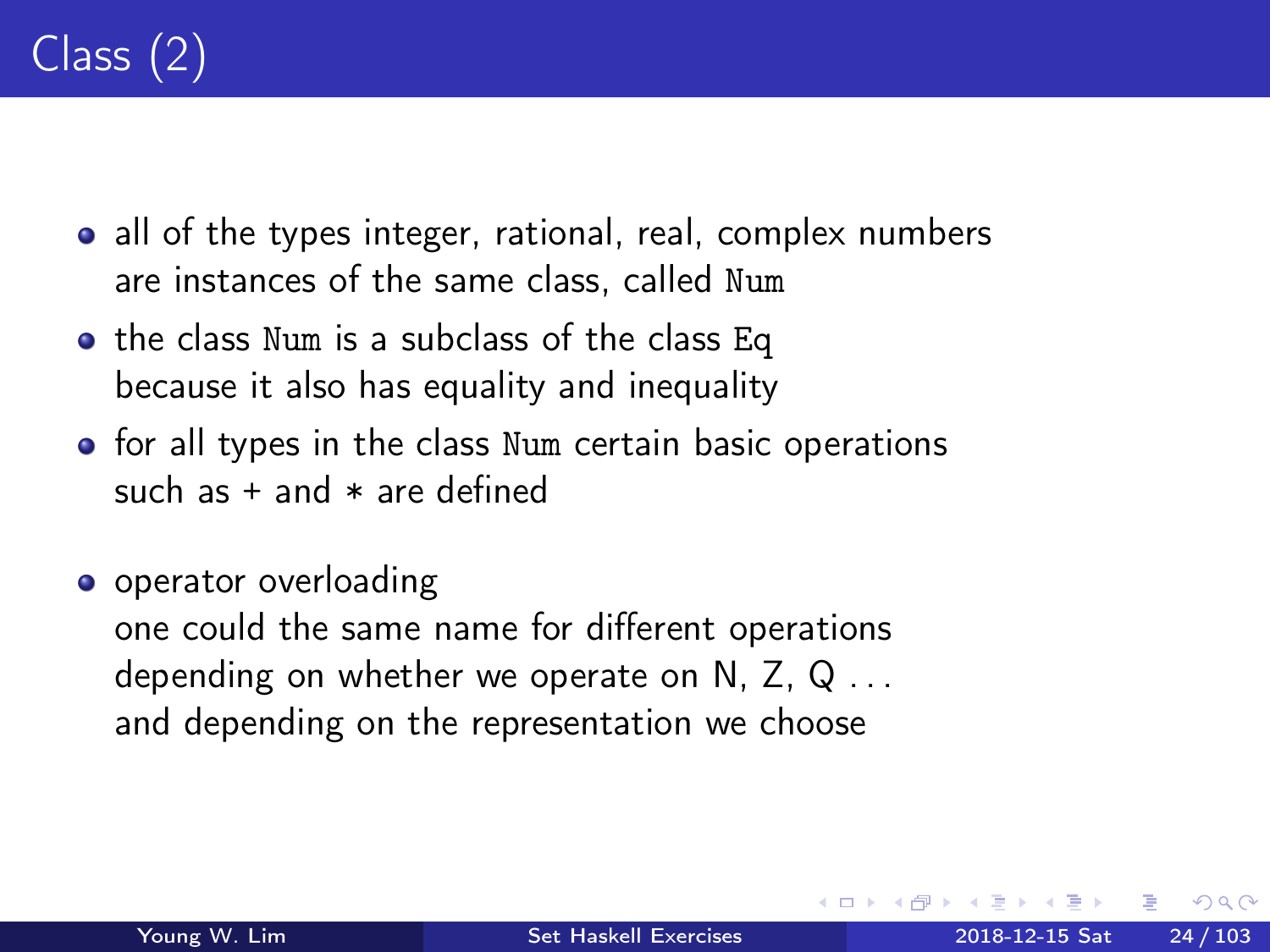<span id="page-24-0"></span>

- **O** Defining infinite lists
- <sup>2</sup> Data type of lists
- **3** List equality
- **4** a type of class Ord
- **6** List Order
- **6** Head and tail
- **2** Last and init
- <sup>8</sup> Null
- <sup>9</sup> Nub

4 0 8

 $\rightarrow$ 

э

 $QQ$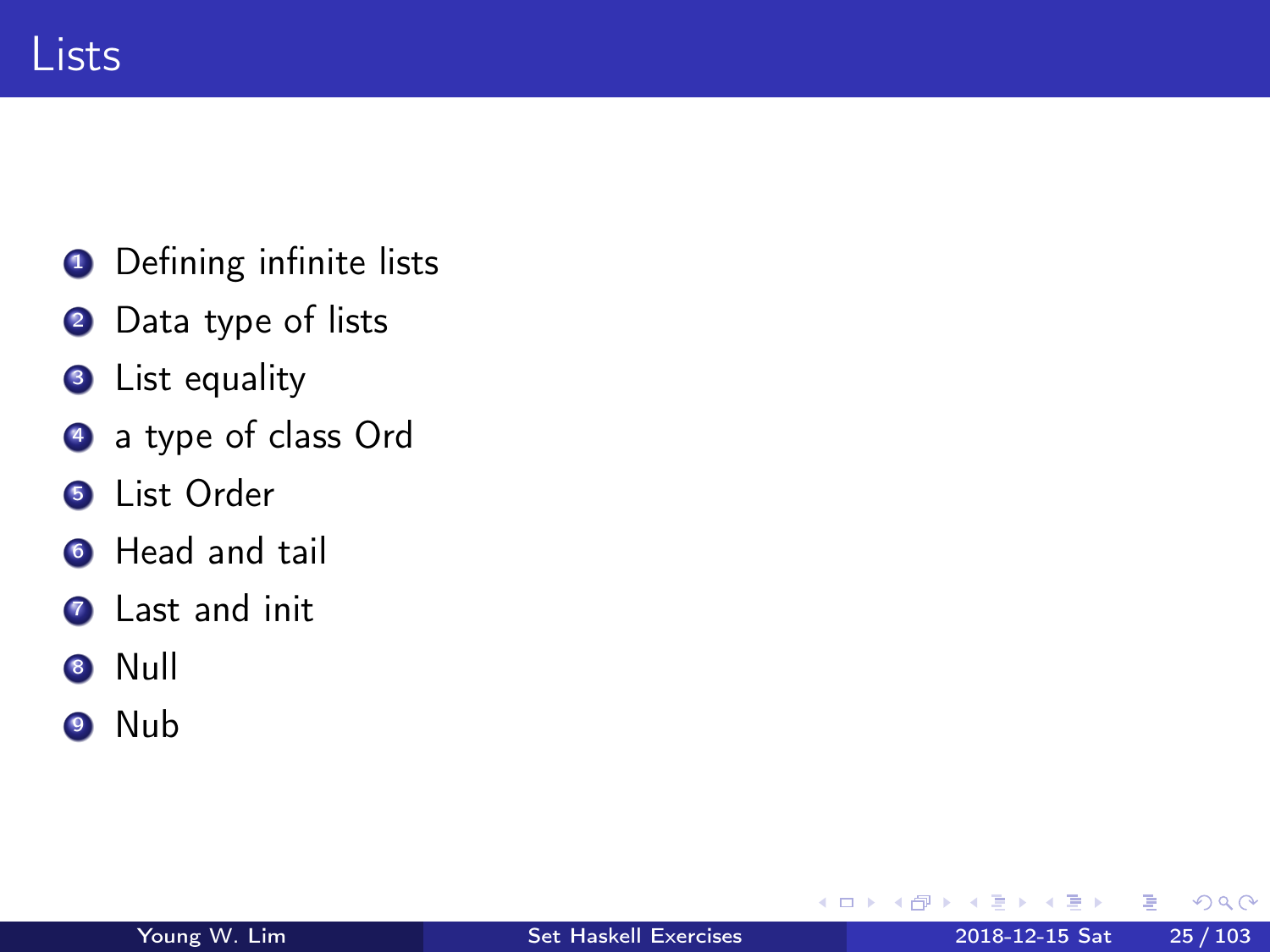$\bullet$  ones = 1 : ones

ones [1,1,1,1,1,1,1,1,1,1,1,1,1,1,1,1,1,1,1,1,1,1,1,1, 1,1,1,1,1,1,1,1,1,1,1,1,1,1,1,1,1,1,1,1,1,1,1,1, 1,1,1,1,1,1,1,1,1,1,1,1,1,1,1,1,1,1,1,1,1,1,1,1^C Interrupted

GB.

**K ロ ⊁ K 倒 ≯ K ミ ⊁ K ミ ≯** …

 $QQ$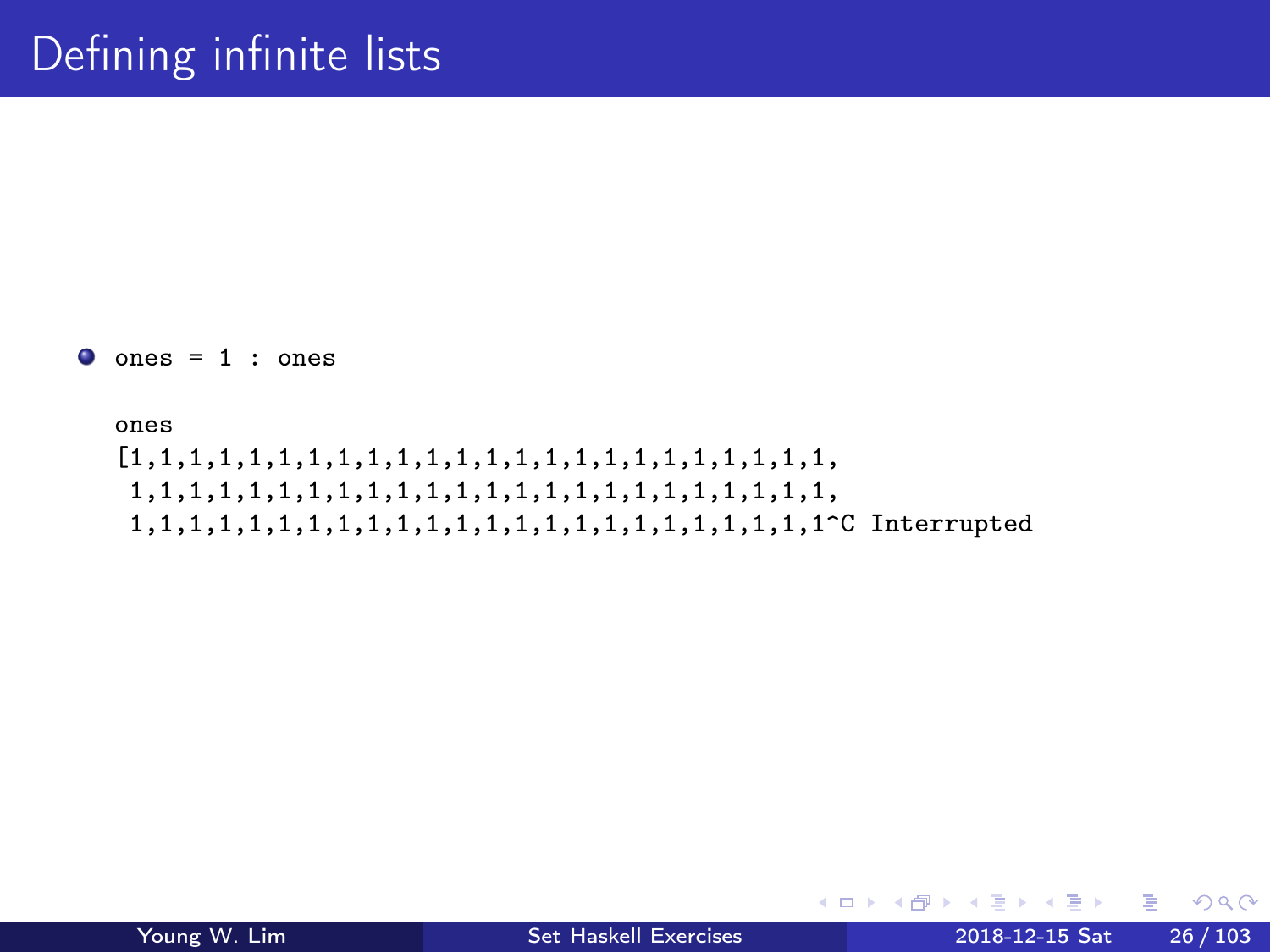- $\bullet$  data [a] = [] | a : [a] deriving (Eq, Ord)
- in Haskell, every set has a type
- [a] specifies that lists over type a are either empty or consist of an element of type a put in front of a list.
- the operation : combines an object with a list of objects of the same type to form a new list of objects of that type

```
:t (:)
(:): a \rightarrow [a] \rightarrow [a]
```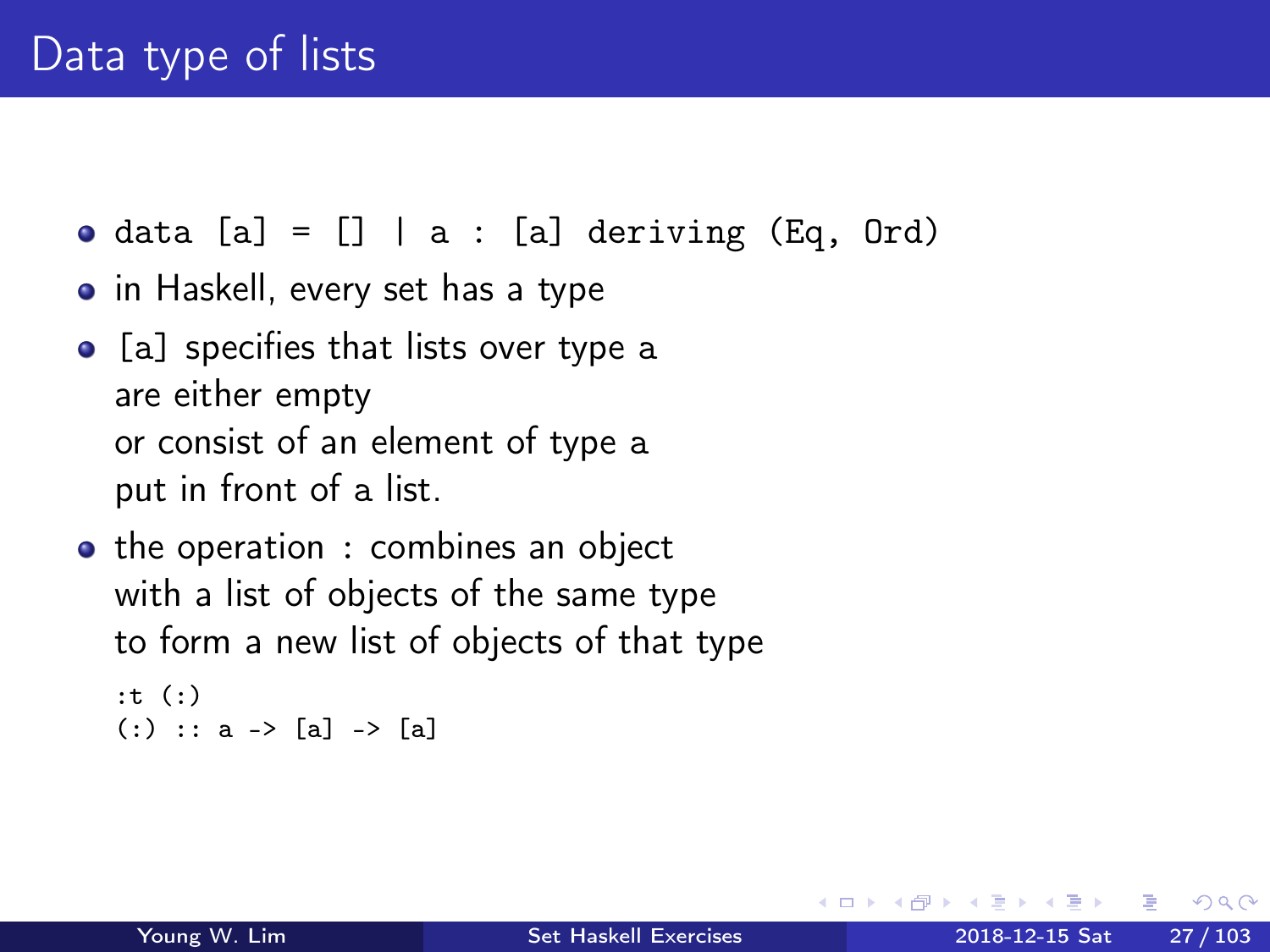- **o** lists are ordered sets
- **o** two lists are the same if
	- **1** they are both empty 2 they start with the same element and their tails are the same

```
\bullet instance Eq a => Eq [a] where
     \begin{bmatrix} 1 & =1 \end{bmatrix} = True
     (x:xs) = (y:ys) = x=vy & xs==ys
             == = False
```
• if a is an instance of class Eq, then [a] is so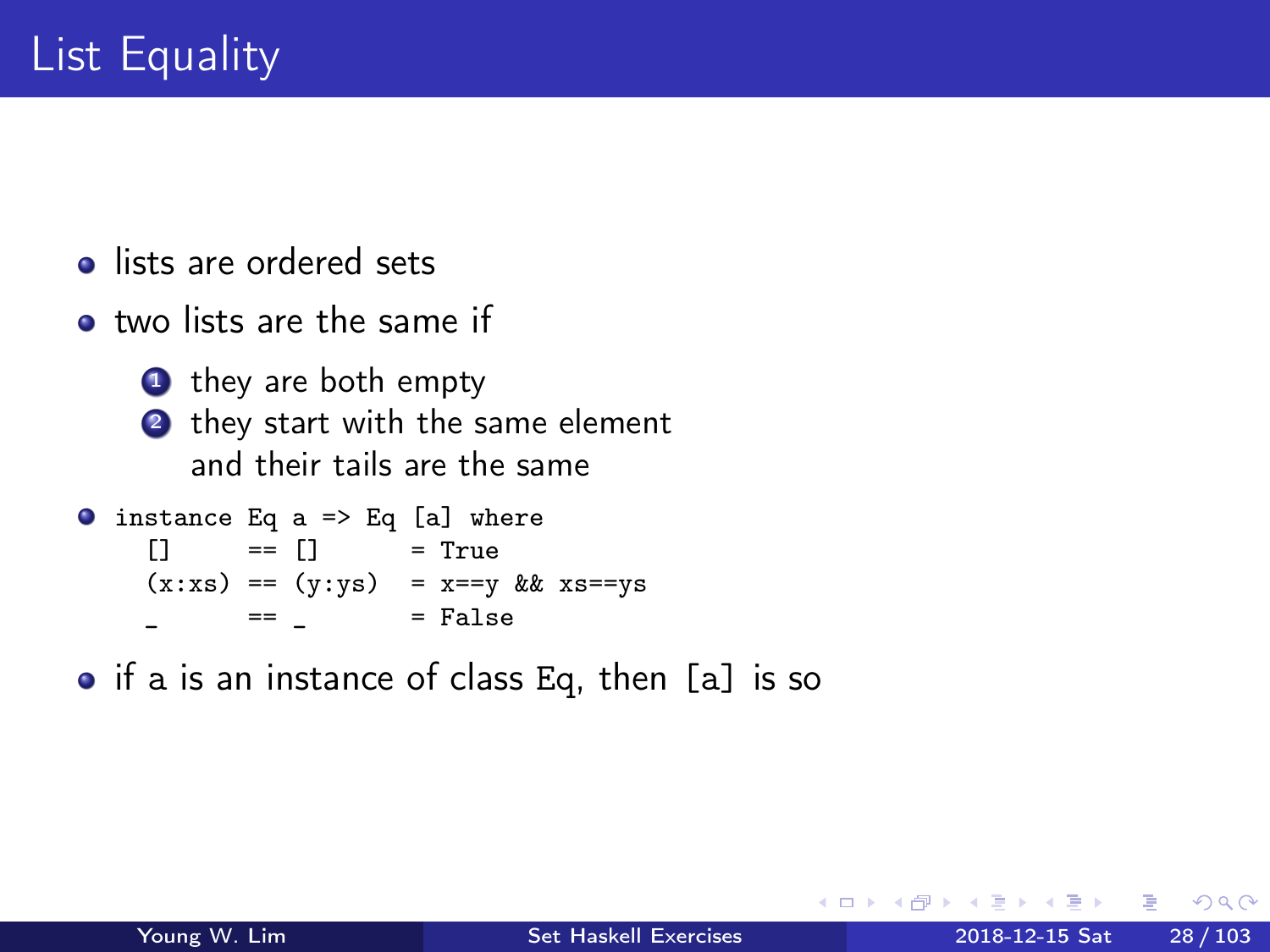- a type on which the binary operation compare is defined with a result of type Ordering
- the type Ordering is the set  ${LT, EQ, GT}$

 $\leftarrow$ 

 $\Omega$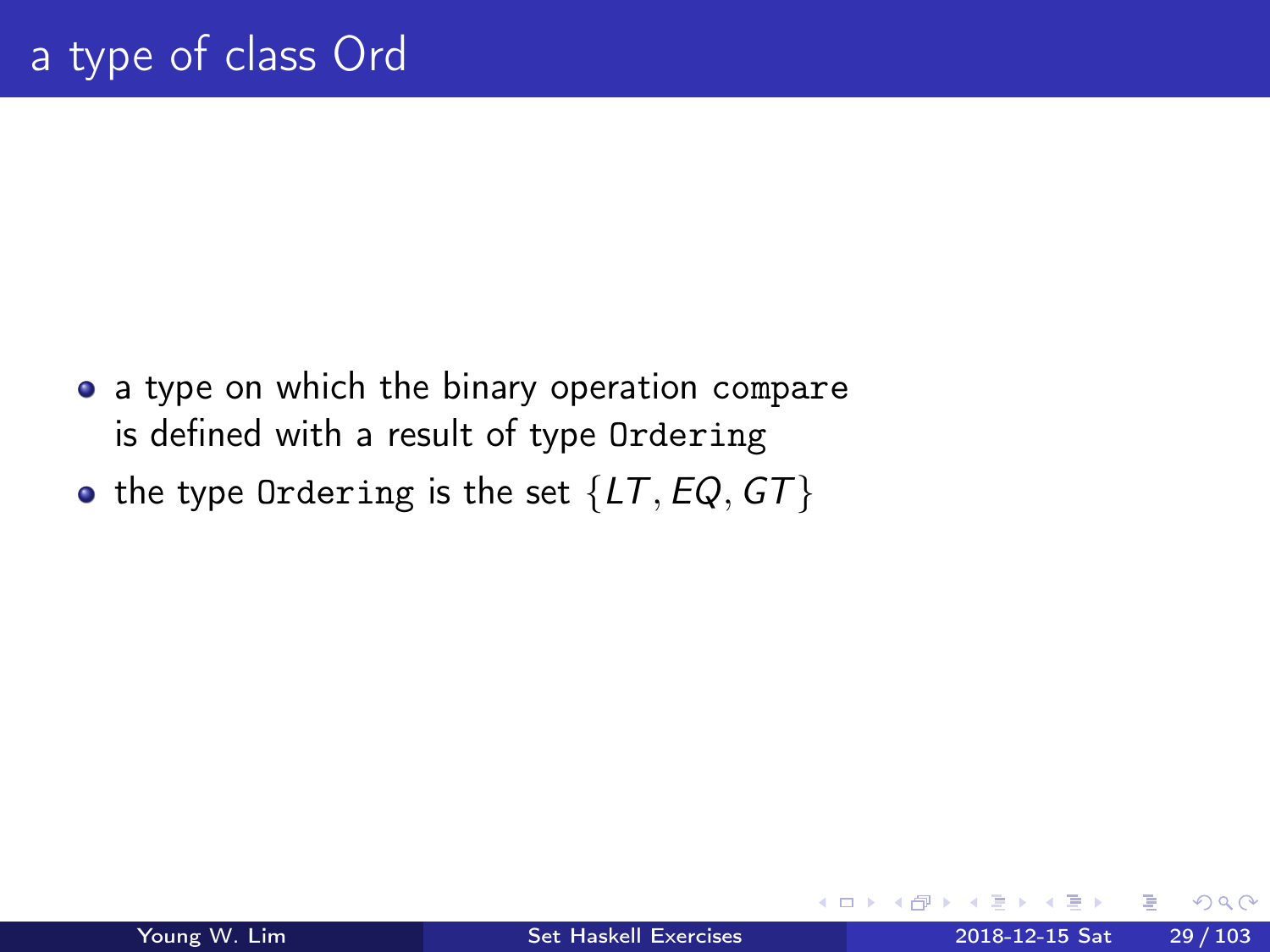- **o** lexicographical order
- the empty list comes first
- non-empty lists  $L_1$ ,  $L_2$ 
	- **1** compare their first elements using compare for objects of type a
	- 2 if they are the same, etermine the order of their remaining lists
	- $\bullet$  if the first element of  $L_1$  comes first,  $L_1$  comes first before  $L_2$
	- $\bullet$  if the first element of  $L_2$  comes first,  $L_2$  comes first before  $L_1$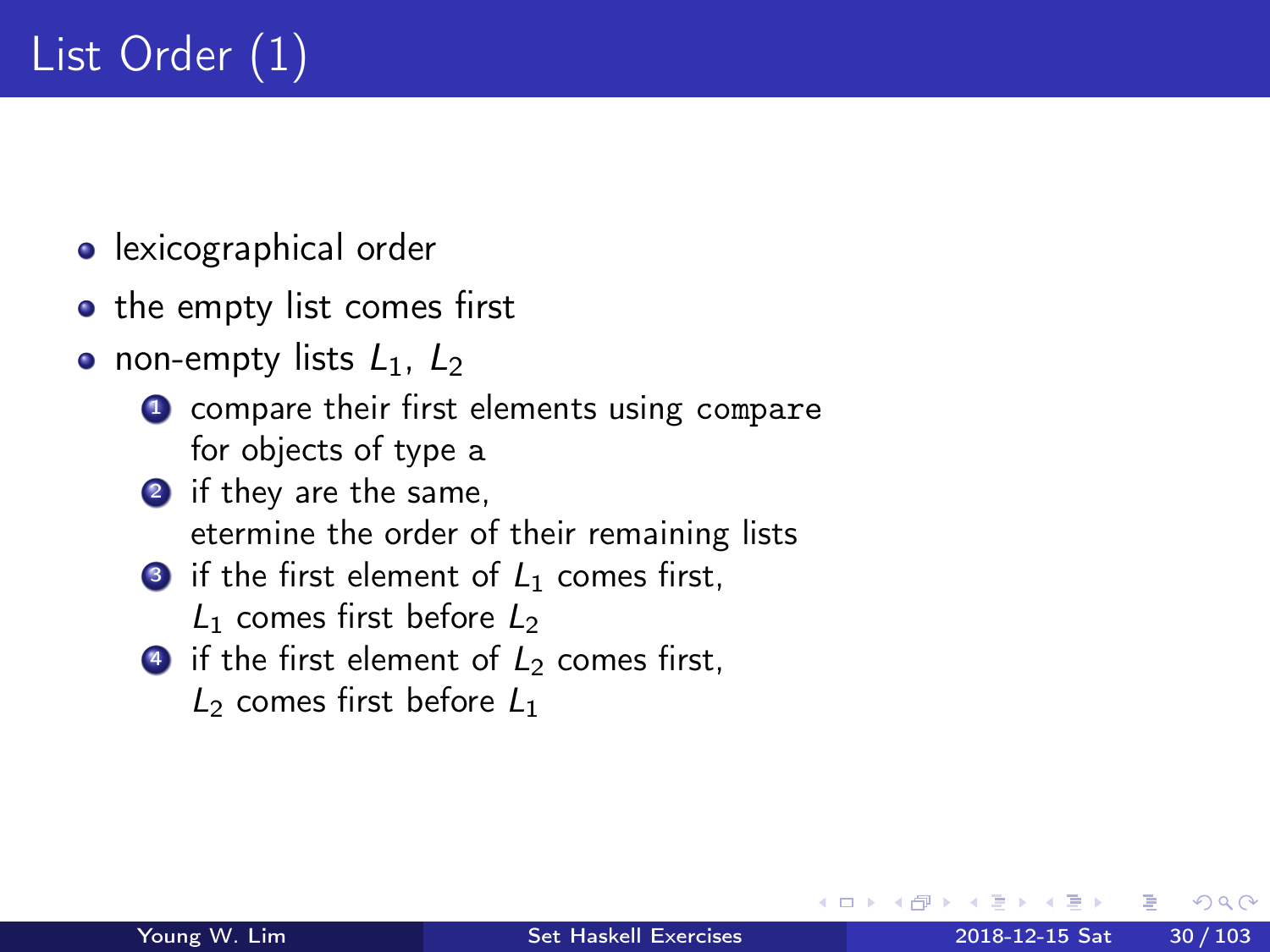- **o** lexicographical order
- the empty list comes first

```
instance 0rd a => 0rd [a] where
.
     compare [] ( : ) = LT
     compare [ ] [ ] = EQ
     compare (\_:\_) [] = GT
     compare (x:xs) (y:ys) = primCompAux x y (compare xs ys)
```
• if a is an instance of class Ord, then [a] is so

э

 $\Omega$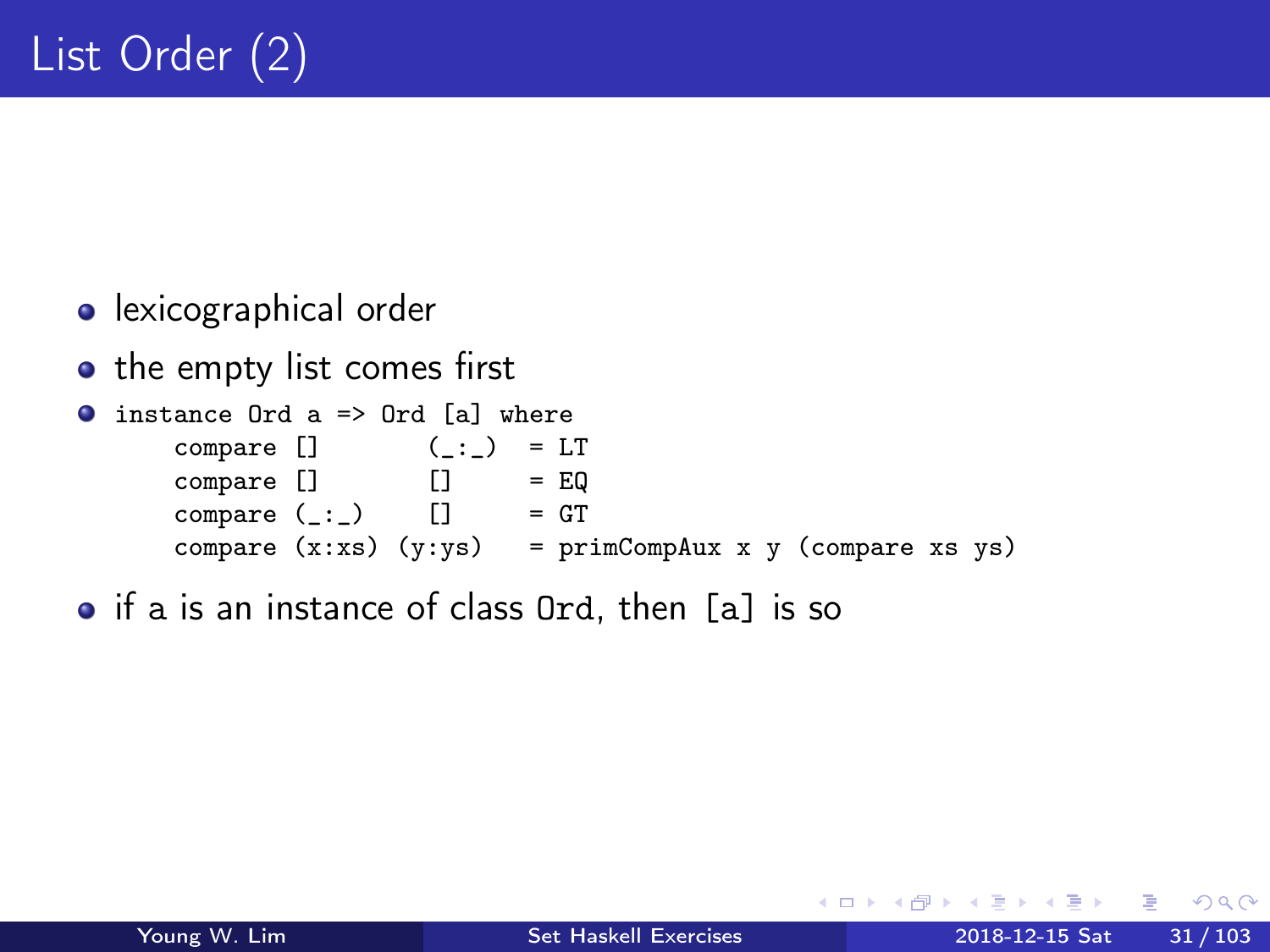• non-empty lists  $L_1$ ,  $L_2$ 

 $\bullet$  if they are the same, compare  $x \, y == EQ$ etermine the order of their remaining lists compare xs ys 2 if the first element of  $L_1$  comes first, compare x  $y == LT$ 

- $L_1$  comes first before  $L_2$  LT
- **3** if the first element of  $L_2$  comes first, compare x  $y == GT$  $L_2$  comes first before  $L_1$  GT

```
O compare (x:xs) (y:ys) = primCompAux x y (compare xs ys)
```

```
primCompAux :: Ord a => a -> a -> Ordering -> Ordering
primCompAux x y o =case compare x \ y of EQ \rightarrow o;
                           LT -> LT;
                           GT \rightarrow GT:
```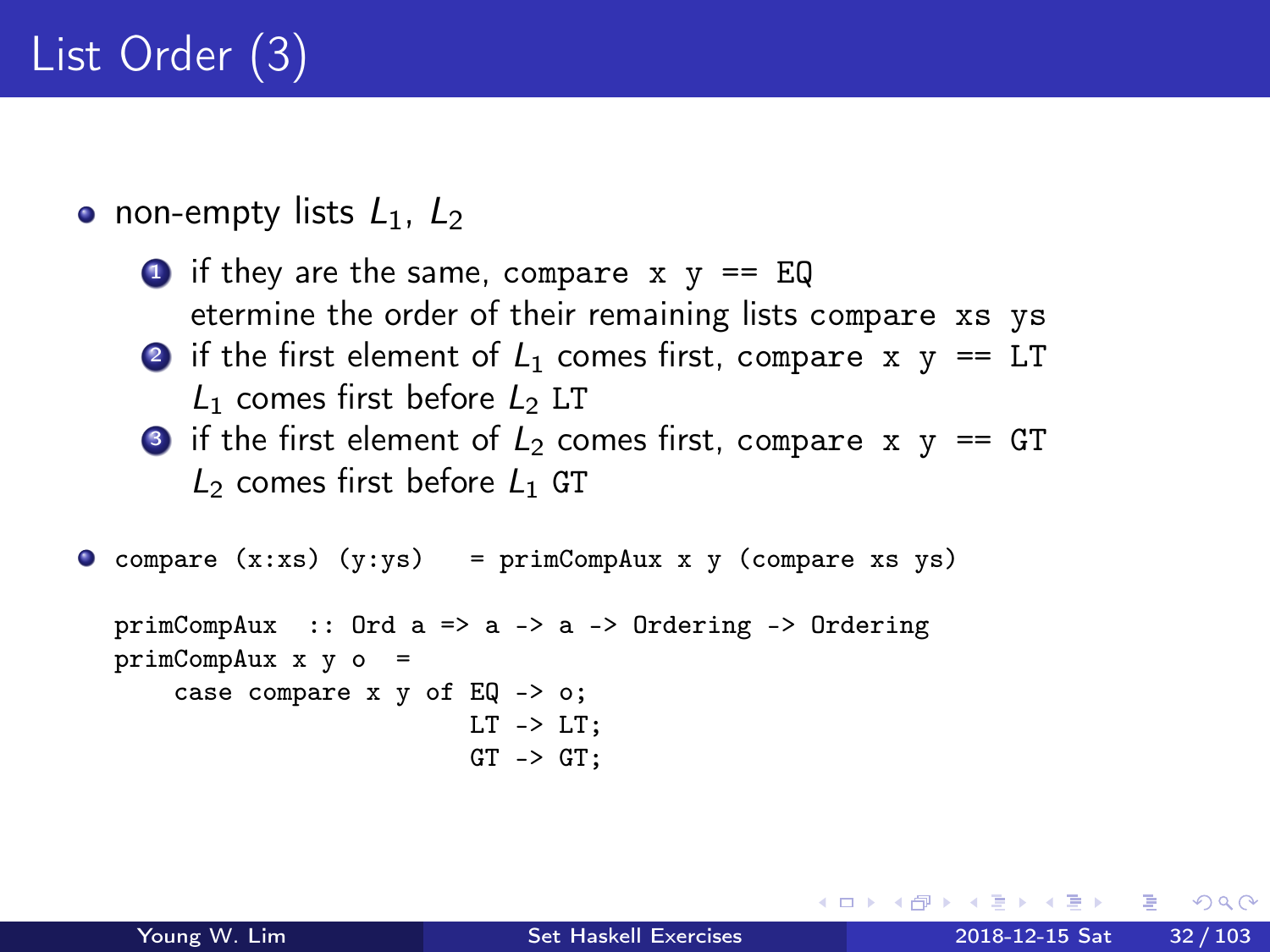```
\bullet instance Ord a => Ord [a] where
       compare \begin{bmatrix} 1 \\ 0 \end{bmatrix} (_:_) = LT
       compare [ ] [] = Eqcompare (-:) [] = GT
       compare (x:xs) (y:ys) = primCompAux x y (compare xs ys)
  primComplay :: Ord a => a => 0rdering => 0rderingprimCompAux x y o =
       case compare x y of EQ -> o;
                             LT \rightarrow LT:
                             GT \rightarrow GT:
```
- primCompAux covers the case of two non-empty lists
- type Odering is the set  $\{LT, EQ, GR\}$

4 D F

MAD → TEIN I → TEIN AGO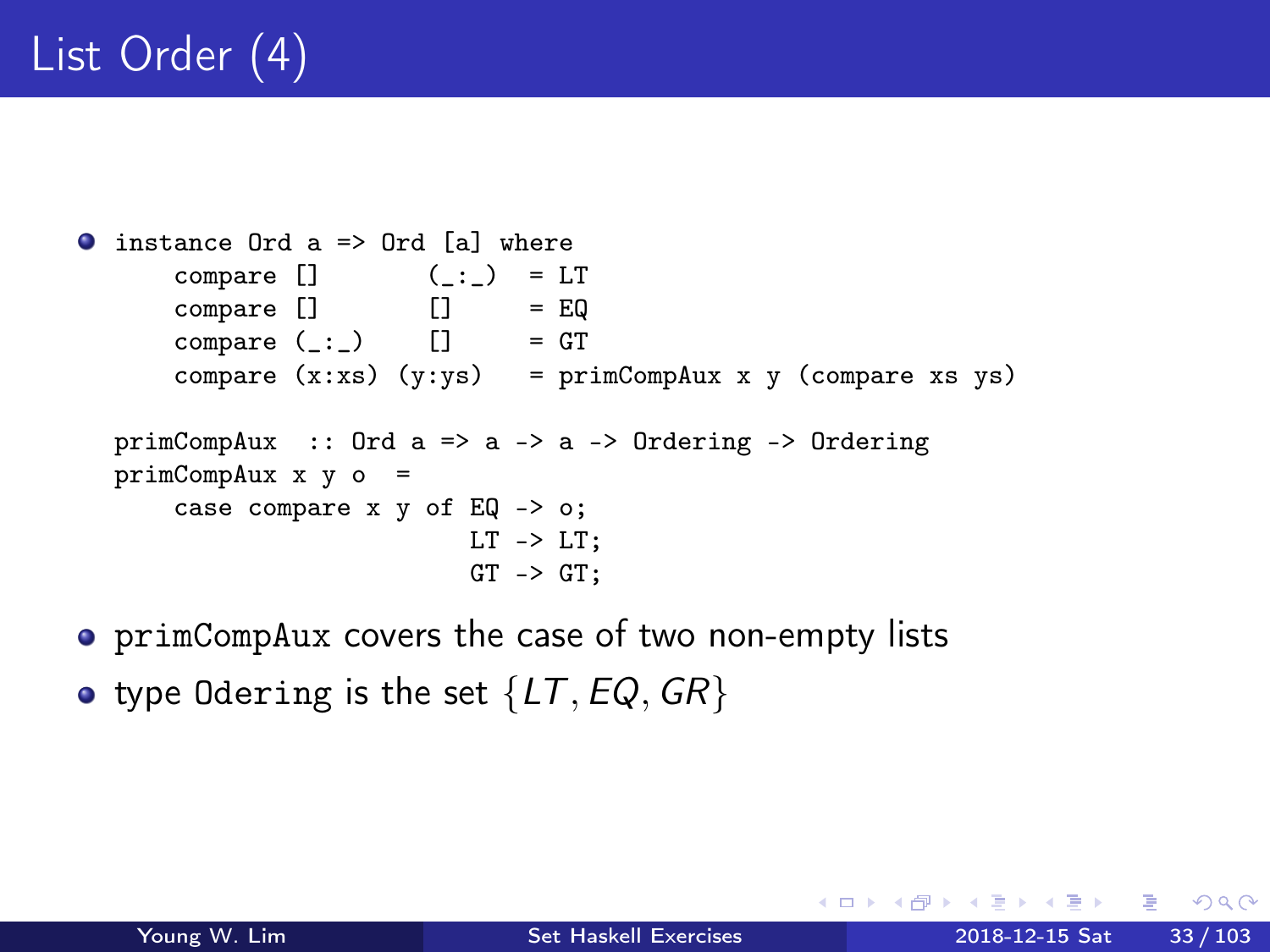```
\bullet head :: [a] -> a
  head (x:-) = x\bullet tail :: [a] -> a
  tail (\_:xs) = xs\bullet Prelude> head [1, 2, 3, 4]
  1
  Prelude> tail [1, 2, 3, 4]
  [2,3,4]
```
 $E = \Omega Q$ 

イロメ イ部 メイヨメ イヨメー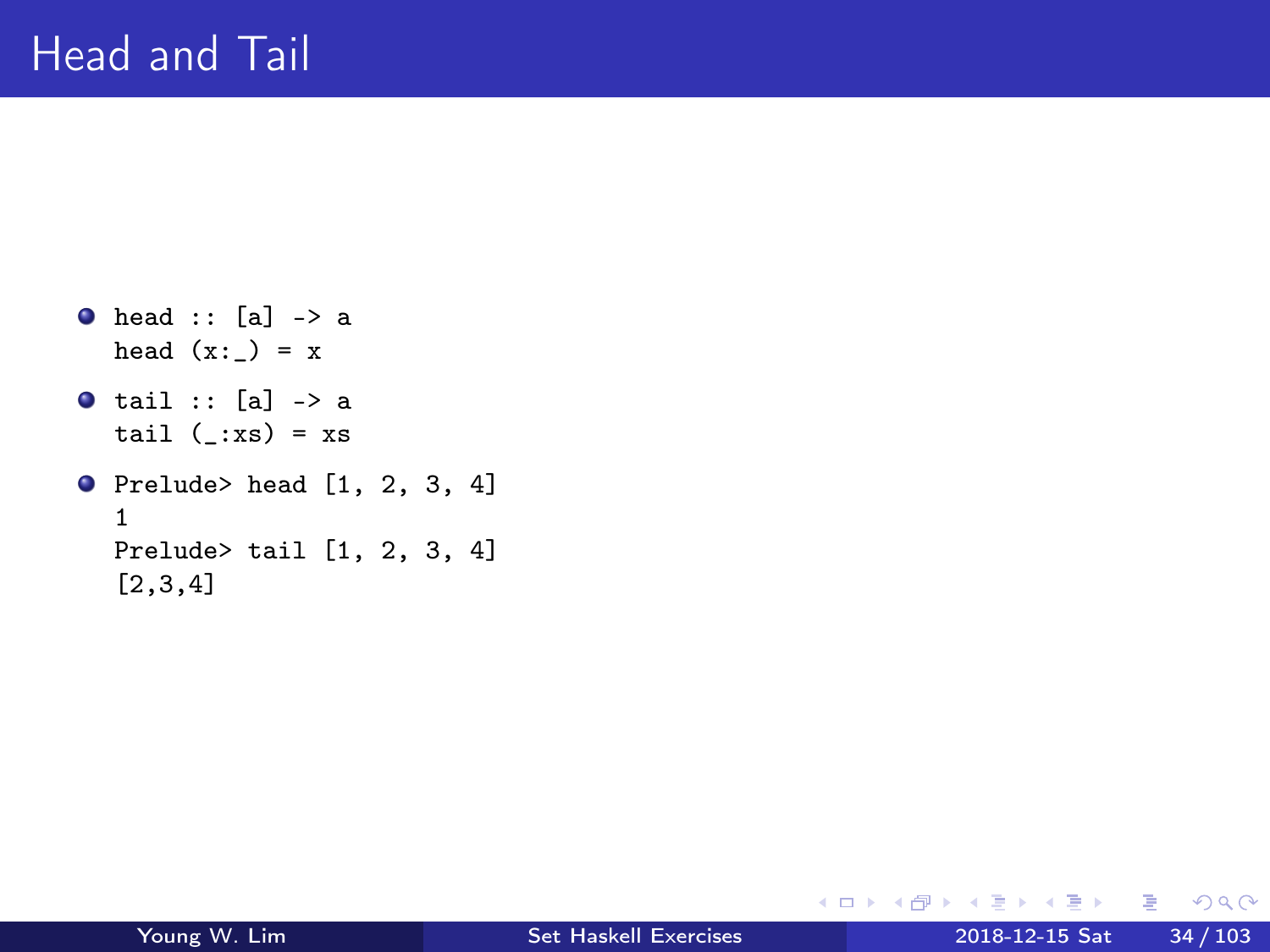```
\bullet last :: [a] -> a
  last [x] = xlast (\_:xs) = last xs
0 init :: [a] -> [a]init [x] = []
  int (x:xs) = x : init xsPrelude> last [1, 2, 3, 4]
       4
       Prelude> init [1, 2, 3, 4]
       [1,2,3]
```
K ロ ▶ K 個 ▶ K 로 ▶ K 로 ▶ - 로 - K 9 Q @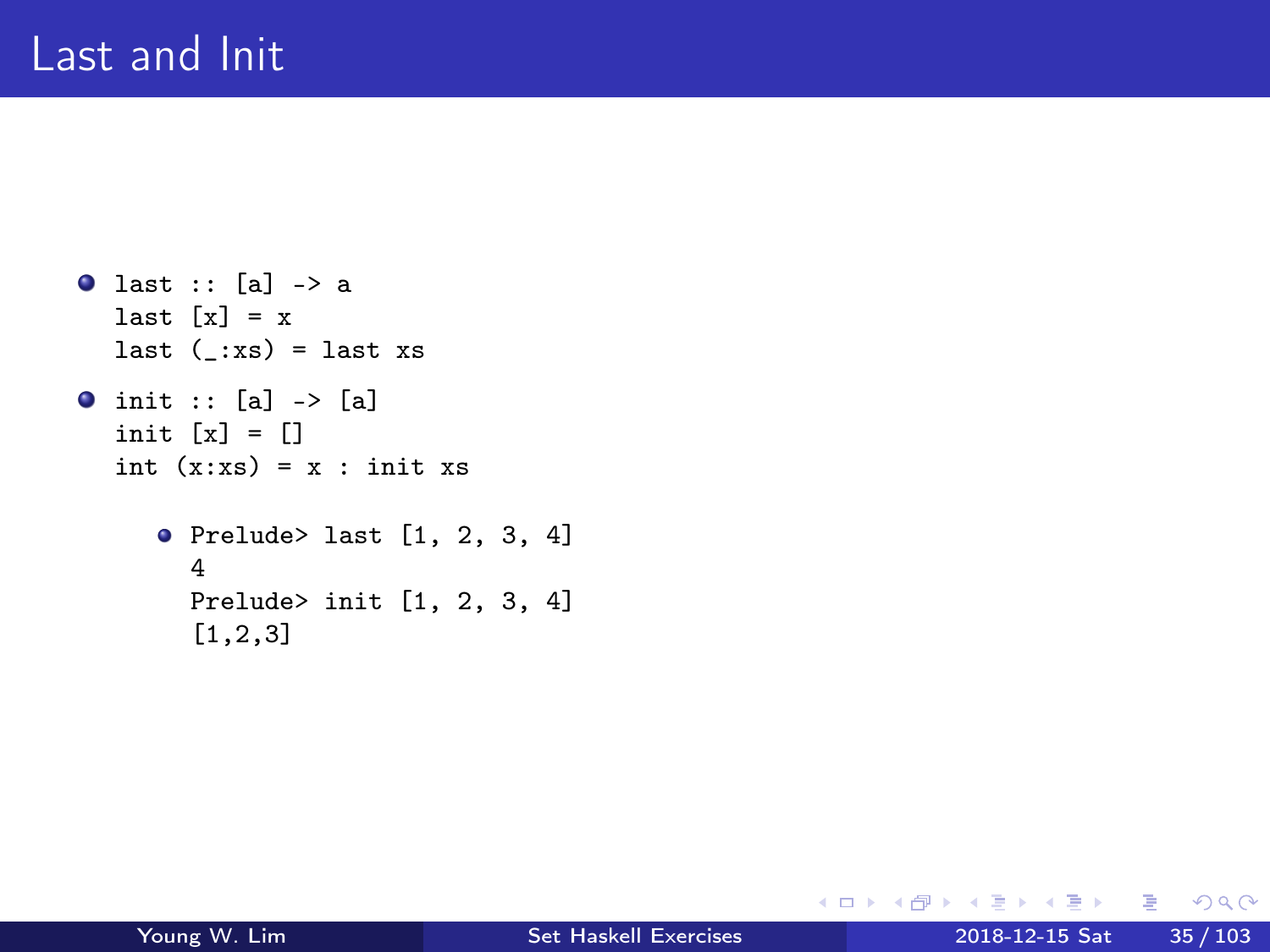- $\bullet$  null :: [a] -> Bool null [] = True null  $($ :  $)$  = False
- $\bullet$  Prelude> null [1, 2, 3, 4] False Prelude> null [] True

K ロ ▶ K 個 ▶ K 로 ▶ K 로 ▶ - 로 - K 9 Q @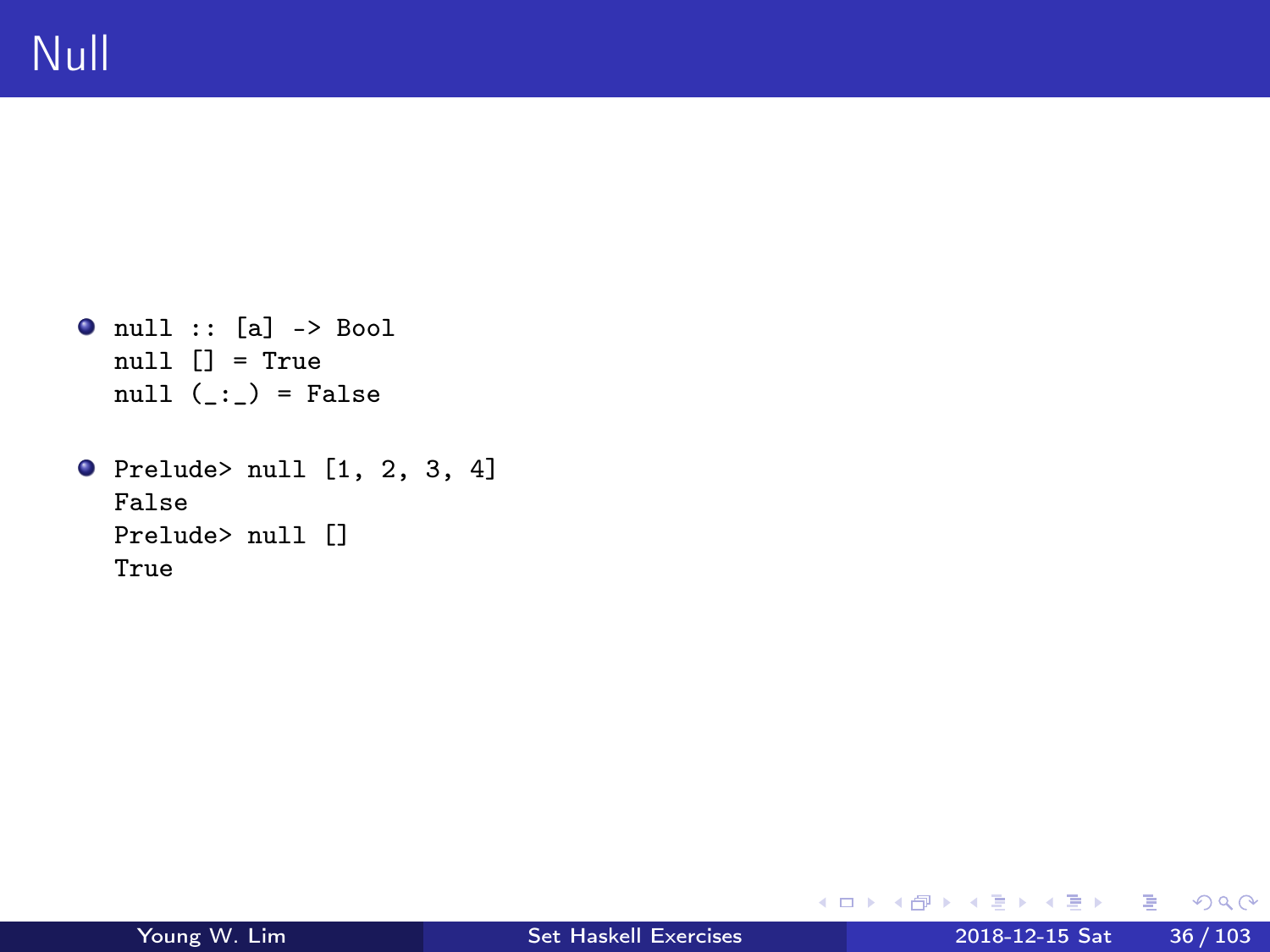# Nub

```
0 nub : (Eq a) => [a] -> [a]nub \lceil = \lceilnub (x:xs) = x : nub (remove x xs)where
      remove v \lceil = \rceilremove y (z:zs) | y == z = remove y zs
                      | otherwise = z : remove y zs
```
• in Haskell, strings of characters are represented as lists

```
"abc"
[1a', 1b', 1c']
```
 $\bullet$  nub "Mississippy" "Mispy"

```
nub ["aa", "bb", "aa", "cc"]
["aa", "bb", "cc"]
```
KED KARD KED KED E VOOR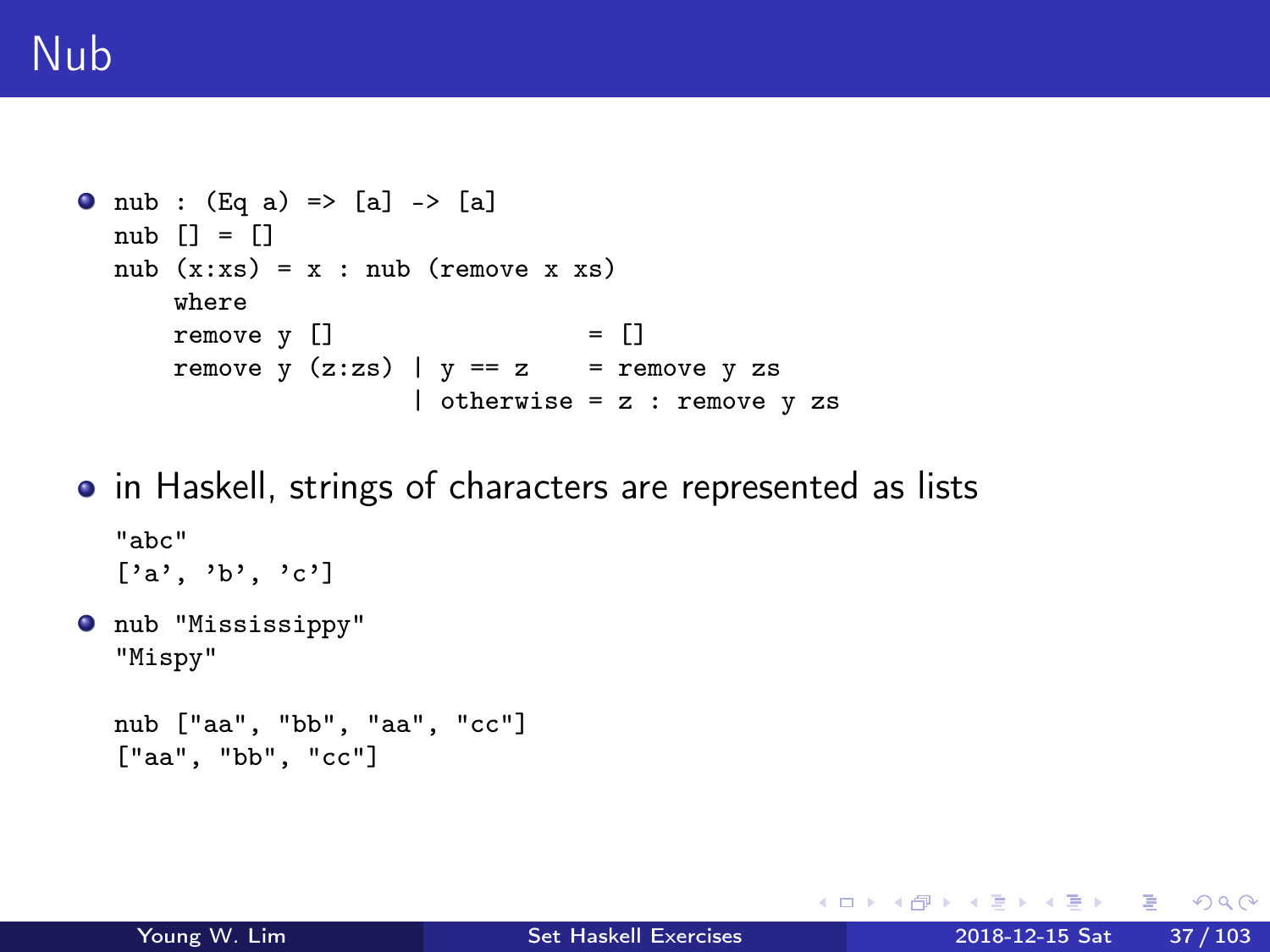- **4** Database Module
- **2** Comment
- <sup>3</sup> Database and List comprehension
- **4** Database variables
- **•** Database queries results

€⊡

э

 $\Omega$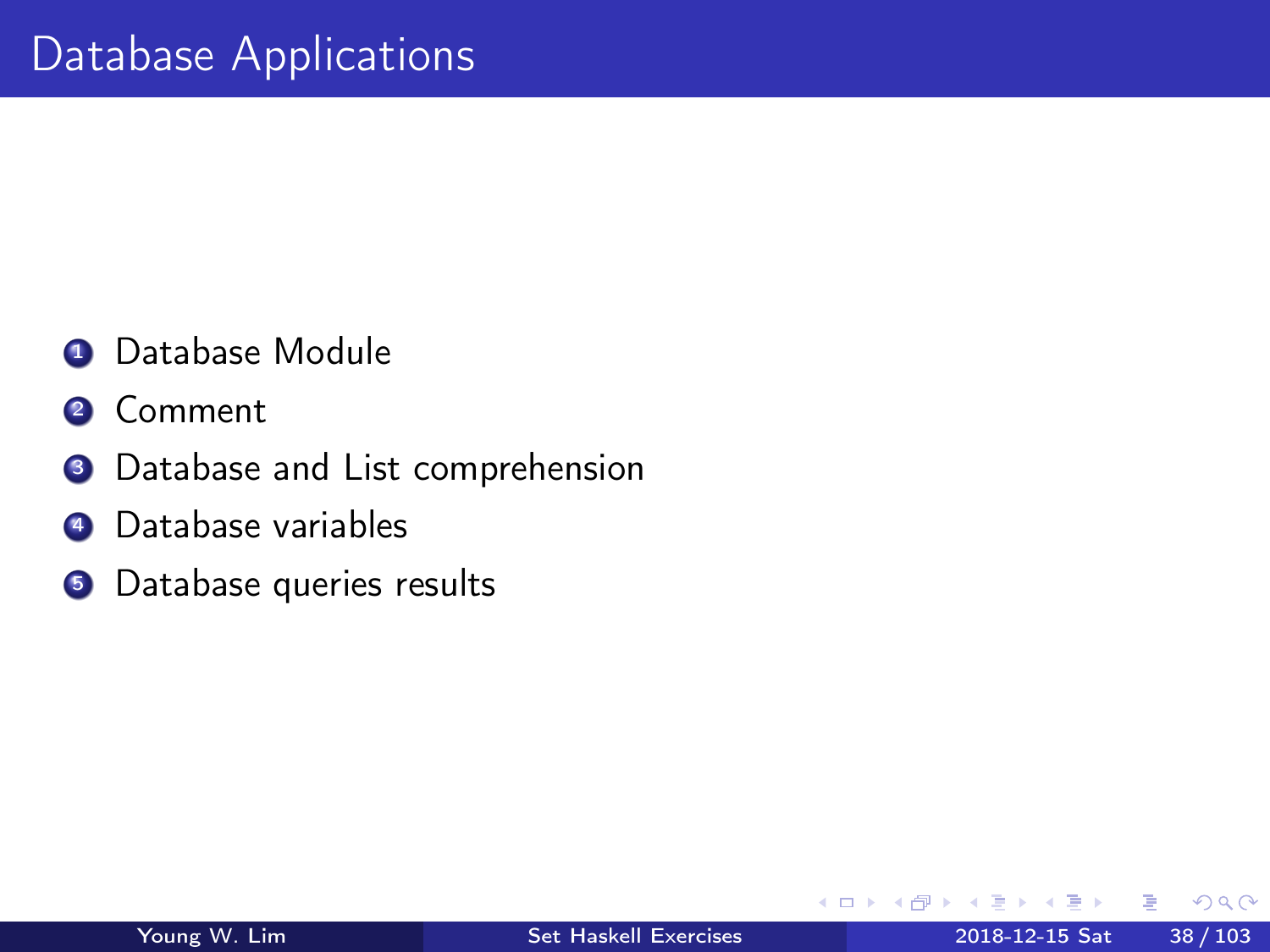```
module DB
where
type WordList = [String]
type DB = [WordList]
db :: DB
db = [ ["release", "MV1", "YR1"], --- MV1 was released in YR1
      ["release", "MV2", "YR2"], -- MV2 was released in YR2
      ["release", "MV3", "YR3"], -- MV3 was released in YR3
      \{- \ldots -\}["direct", "DRTR1", "MV1"], - DRTR1 directed the film MV1
      ["direct", "DRTR2", "MV2"], -- DRTR2 directed the film MV2
      ["direct", "DRTR3", "MV3"], - DRTR3 directed the film MV3
      \{-\, \ldots -\}["play", "ACT1", "MV1", "CHR1"], -- ACT1 played CHR1 in MV1
      ["play", "ACT2", "MV1", "CHR2"], -- ACT2 played CHR2 in MV2
      ["play", "ACT3", "MV3", "CHR3"], -- ACT3 played CHR3 in MV3
      \{-\ldots -\}]
```
K □ ▶ K @ ▶ K 로 ▶ K 로 ▶ 『로 → ⊙ Q ⊙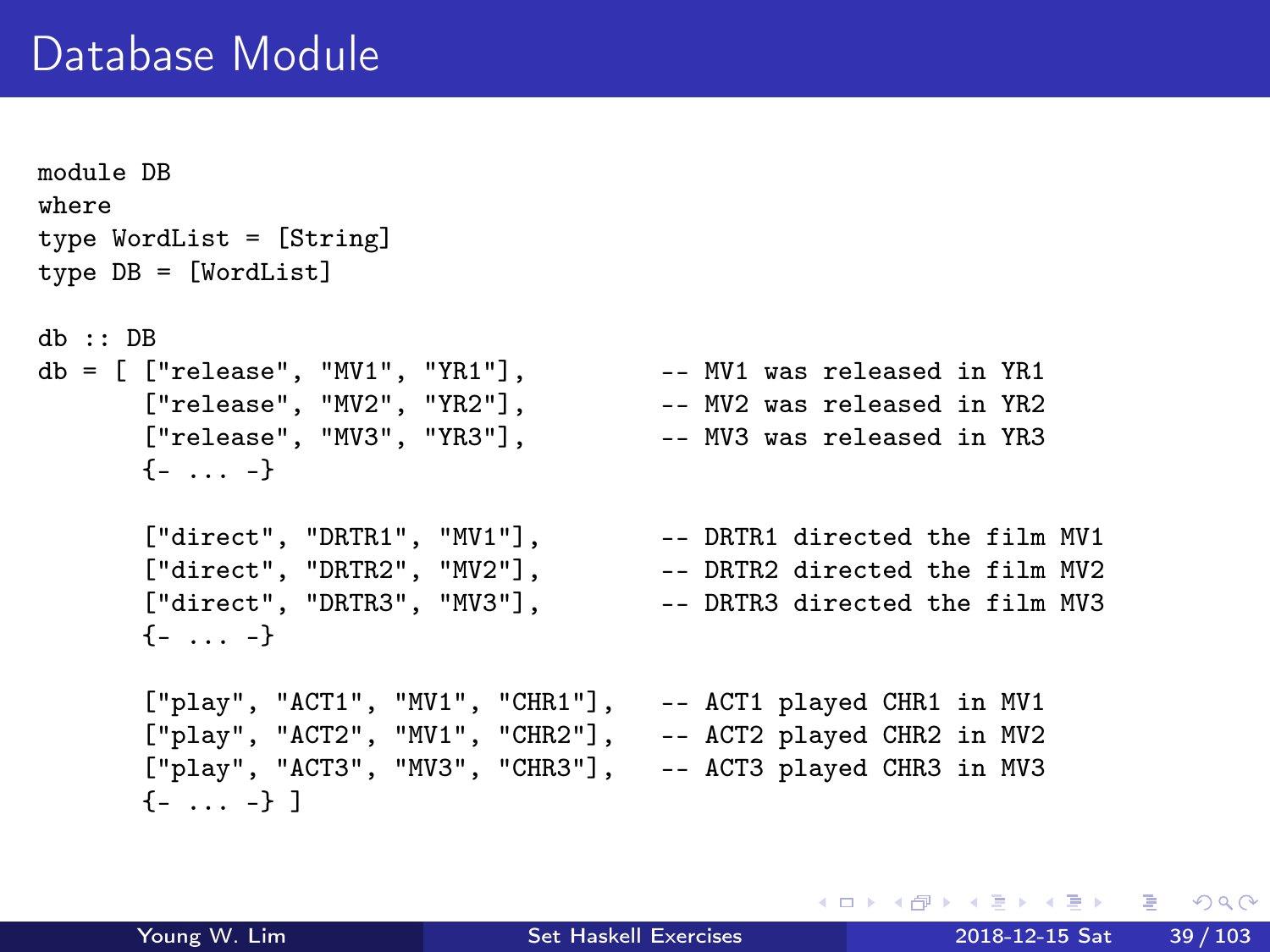```
• Everything between \{- followed by a space
  and -} is a block comment.
\bullet {-
    hello
    world
  -}
\bullet {- ... -}
```
https://wiki.haskell.org/Keywords#.7B-.2C\_-.7D

重

 $QQ$ 

**Bisk** 

4 D F

 $\leftarrow$   $\leftarrow$   $\leftarrow$   $\leftarrow$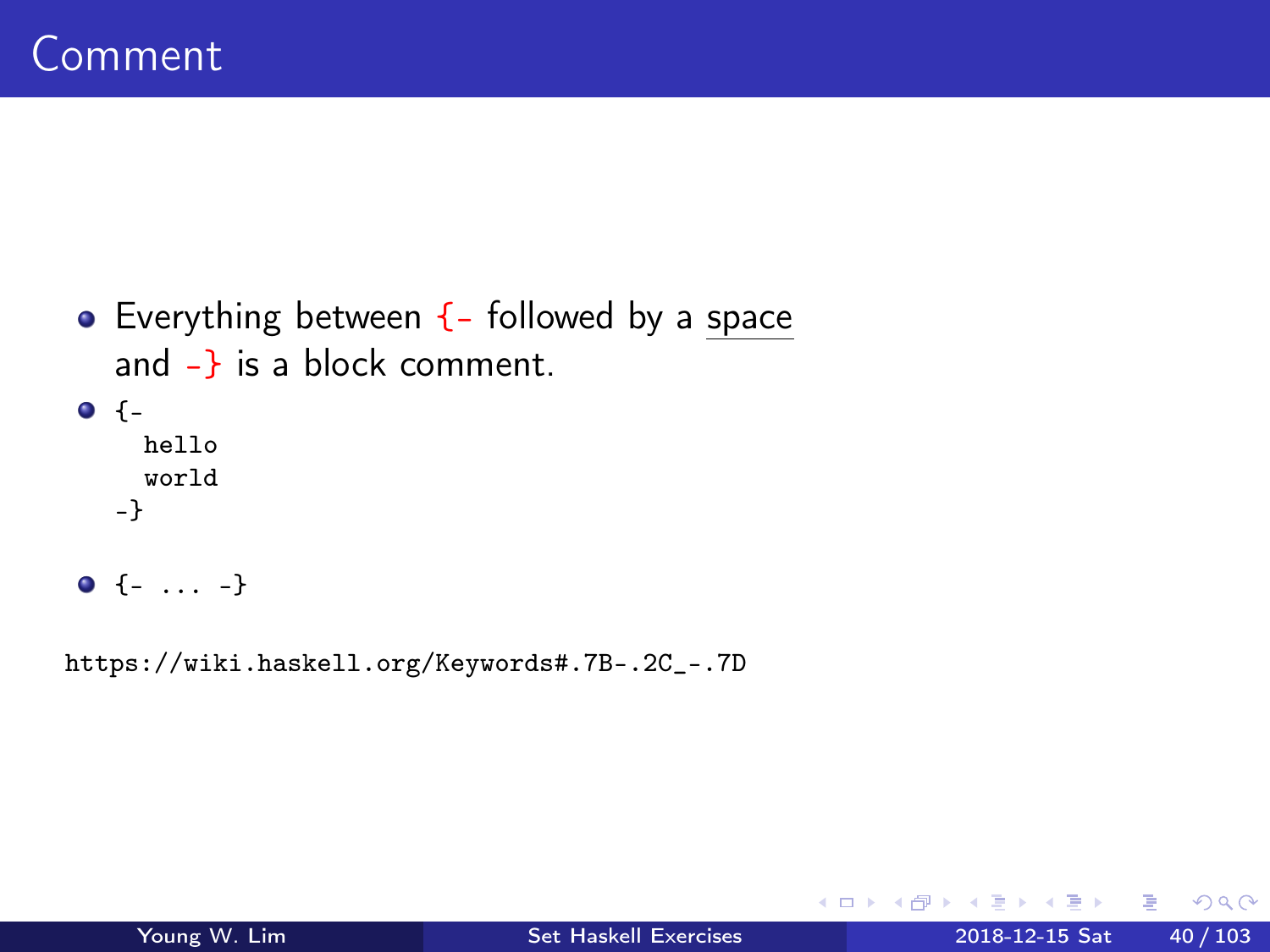$dh \cdot \cdot$  DR

characters = nub  $[x | ["play", ..., x]$  <- db] -- played x movies =  $[x | ["release", x, \_] < - db]$  -- x was released  $actors = nub [x | ['play", x, ..., ] <- db] -- x played$ directors = nub  $[x \mid [\text{`direct''}, x] \leq db]$  -- x directed dates = nub  $[x | ["release", \_, x] < - db]$  -- was released in x universe = nub(characters++actors++directors++movies++dates)

-- ["release", "MV1", "YR1"], -- MV1 was released in YR1 -- ["direct", "DRTR1", "MV1"], -- DRTR1 directed the film MV1 ["play", "ACT1", "MV1", "CHR1"], -- ACT1 played CHR1 in MV1

K □ ▶ K @ ▶ K 로 ▶ K 로 ▶ 『 콘 │ ⊙ Q ⊙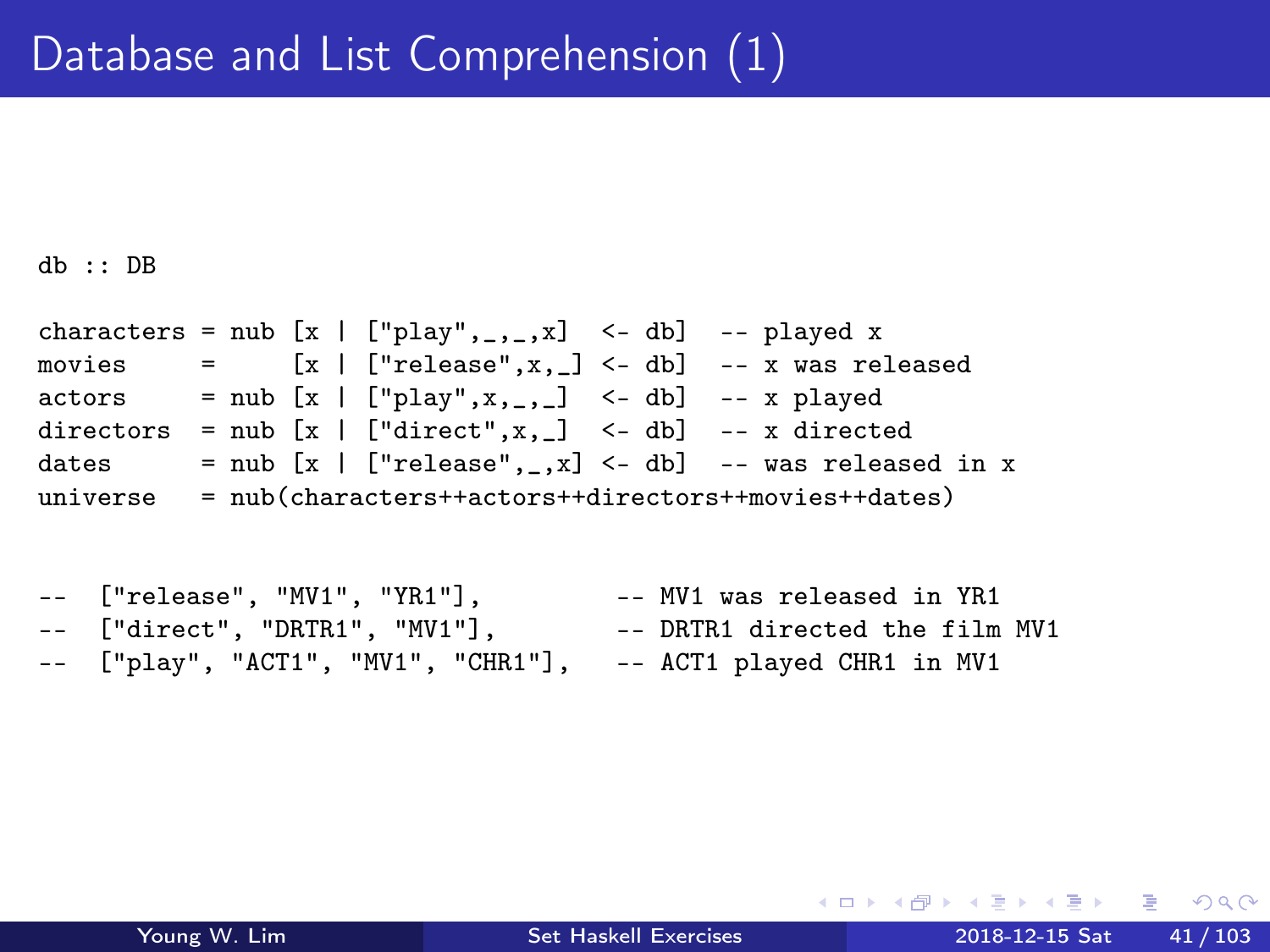```
direct = [(x,y) | ["direct", x, y] <- db] -- x directed y
act = [(x,y) | ["play", x, y, _] <- db] -- x acted in y
play = [(x,y,z) | ["play", x, y, z] < - db] -- x played z in y
release = [(x,y) | ["release", x, y] <- db] -- x was released in y
```
-- ["release", "MV1", "YR1"], -- MV1 was released in YR1 -- ["direct", "DRTR1", "MV1"], -- DRTR1 directed the film MV1 -- ["play", "ACT1", "MV1", "CHR1"], -- ACT1 played CHR1 in MV1

K □ ▶ K @ ▶ K 로 ▶ K 로 ▶ 『 콘 │ ⊙ Q ⊙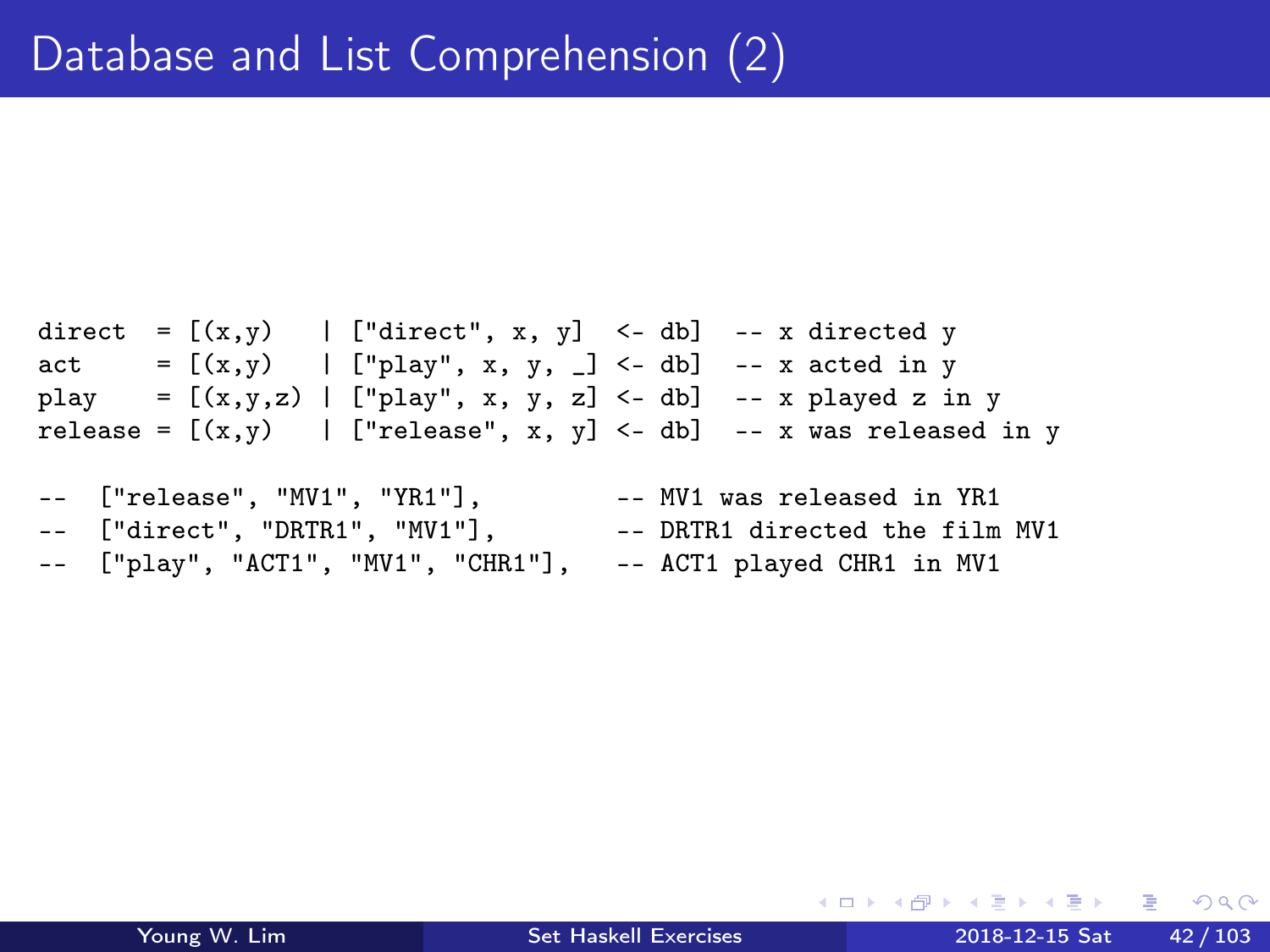charP =  $\xrightleftharpoonup x$  -> elem x characters -- is x a character  $actorP = \{x \rightarrow -\}$  elem x actors -- is x an actor movieP =  $\xrightleftharpoons$  -> elem x movies -- is x a movie directorP =  $\xrightarrows$  -> elem x directors -- is x a director dateP =  $\xrightleftharpoons$  -> elem x dates -- is x a date  $actP = \{(x,y) \rightarrow elem(x,y) \text{ act } -- \text{ did } x \text{ act } y$ releaseP =  $\{(x,y)$  -> elem  $(x,y)$  release -- was x released in y directP =  $\setminus$ (x,y) -> elem (x,y) direct -- did x direct y playP =  $\{(x,y,z) \rightarrow$  elem  $(x,y,z)$  play -- did x played z in y -- ["release", "MV1", "YR1"], -- MV1 was released in YR1

-- ["direct", "DRTR1", "MV1"], -- DRTR1 directed the film MV1 ["play", "ACT1", "MV1", "CHR1"], -- ACT1 played CHR1 in MV1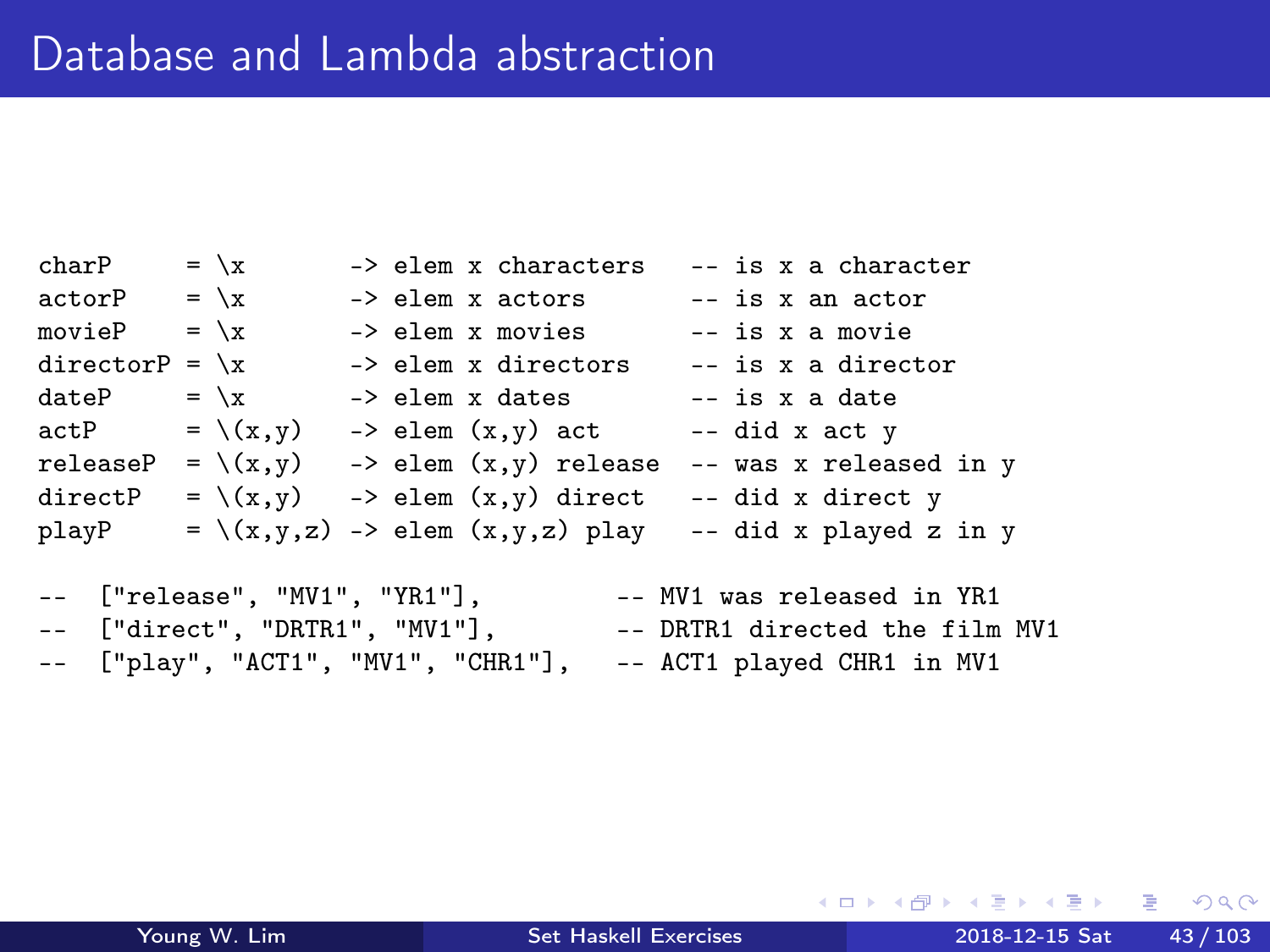# Database variables (1)

```
*Main> characters
["CHR1","CHR2","CHR3"]
*Main> movies
["MV1","MV2","MV3"]
*Main> actors
["ACT1","ACT2","ACT3"]
*Main> directors
["DRTR1","DRTR2","DRTR3"]
*Main> dates
["YR1","YR2","YR3"]
*Main> universe
["CHR1","CHR2","CHR3","ACT1","ACT2","ACT3","DRTR1","DRTR2",
"DRTR3","MV1","MV2","MV3","YR1","YR2","YR3"]
*Main>
*Main> direct
[("DRTR1","MV1"),("DRTR2","MV2"),("DRTR3","MV3")]
*Main> act
[("ACT1","MV1"),("ACT2","MV1"),("ACT3","MV3")]
*Main> play
[("ACT1","MV1","CHR1"),("ACT2","MV1","CHR2"),("ACT3","MV3","CHR3")]
*Main> release
[("MV1","YR1"),("MV2","YR2"),("MV3","YR3")]
```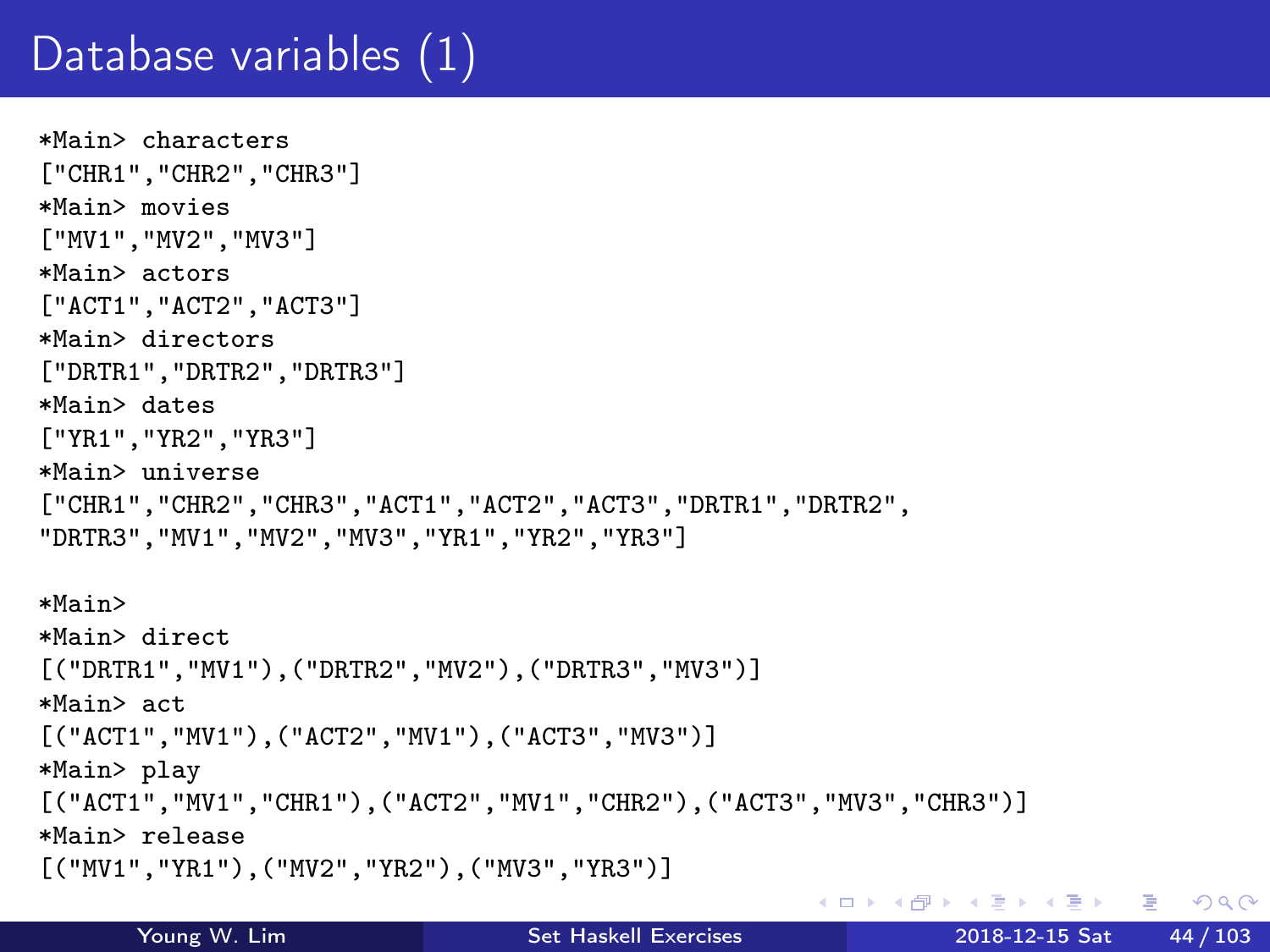# Database variables (2)

\*Main> fmap charP characters [True,True,True] \*Main> fmap actorP actors [True,True,True] \*Main> fmap movieP movies [True,True,True] \*Main> fmap directorP directors [True,True,True] \*Main> fmap actP act [True,True,True] \*Main> fmap releaseP release [True,True,True] \*Main> fmap directP direct [True,True,True] \*Main> fmap playP play [True,True,True]

D.

**≮ロト ⊀何 ト ⊀ ヨ ト ⊀ ヨ ト** ー

 $QQ$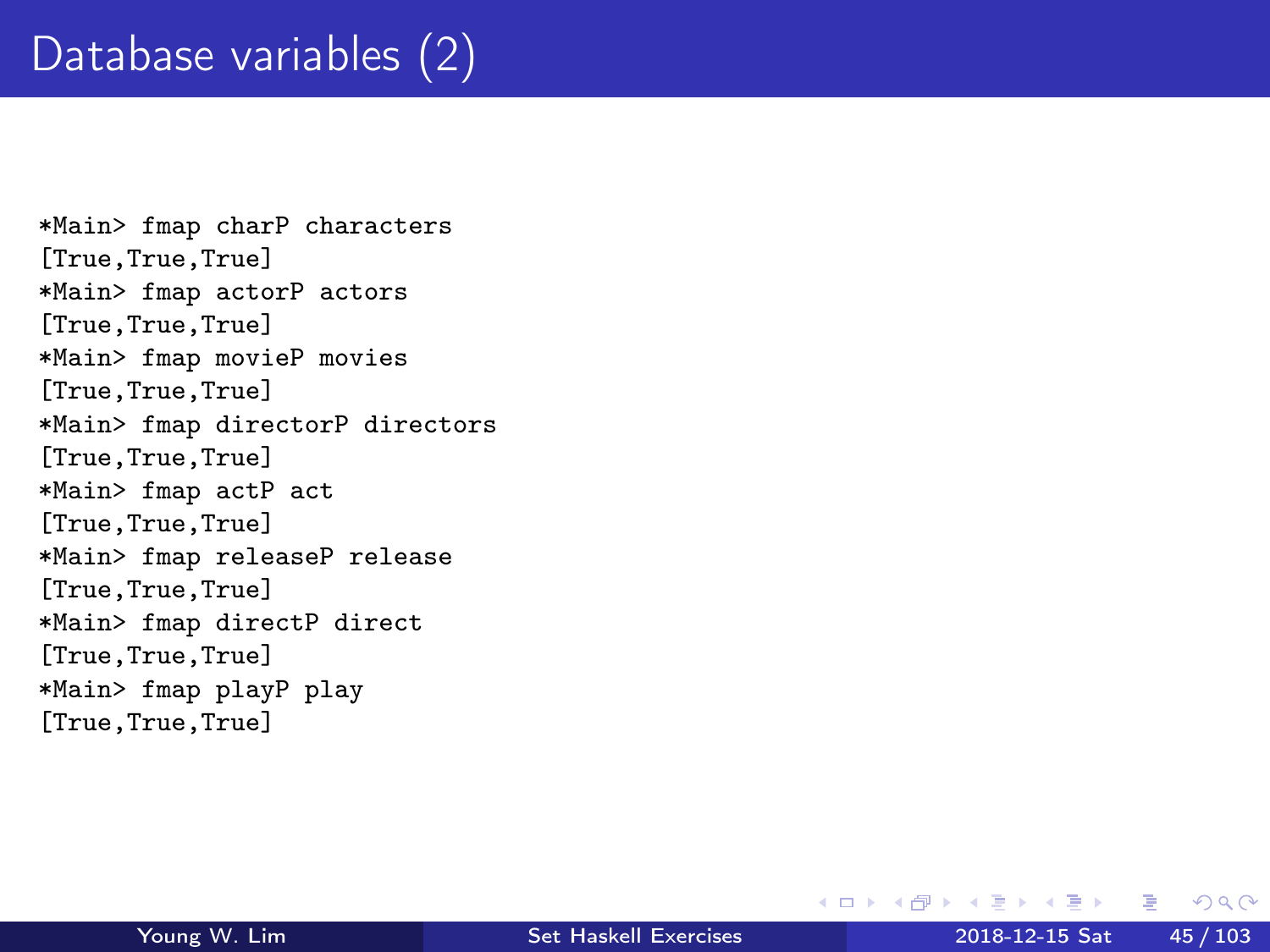```
\bullet q1 = [ x | x <- actors, directorP x]
  q2 = [ (x,y) | (x,y) \le - \text{act}, \text{ directorP } x]actors = nub [x | ["play",x,_,_] <- db] -- x played
  directorP = \xrightarrows -\neq elem x directors
  act = [(x,y) | ["play", x, y, ] < - db] -- x acted in y
```
- q1: give me the actors that also are directors (conjuctive queries)
- q2: give me the actors that also are directors together with the films in which they were acting

④ イコト イヨト → ヨー → コー → つ Q (^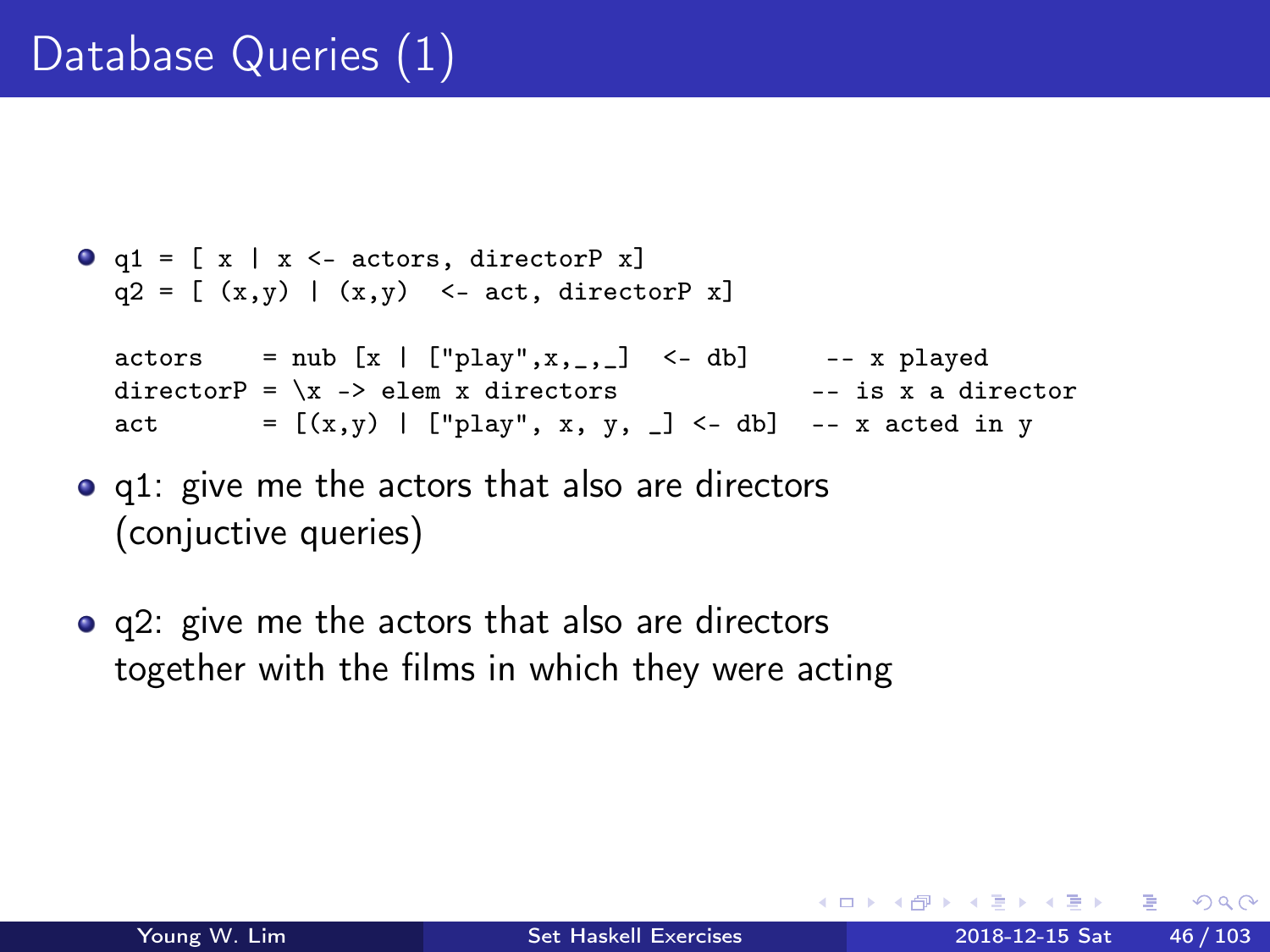```
\bullet q3 = [ (x,y,z) | (x,y) <- direct, (y,z) <- release ]
  q4 = [ (x,y,z) | (x,y) \leftarrow direct, (u,z) \leftarrow release, y == u ]
```
direct =  $[(x,y) |$  ["direct", x, y] <- db] -- x directed y release =  $[(x, y) |$  ["release", x, y] <- db] -- x was released in y

- q3: not working two y's are unrelated
- q4: give me all diredctors together with their films and their release dates

 $QQ$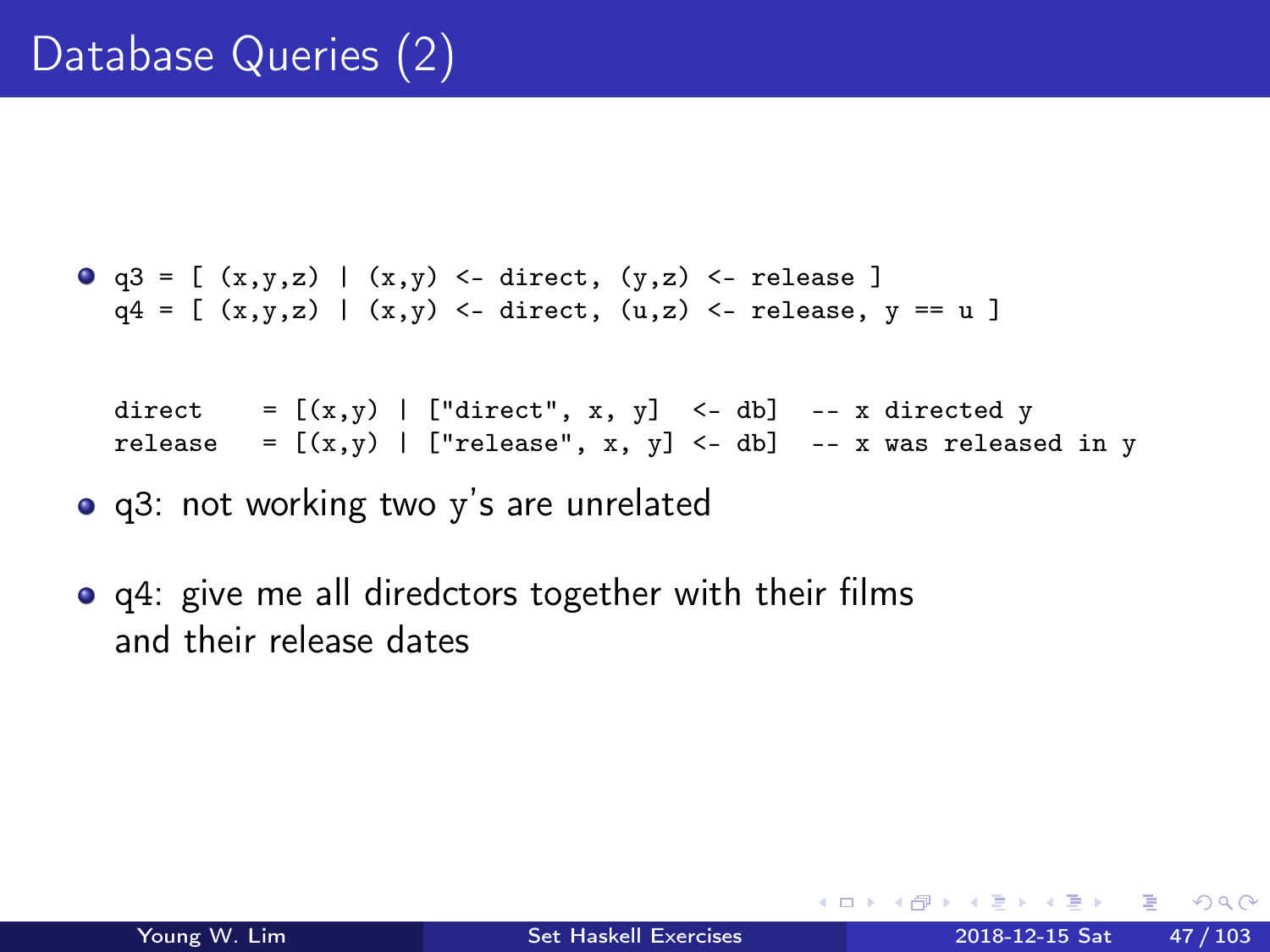```
\bullet q5 = [ (x,y) | (x,y) <- direct, (u,"YR1") <- release, y == u ]
  q6 = [ (x,y,z) | (x,y) \leftarrow direct, (u,z) \leftarrow release, y == u, z > "YR1" ]direct = [(x, y) | ["direct", x, y] <- db] -- x directed y
```

```
release = [(x,y) | ["release", x, y] <- db] -- x was released in y
```
- q5: give me all directors of films released in YR1, together with these films
- q6: give me all directors of films released after YR1, together with these films and their rlease dates

 $\Omega$ э.

 $\overline{AB}$  ) and  $\overline{B}$  ) and  $\overline{B}$  ) and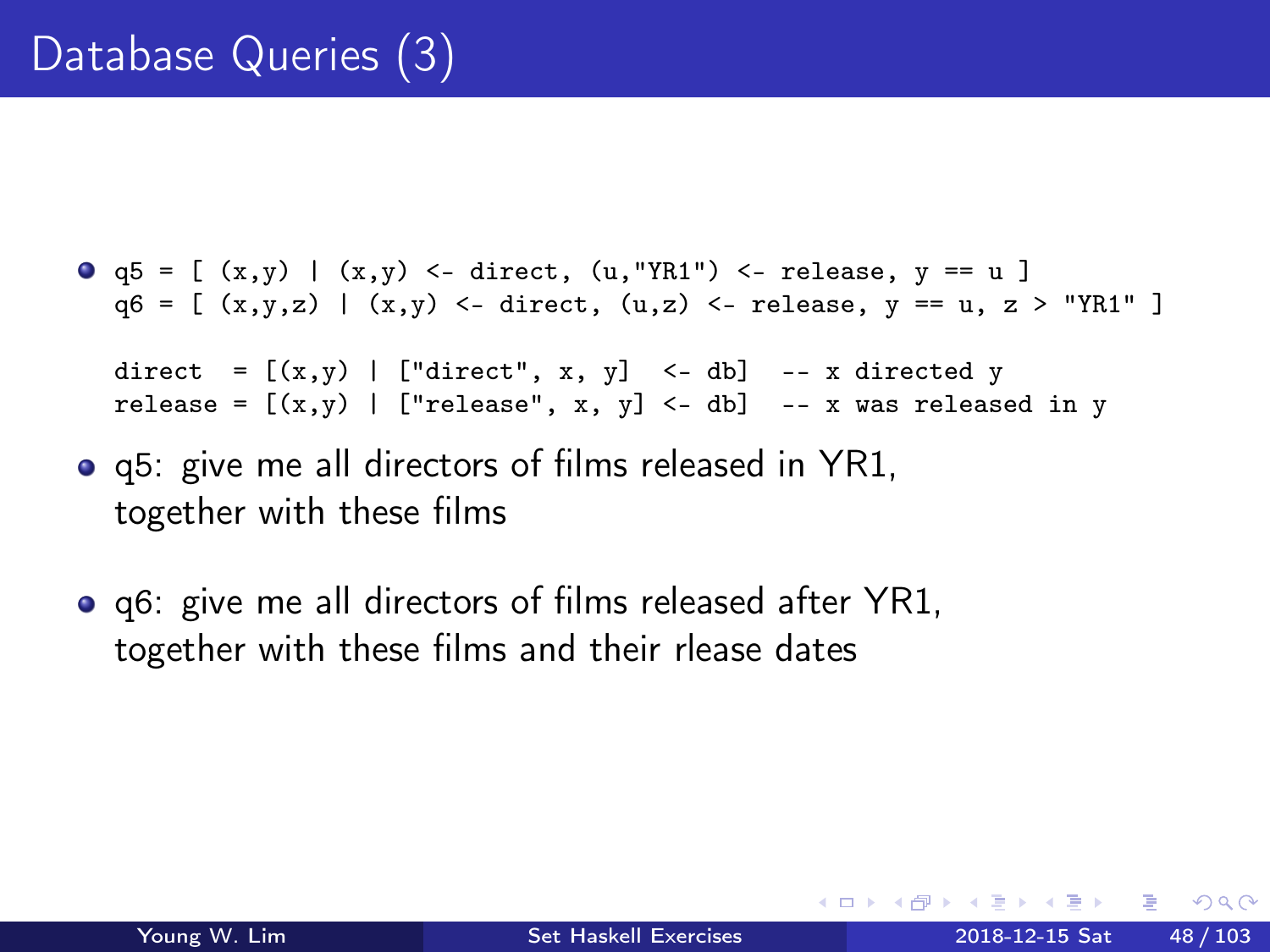```
\bullet q7 = [ x | ("ACT1", x) <- act]
  q8 = [ x | (x, y) \leftarrow release, y > "YR1", actP("ACT2", x)]act = [(x,y) | ["play", x, y, ] < - db] -- x acted in y
  release = [(x,y) | ["release", x, y] <- db] -- x was released in y
  actP = \{(x,y) \rightarrow elem(x,y) \text{ acts } -- \text{ did } x \text{ act } y
```
- **•** q7: give me the films in which ACT1 acted
- q8: give me all films released after YR1 in which ACT2 acted

 $\equiv$   $\Omega$ 

∢何 ▶ イヨ ▶ イヨ ▶ ○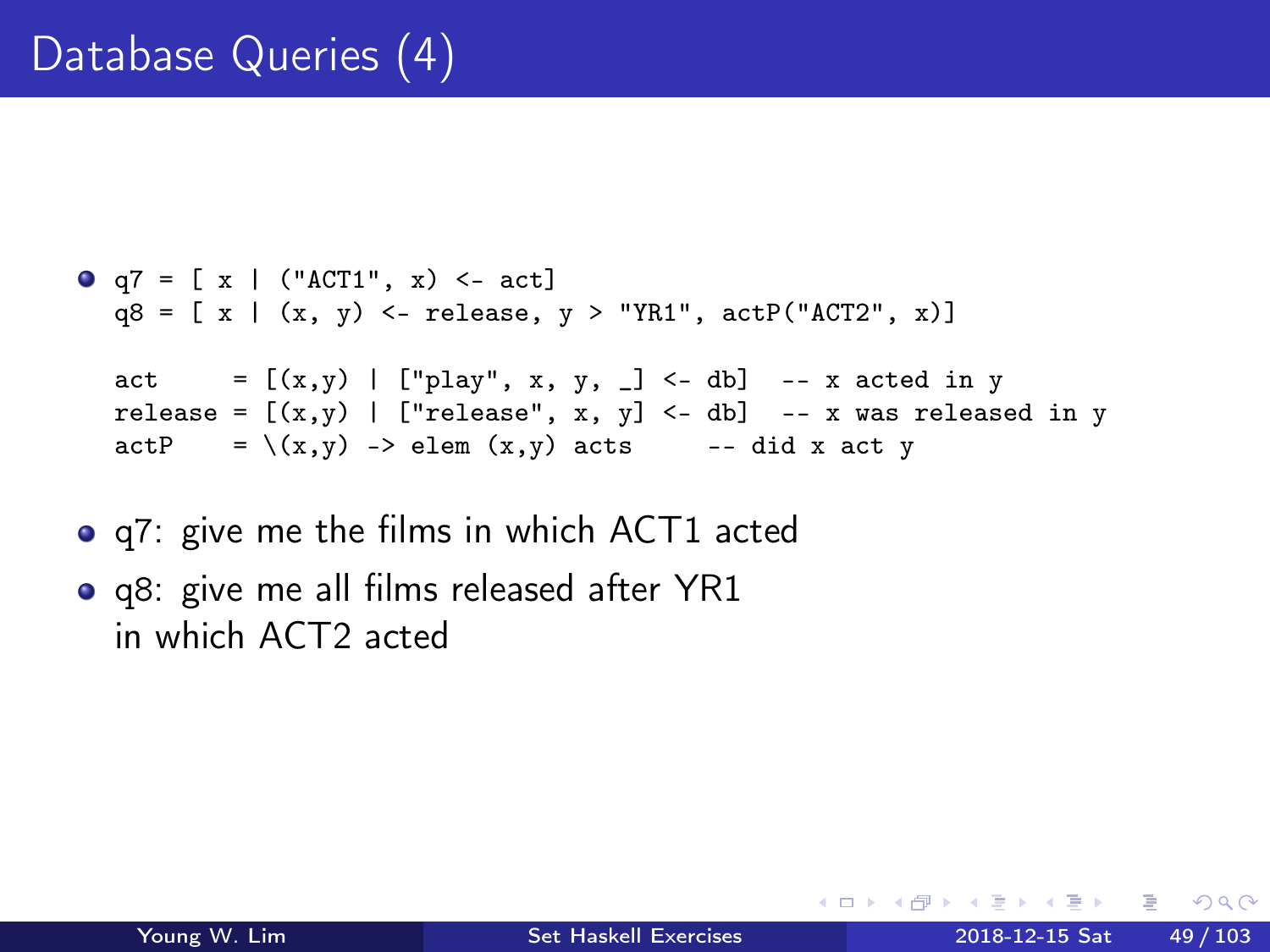```
• q9 = q1 / = []q10 = [x | ("DRTR1", x) <-direct ]/= []q10' = directorP "DRTR1"
  q1 \leftarrow [ x | x \leftarrow actors, directorP x]
  direct = [(x, y) | ["direct", x, y] <- db] -- x directed y
  directorP = \xrightleftharpoons elem x directors -- is x a director
```
- q9: are there any films in which the director was also an actor?
- q10: does the database contain films directed by DRT1?

 $\equiv$   $\Omega$ 

∢何 ▶ イヨ ▶ イヨ ▶ ○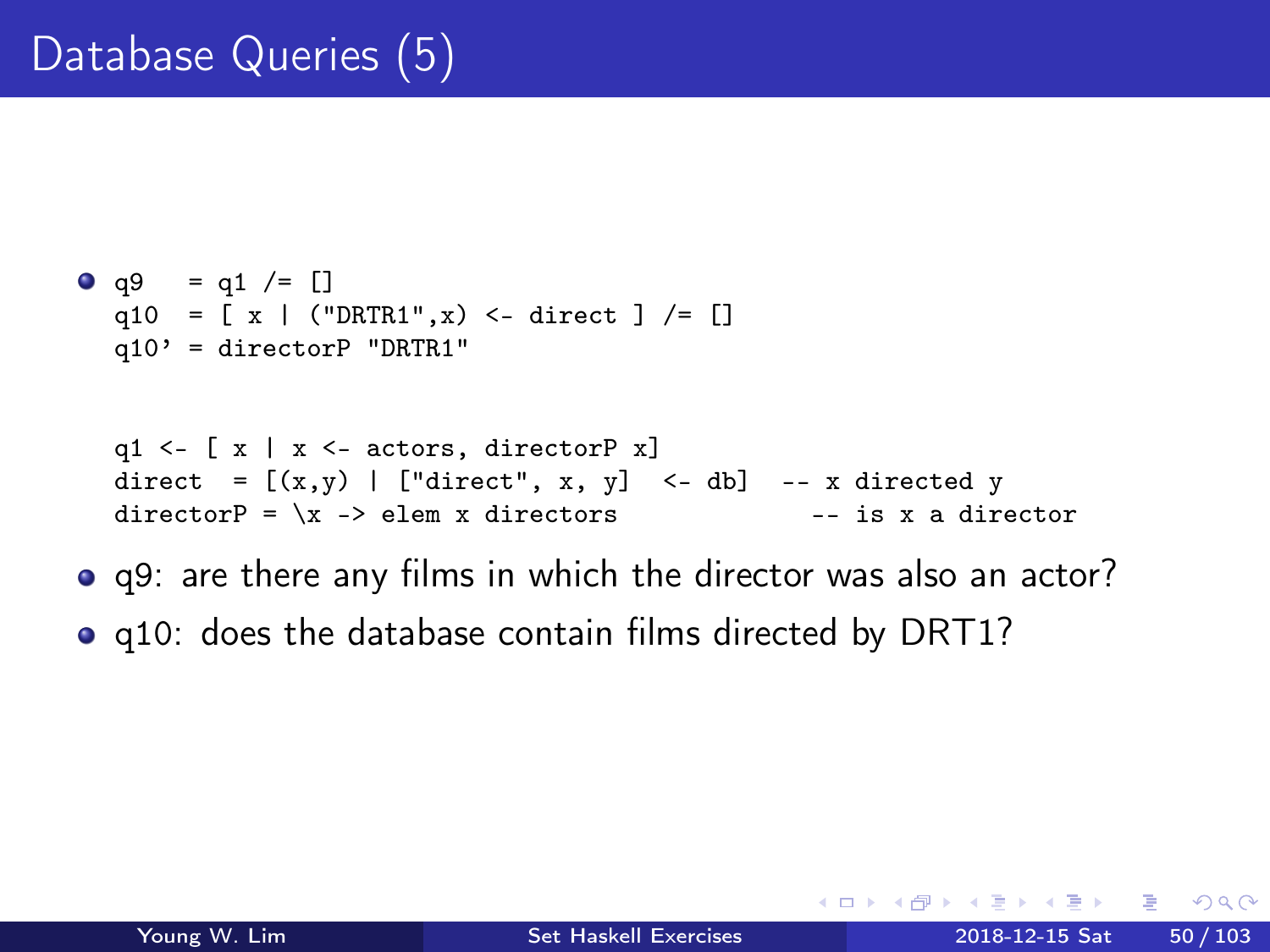### Database Queries Results

```
*Main> q1
[1]*Main> q2
[1]*Main> q3
[("DRTR1","MV1","YR1"),("DRTR1","MV2","YR2"),("DRTR1","MV3","YR3"),
 ("DRTR2","MV1","YR1"),("DRTR2","MV2","YR2"),("DRTR2","MV3","YR3"),
 ("DRTR3","MV1","YR1"),("DRTR3","MV2","YR2"),("DRTR3","MV3","YR3")]
*Main> q4
[("DRTR1","MV1","YR1"),("DRTR2","MV2","YR2"),("DRTR3","MV3","YR3")]
*Main> q5
[("DRTR1","MV1")]
*Main> q6
[("DRTR2","MV2","YR2"),("DRTR3","MV3","YR3")]
*Main> q7
["MV1"]
*Main> q8
[1]*Main> q9
False
*Main> q10
True
*Main> q10'
True
                                                       K □ ▶ K @ ▶ K 로 ▶ K 로 ▶ 『로 → ⊙ Q ⊙
```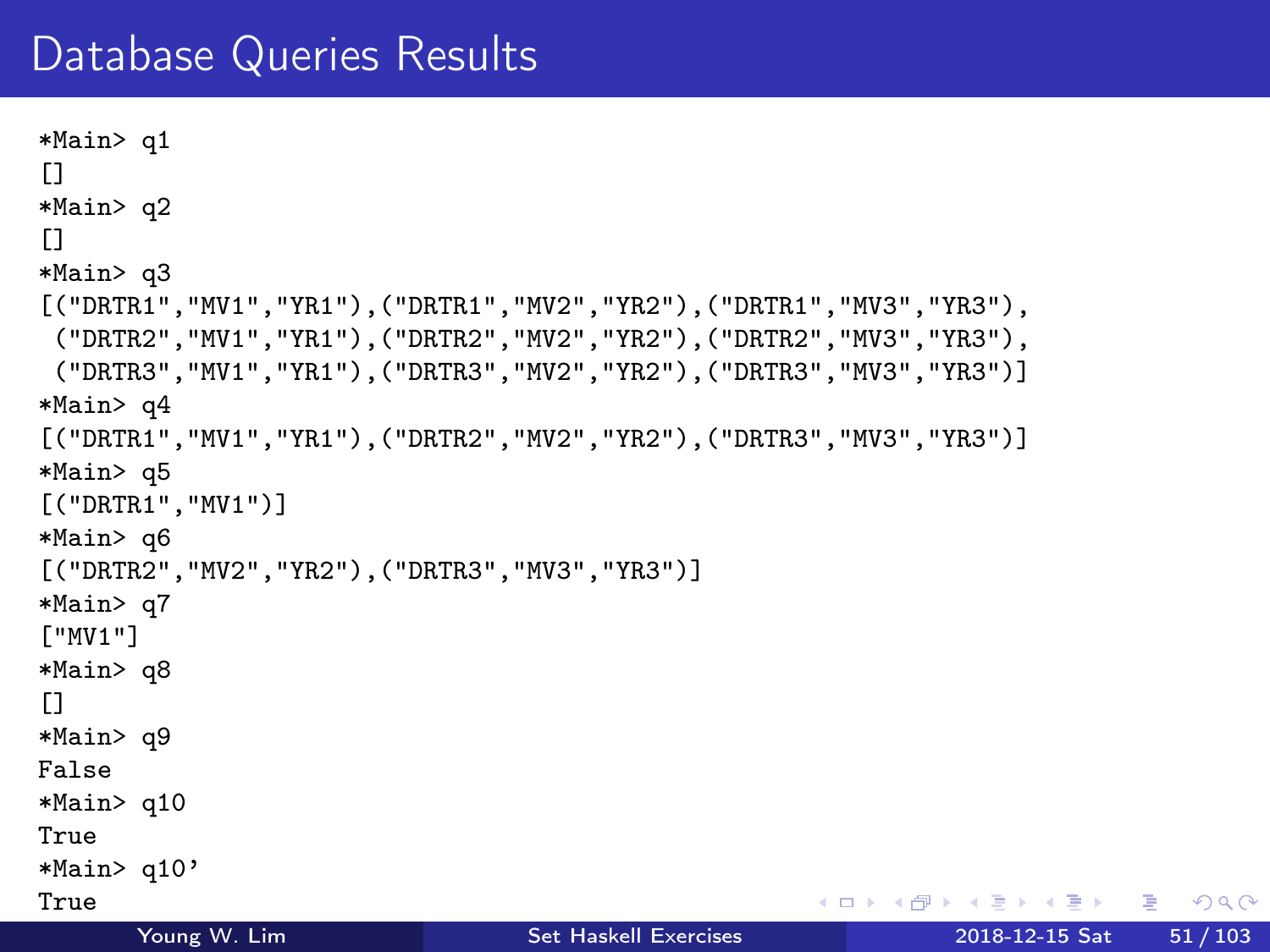- List comprehension
- **•** Lazy evaluation

```
\bullet naturals = [0, 1]
```

```
evens1 = [n | n \leftarrow naturals, even n ]
odds1 = [n | n \leftarrow naturals, odd n ]
evens2 = \lceil 2*n \rceil n <- naturals ]
odds2 = [2*n+1 | n \leftarrow naturals]small\_squares1 = [ n^2 | n < [0..999] ]small_squares2 = [n^2 | n < - naturals , n < 1000 ]
```
GH.  $QQ$ 

イ母 ト イヨ ト イヨ トー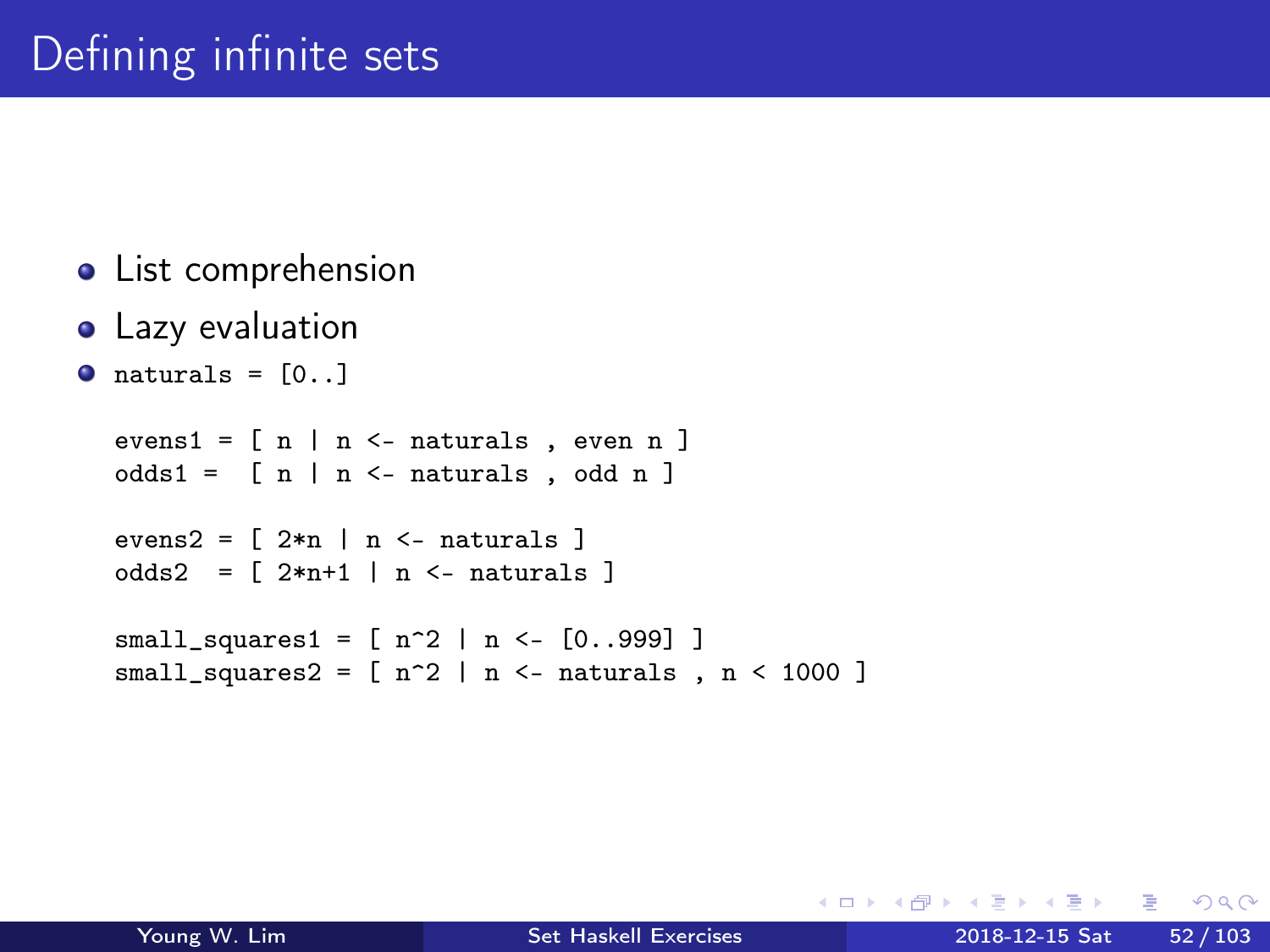```
O delete :: Eq a => a -> [a] -> [a]
  delete x [] = []delete x (y:ys) | x == y = ys
                 | otherwise = y : delete x ys
*Main> delete 3 [1, 2, 3, 4]
  [1,2,4]
  *Main>
```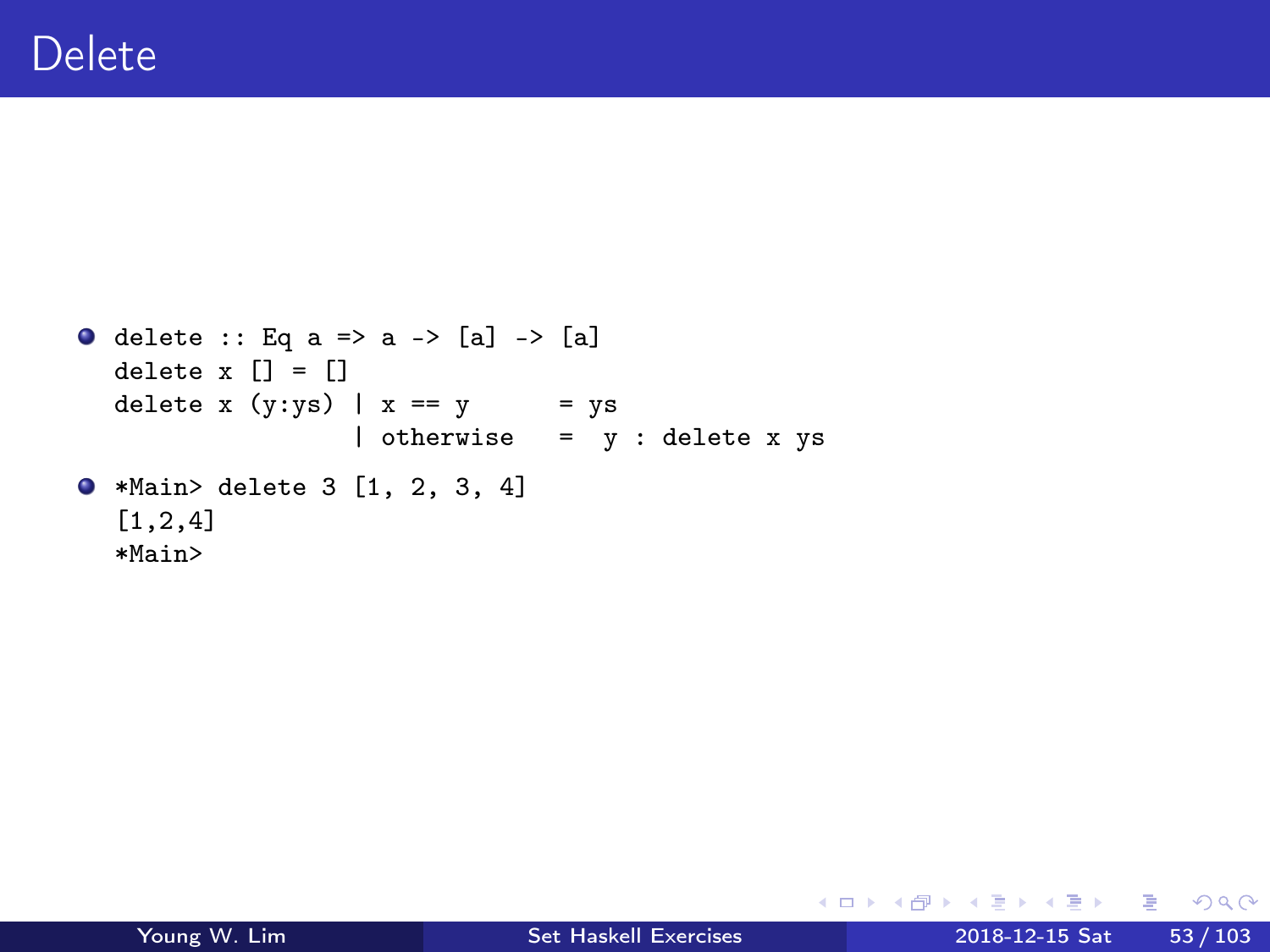```
\bullet elem' :: Eq a => a -> [a] -> Bool<br>elem' x [] = Fa
                               = False
  elem' x (y:ys) | x == y = True
                   | otherwise = elem' x ys
*Main> elem' 3 [1, 2, 3, 4]
  True
  *Main>
```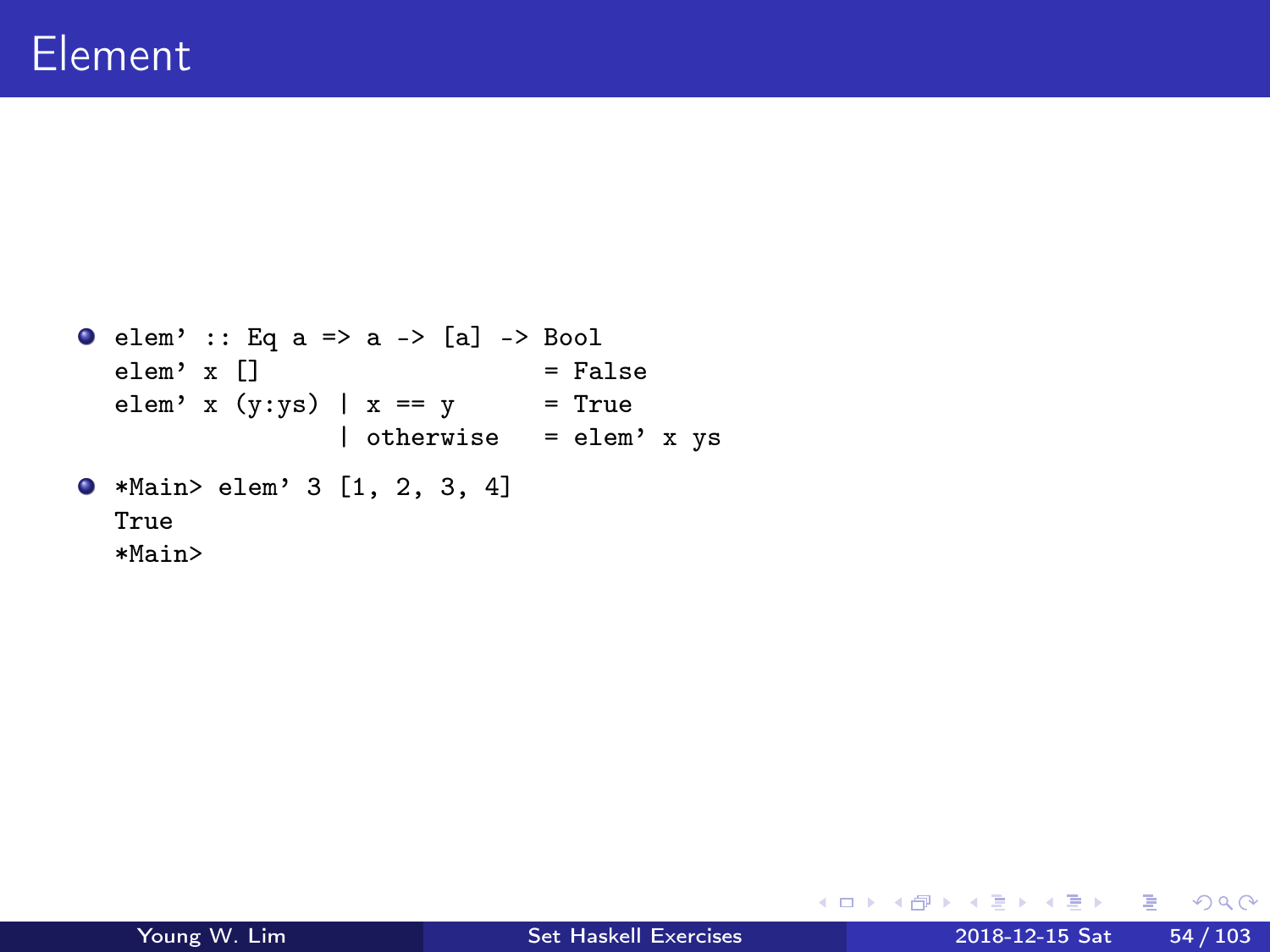```
\bullet union :: Eq a => [a] -> [a] -> [a]
  union [] ys = ys
  union (x:xs) ys = x : union xs (delete x ys)
*Main> union [1, 2, 3] [2, 3, 4, 5]
  [1,2,3,4,5]
  *Main>
```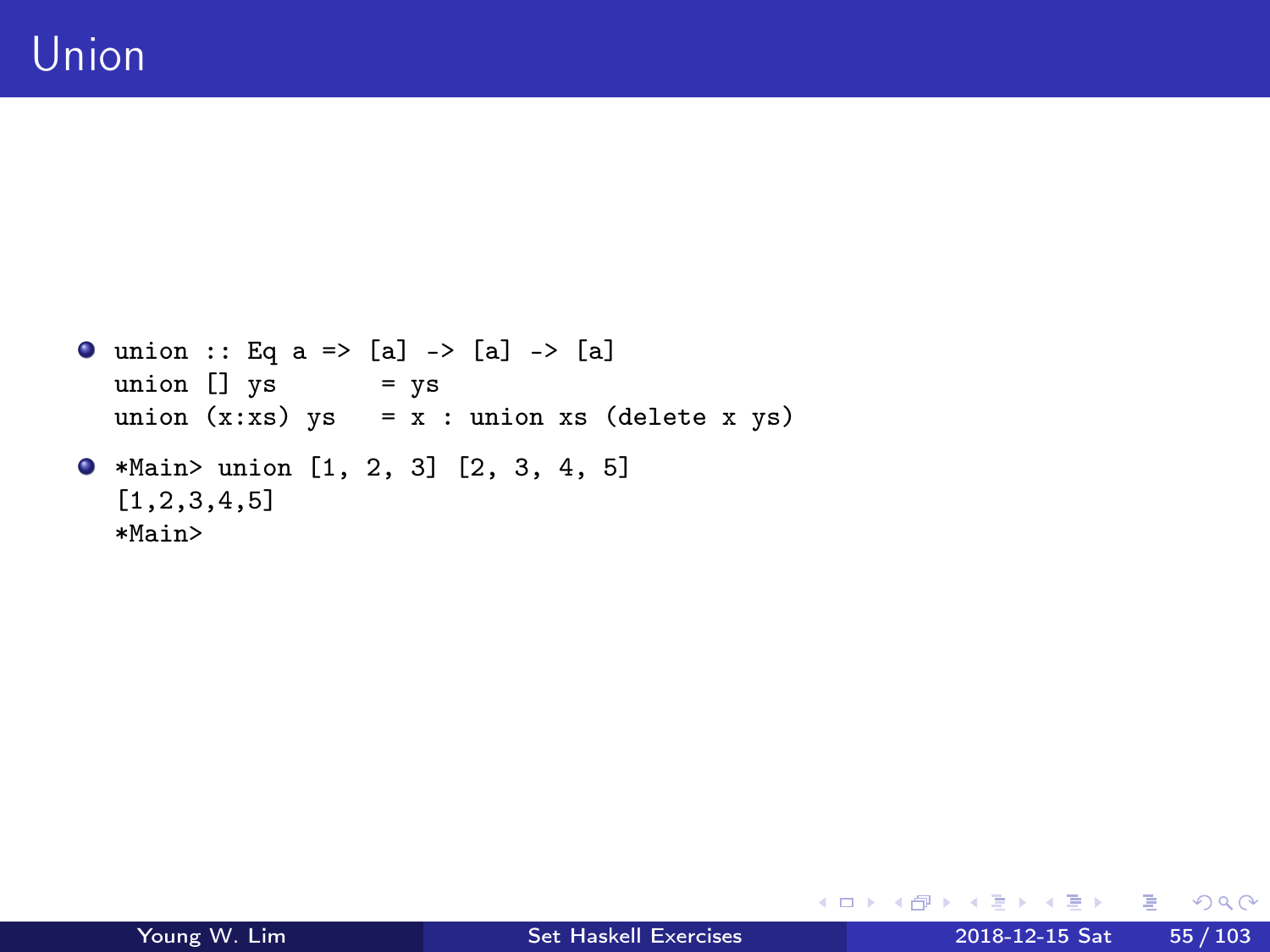```
\bullet intersect :: Eq a => [a] -> [a] -> [a]
  intersect [] s = []intersect (x:xs) s | elem x s = x : intersect xs s
                 | otherwise = intersect xs s
*Main> intersect [1, 2, 3] [2, 3, 4, 5]
  [2,3]
  *Main>
```
K ロ ▶ K @ ▶ K 할 ▶ K 할 ▶ 이 할 → 900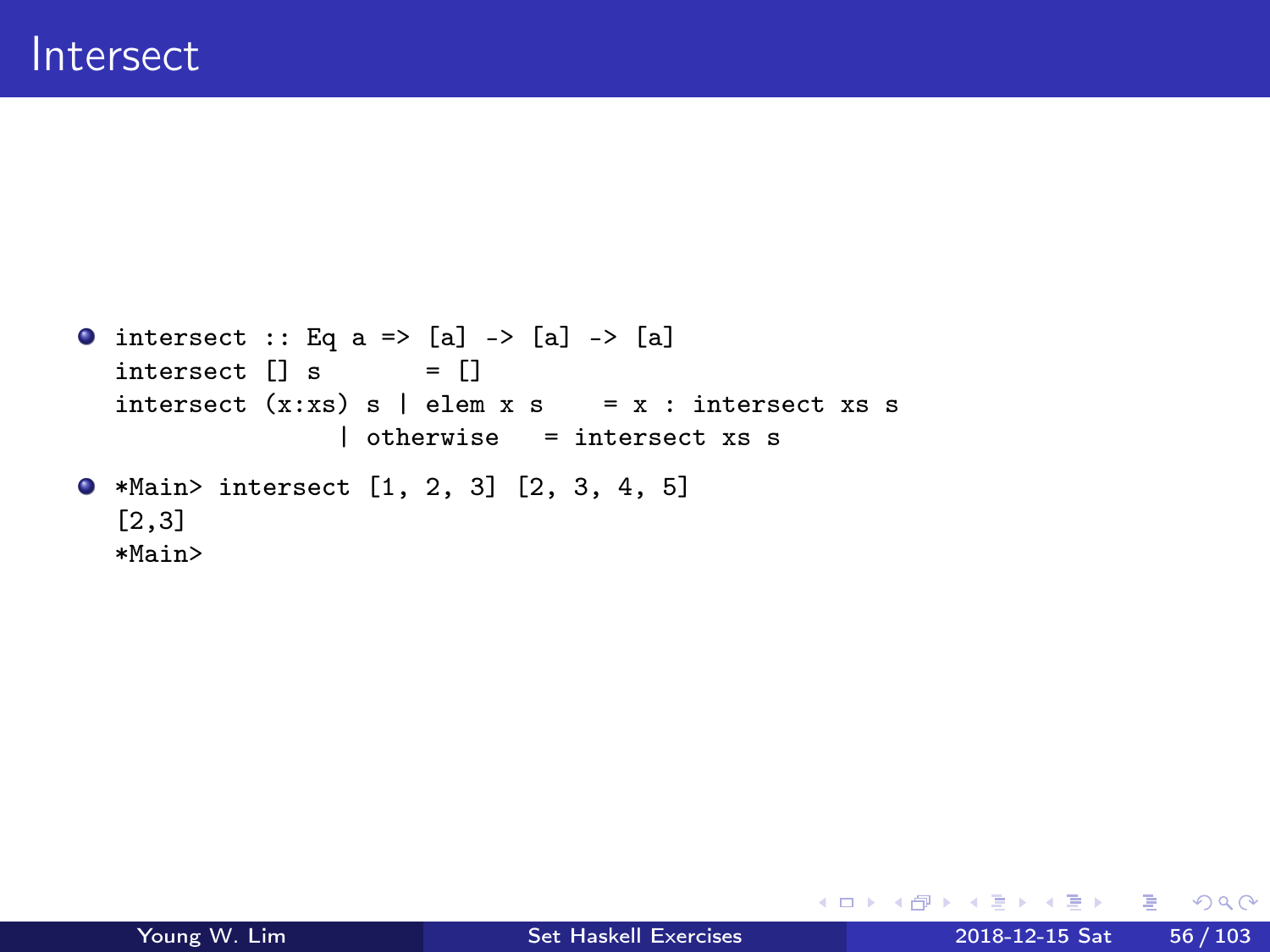```
\bullet elem, notElem :: Eq a => a -> [a] -> Bool
  elem = any . (=)notElem = all . \left( /=)
*Main> elem2 3 [1, 2, 3, 4]
  True
  *Main> notElem 5 [1, 2, 3, 4]
  True
```
イロト イ母 トイヨ トイヨ トー

 $E = \Omega Q$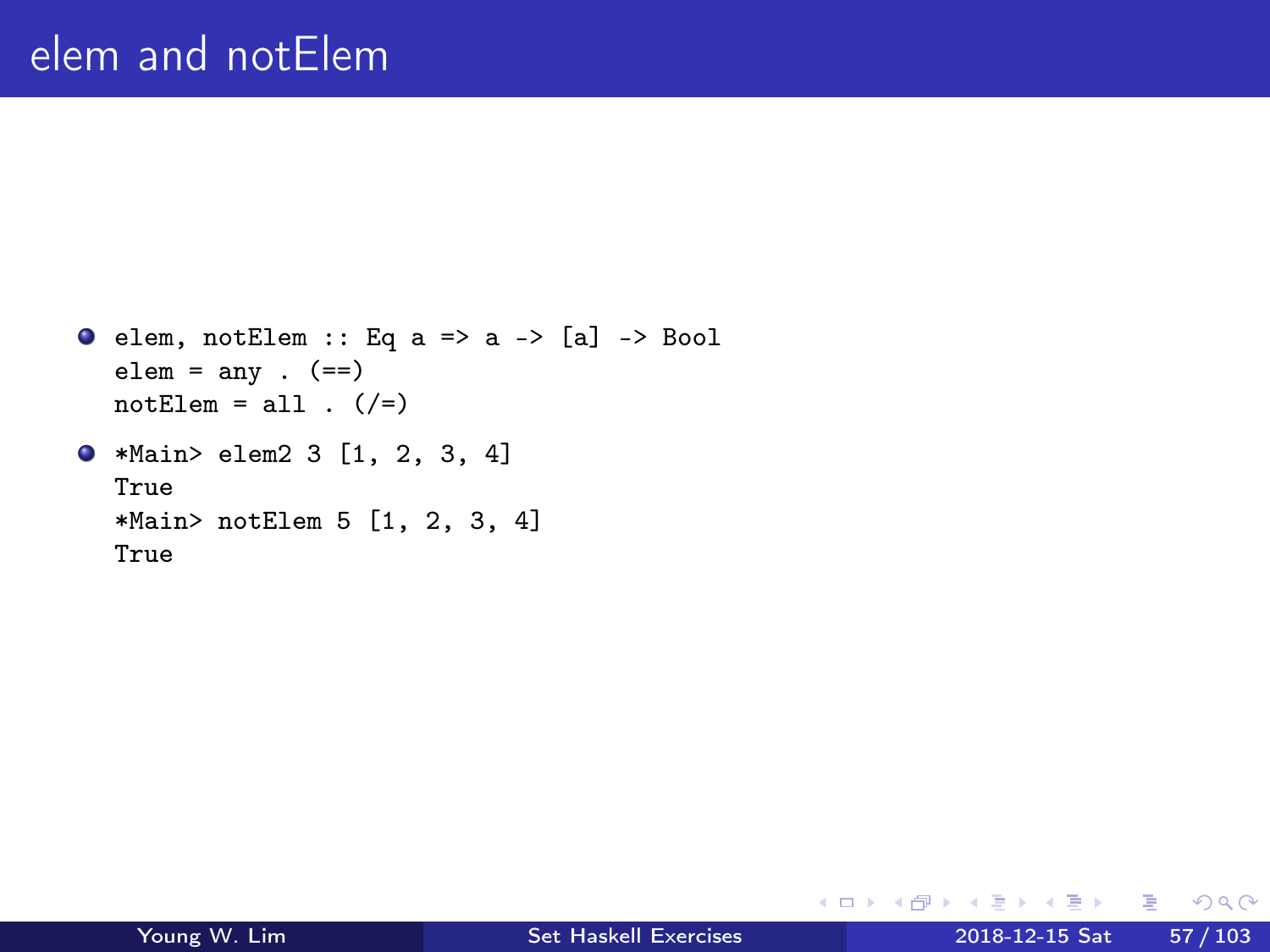```
\bullet addElem :: a -> [[a]] -> [[a]]
  addElement x = map(x:)
```

```
*Main> addElem 3 [[1], [2,3], [4,5,6]]
  [[3,1],[3,2,3],[3,4,5,6]]
  *Main>
```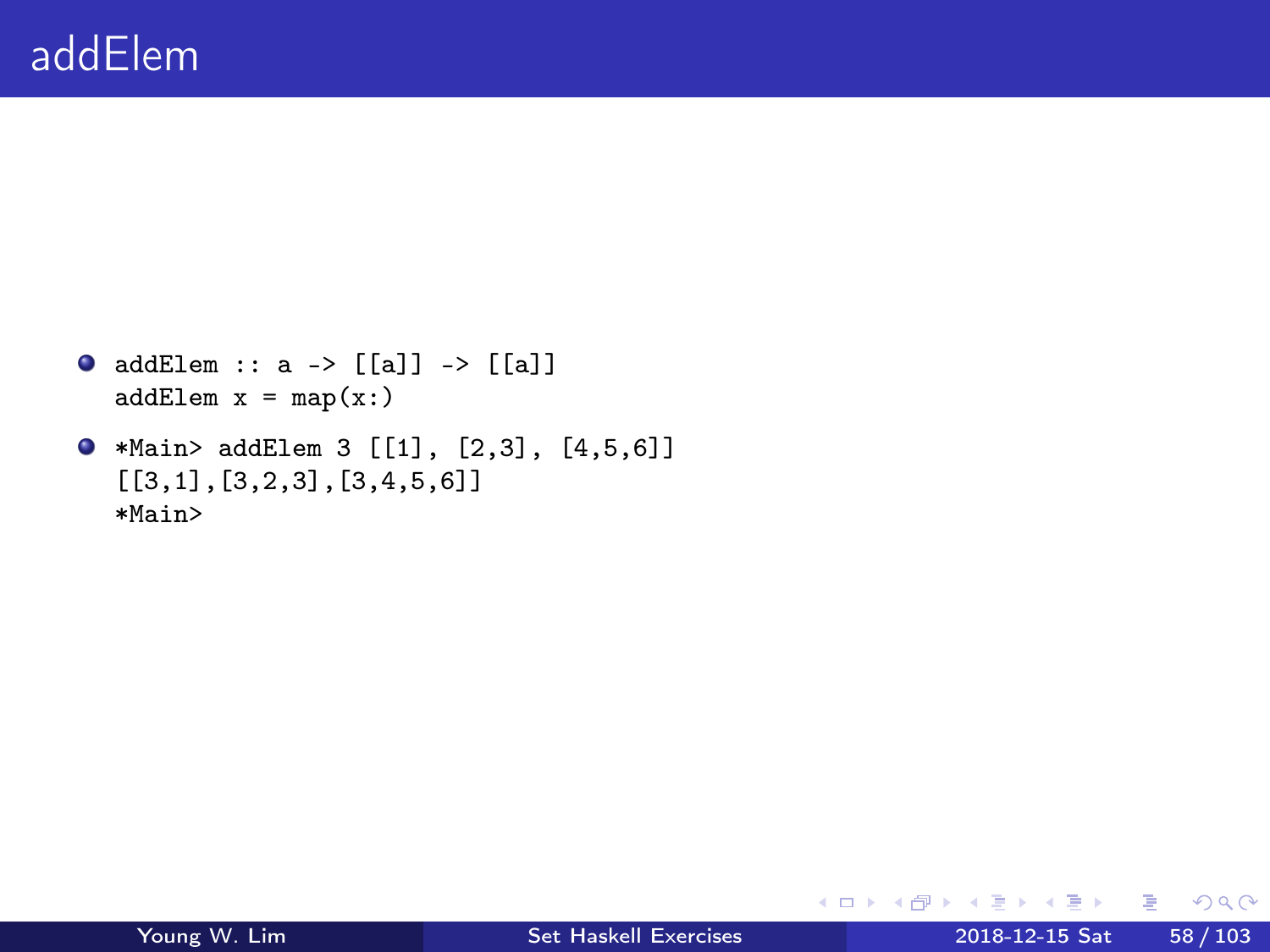## powerList

```
\bullet powerList :: [a] -> [[a]]
  powerList [] = []powerList (x:xs) = (powerList xs) ++ (map (x:) (powerList xs))*Main> powerList [1,2]
   [[],[2],[1],[1,2]]
  *Main>
  (1: [2]) \Rightarrow [[], [2]] + [[1], [1,2]](2: \lceil 1 \rceil) => \lceil 1 + \lceil 2 \rceil*Main> powerList [1,2,3]
   [[], [3], [2], [2,3], [1], [1,3], [1,2], [1,2,3]]*Main>
  (1, [2,3]) \Rightarrow [[], [3], [2], [2,3]] + [[1], [1,3], [1,2], [1,2,3]](2, [3]) \Rightarrow [1, [3]] \leftrightarrow [2], [2,3]] \equiv [1, [3], [2], [2,3]](3, [ ] ) => [ ] ++ [ 3 ]
```
KED KARD KED KED E YORA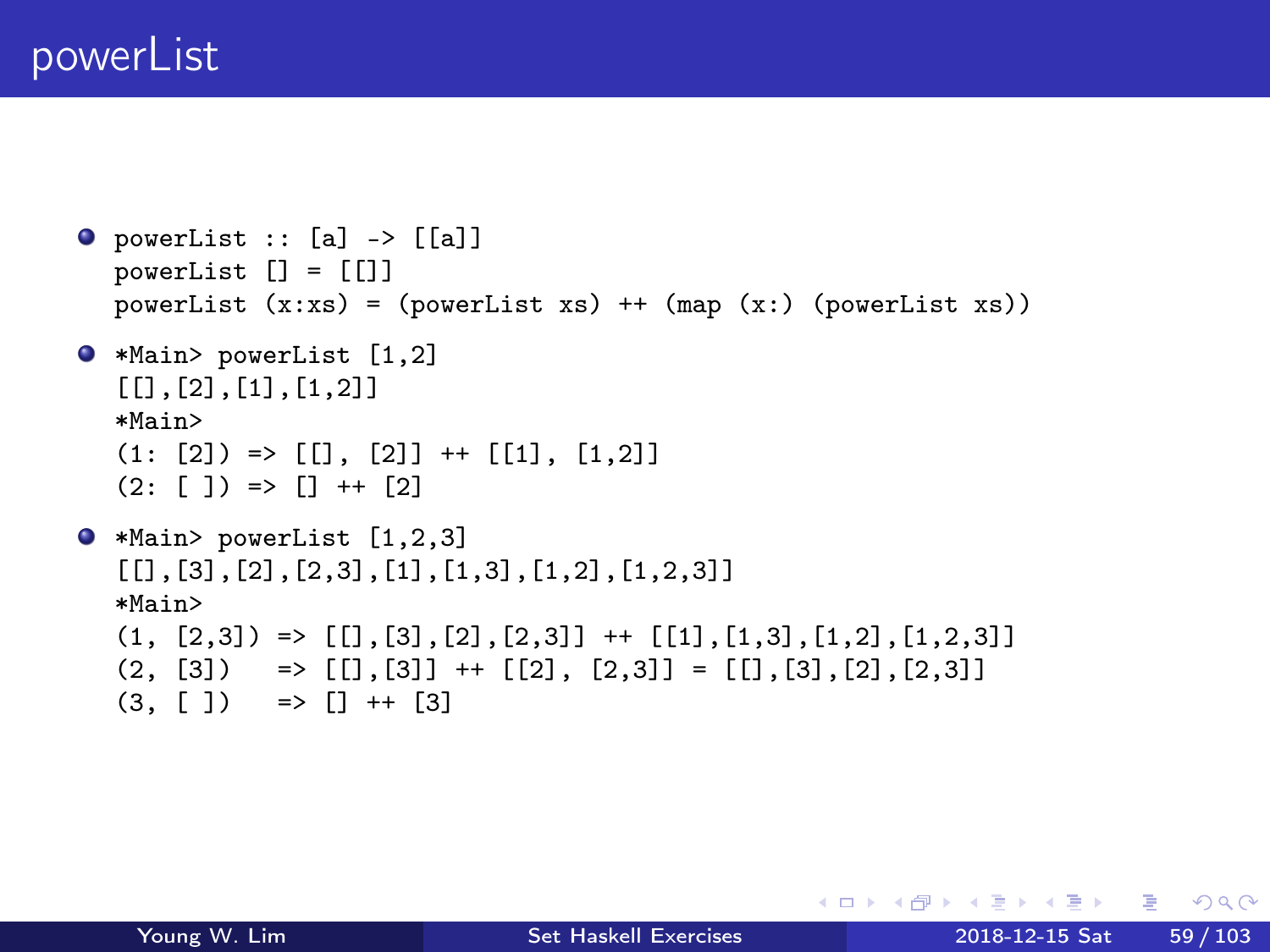```
\bullet Prelude> :t [[], [[]]]
  [[] , [[] ] : : [[[t]]] ][1 :: [ft]]
  [[]] :: [t]] ->> [] :: [t]1st [1::[[t]]2nd [] :: [t]
  Prelude> []
  [1]Prelude> [[], [[]]]
  [[],[[]]]
  *Main> :t []
  [] :: [t]*Main> :t [[]]
  [[]] :: [[t]]*Main> :t [[[]]]
  [[[[]]]] : [[[][]]]]
  *Main> :t empty
  empty :: [S]
```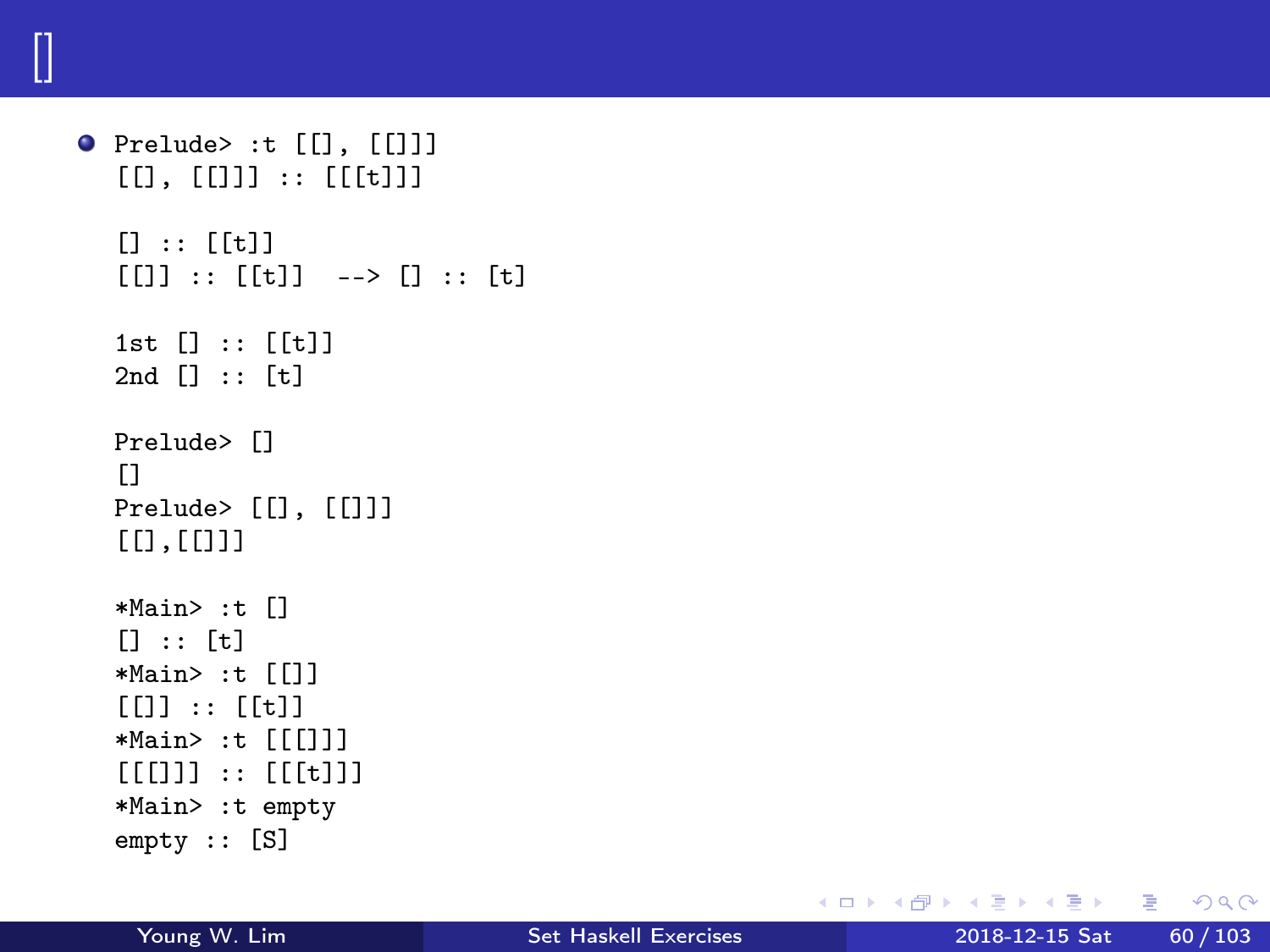```
\bullet data S = Void deriving (Eq, Show)
  empty :: [S]
  empty = []
```

```
\bullet *Main> [] = []True
  *Main> [] == [[]]
  False
  *Main > [1] = = [1]True
  *Main> []
  [[]
  *Main> [[]]
  [[]]*Main>
```
- a data type S containing a single object Void
- Void is used only to provide empty with a type

G.

 $QQ$ 

 $A \oplus B$   $A \oplus B$   $A \oplus B$ 

4 D F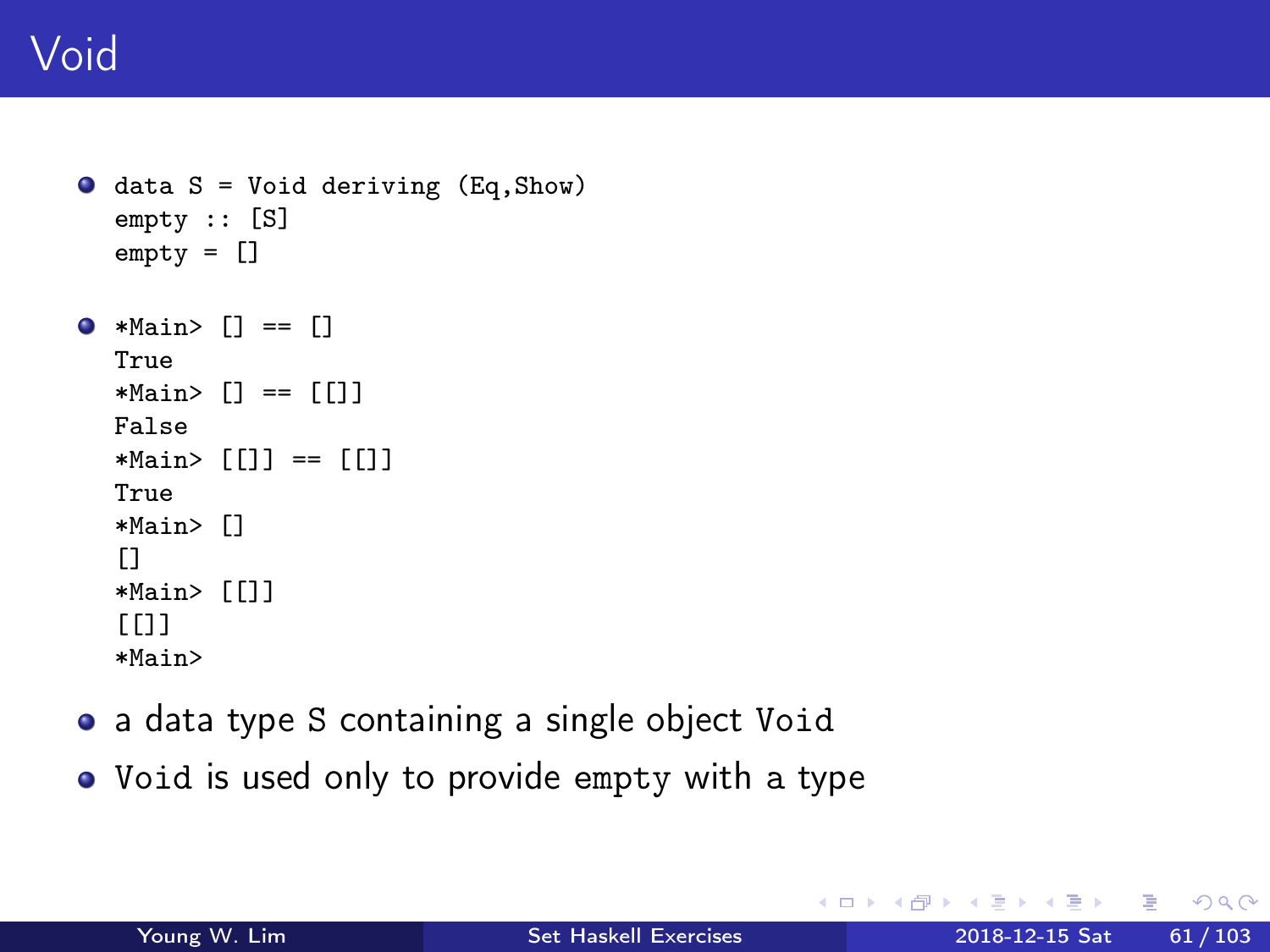```
*Main> powerList empty
  [[]]*Main> powerList (powerList empty)
  [[]]*Main> powerList (powerList (powerList empty))
  [[],[[[]]],[[]],[[],[[]]]]
  *Main> powerList (powerList (powerList (powerList empty)))
  [[],[[[],[[]]]],[[[]]],[[[]],[[],[[]]]],[[[[]]]],[[[[]]],[[],[[]]]],
  [[[[]]],[[]]],[[[[]]],[[]],[[],[[]]]],[[]],[[],[[],[[]]]],[[],[[]]],
  [[],[[]],[[],[[]]]],[[],[[[]]]],[[],[[[]]],[[],[[]]]],[[],[[[]]],[[]]],
  [[],[[[]]],[[]],[[],[[]]]]]
```
 $QQQ$ 

イロメ イ何 メイヨメ イヨメーヨー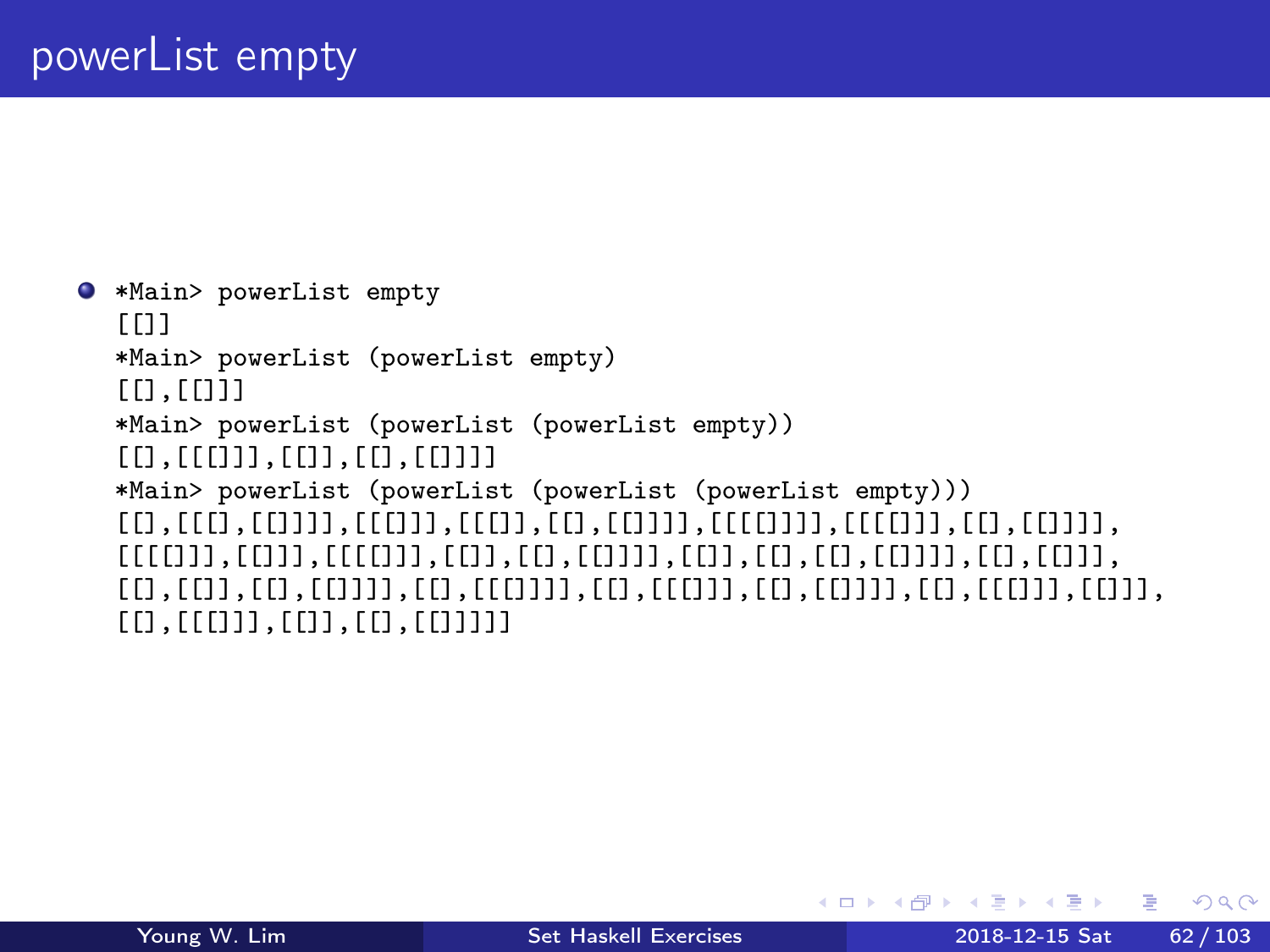```
data Bool = False | True
  data Color = Red | Green | Blue
  data Point a = Pt a a
  Pt 2.0 3.0 :: Point Float
  Pt 'a' 'b' :: Point Char
  Pt True False :: Point Bool
  data Point a = Point a a
  data Tree a = Leaf a \mid Branch (Tree a) (Tree a)
  Branch :: Tree a -> Tree a -> Tree a
  Leaf :: a -> Tree a
```
https://www.haskell.org/tutorial/classes.html

K □ ▶ K @ ▶ K 로 ▶ K 로 ▶ 『로 → ⊙ Q ⊙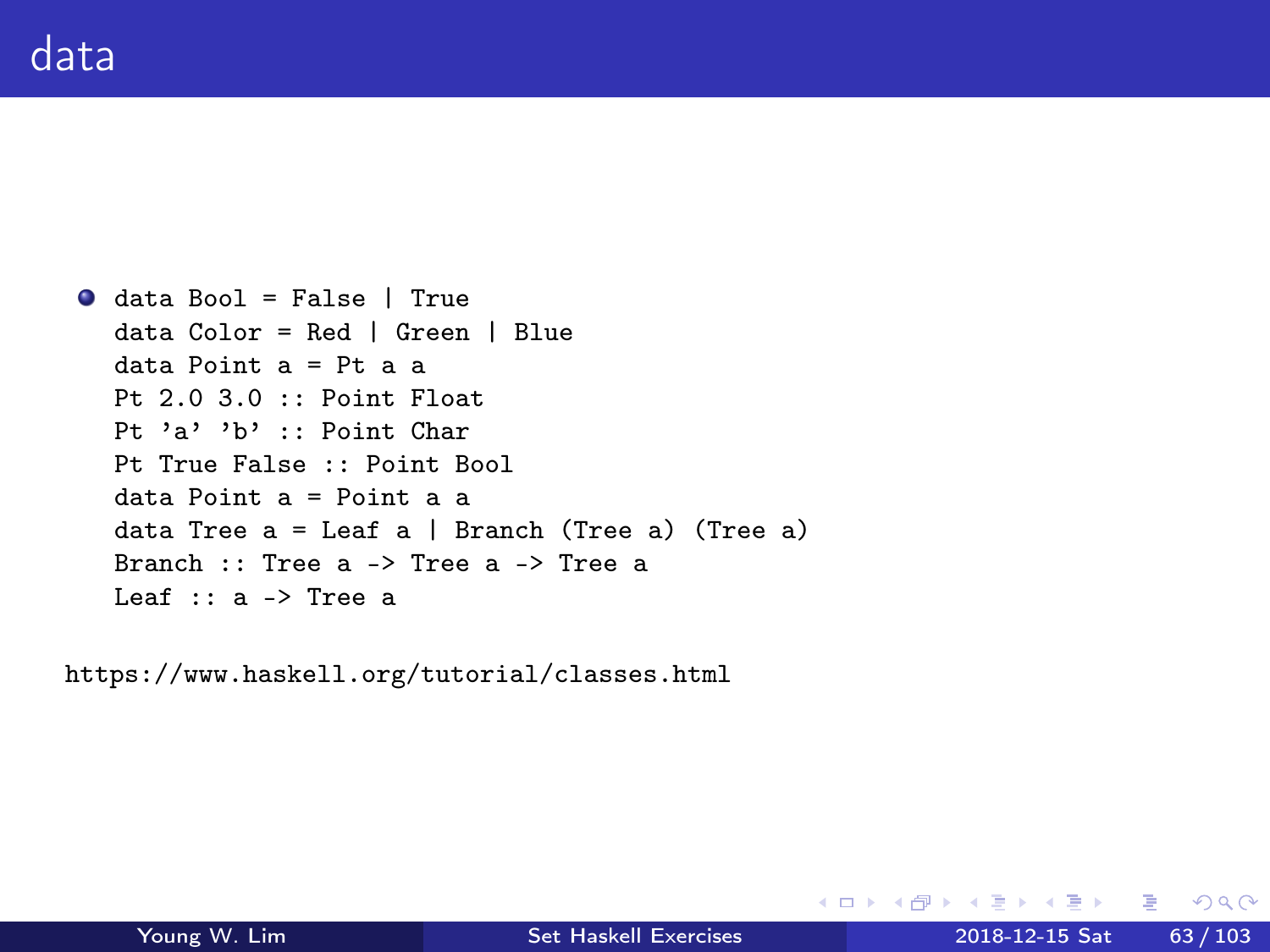- deriving automatically implements functions for a few of Haskell's typeclasses such as Show and Eq.
- This cannot be done with arbitrary typeclasses, but the ones for which deriving does work for are simple enough for automatic implementation.
- The Show typeclass defines functions for how to represent data types as a String.

```
https://stackoverflow.com/questions/44744884/
what-does-deriving-do-mean-in-haskell
```
 $\Omega$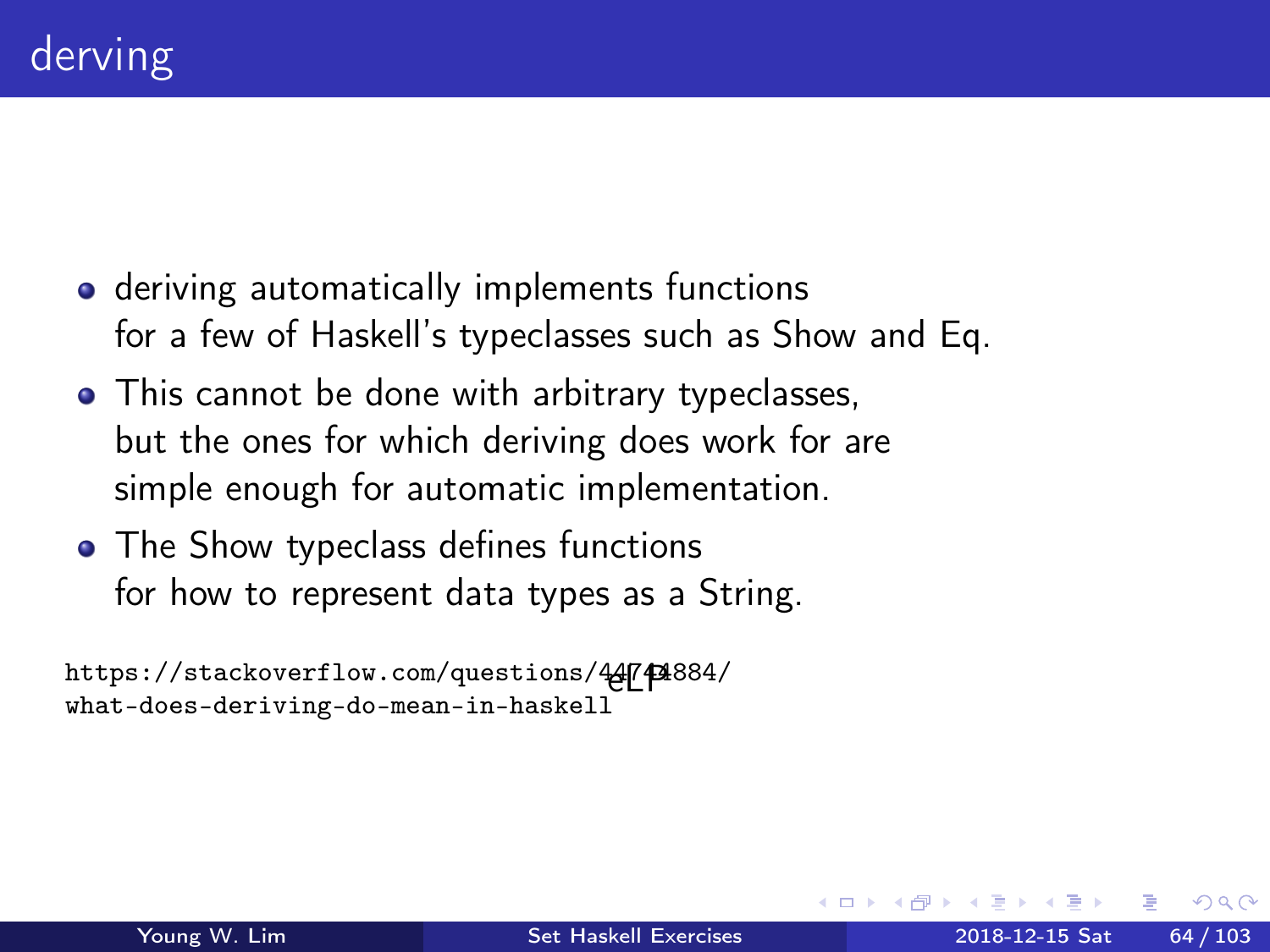• A difference list representation of a list  $xs :: [T]$ is a function  $f : : [T] \rightarrow [T]$ 

- when given another list  $\forall s : [T]$ returns the list that f represents, prepended to ys i.e.  $f$  ys =  $xs$  ++ ys
- depending on usage patterns, difference lists can improve performance by effectively flattening the list building computations.

https://wiki.haskell.org/Difference\_list

 $\Omega$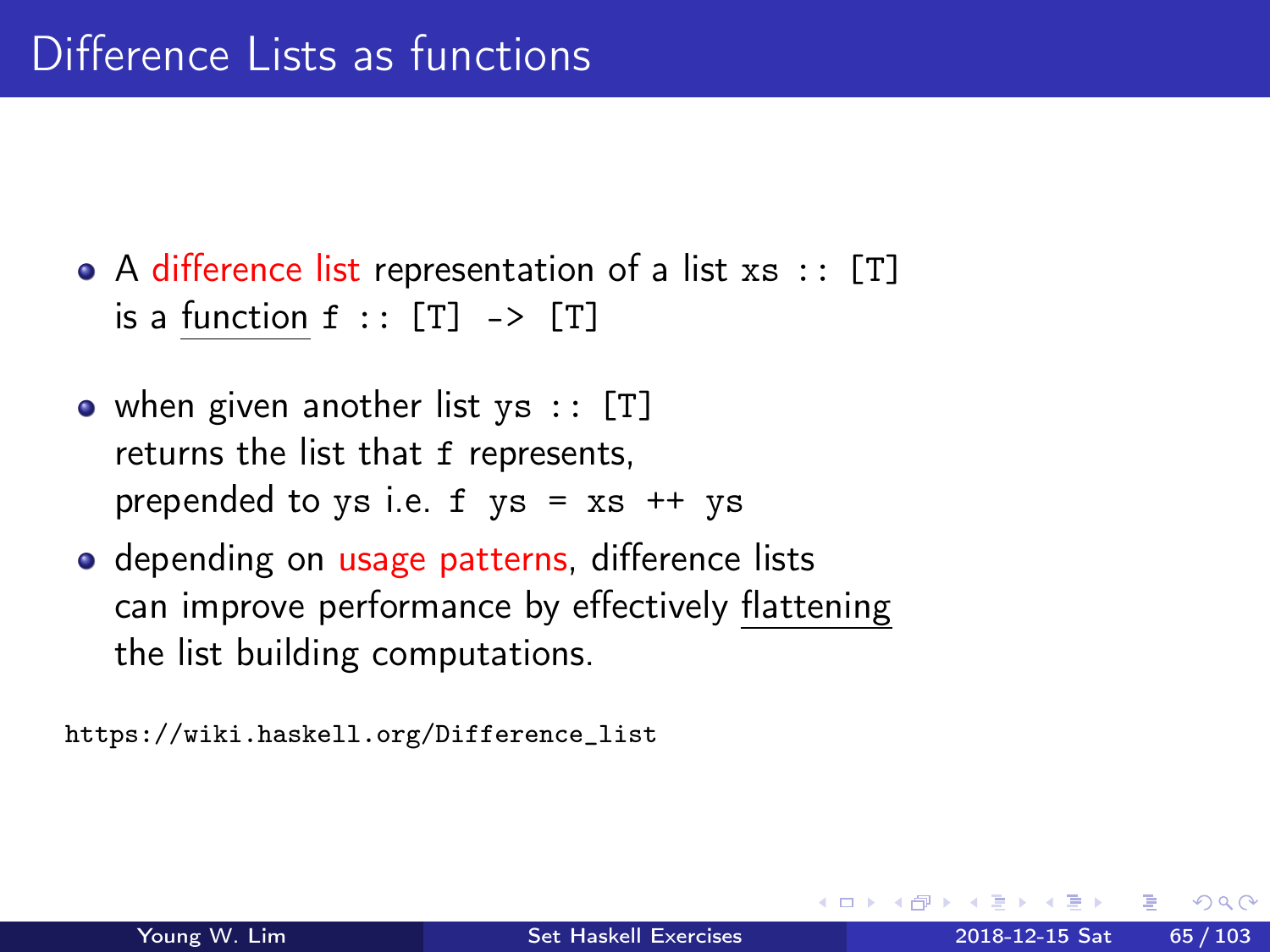#### usage patterns

```
(show L)
  ++ (show T ++ (show R))
  ((show LL) ++ (show LT ++ (show LR)))++ (show T ++ (show R))
  (((show LLL) ++ (show LLT ++ (show LR))) ++ (show LR))++ (show T ++ (show R))
(show L)
  ((show LL) ++ (show LT ++ (show LR)))(((show LLL) ++ (show LLT ++ (show LR))) ++ (show LR))
```

```
https://wiki.haskell.org/Difference_list
```
÷

 $QQ$ 

 $\sqrt{m}$  )  $\sqrt{m}$  )  $\sqrt{m}$  )

4 D F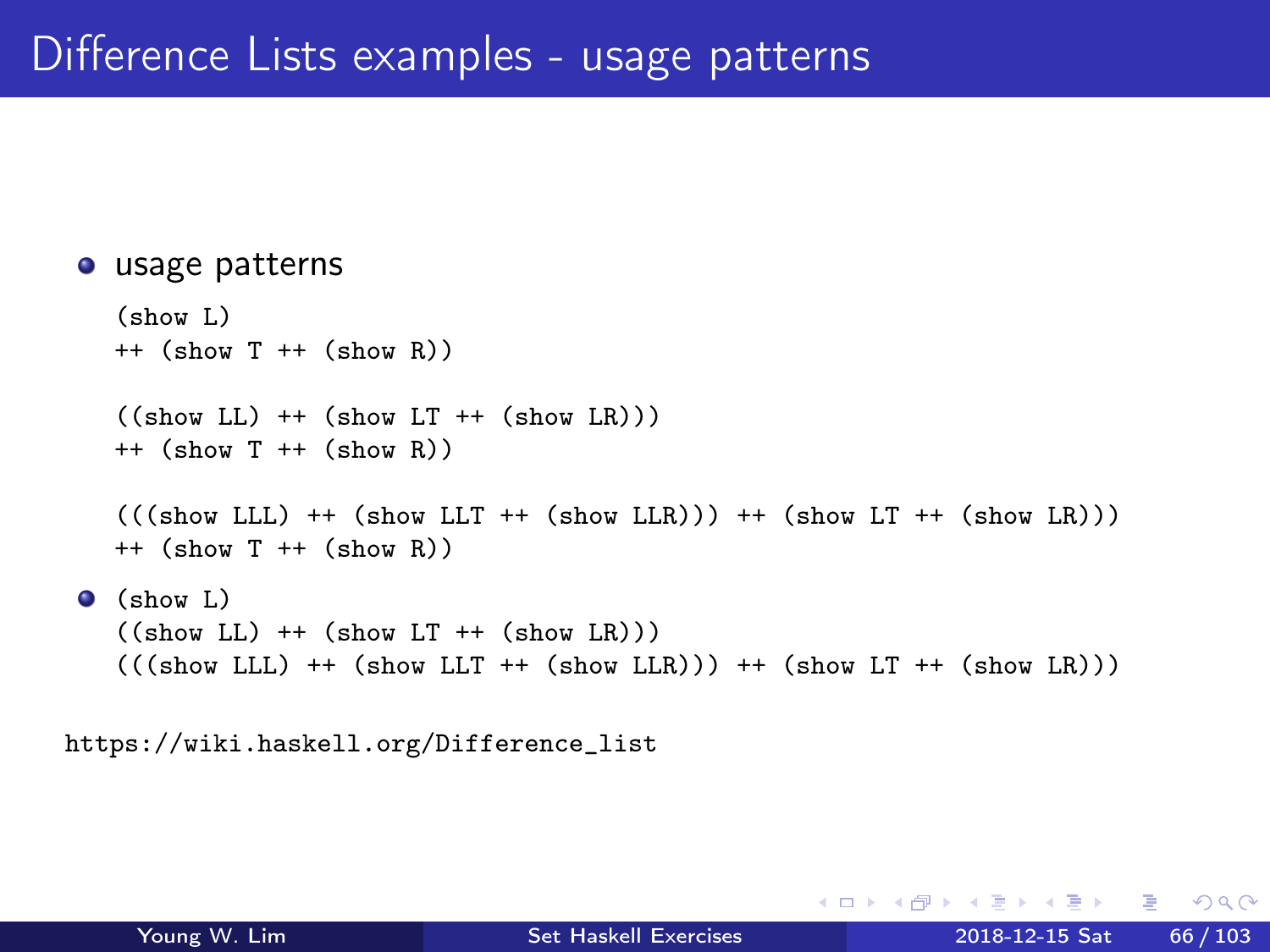```
• usage patterns and flattened results
  (\text{show L}) ++ (\text{show T ++ } (\text{show R}))shows L . (shows T . shows R)
  ((show LL) ++ (show LT ++ (show LR))) ++ (show T ++ (show R))(shows LL . (shows LT . shows LR)) . (shows T . shows R)
  (((show LLL) ++ (show LLT ++ (show LLR))) ++ (show LT ++ (show LR)))++ (show T ++ (show R))
  ((shows LLL. (shows LLT. shows LLR)). (shows LF.)(shows T . shows R)
```

```
https://wiki.haskell.org/Difference_list
```
 $QQ$ 

∢伺 ▶ ∢ ヨ ▶ ∢ ヨ ▶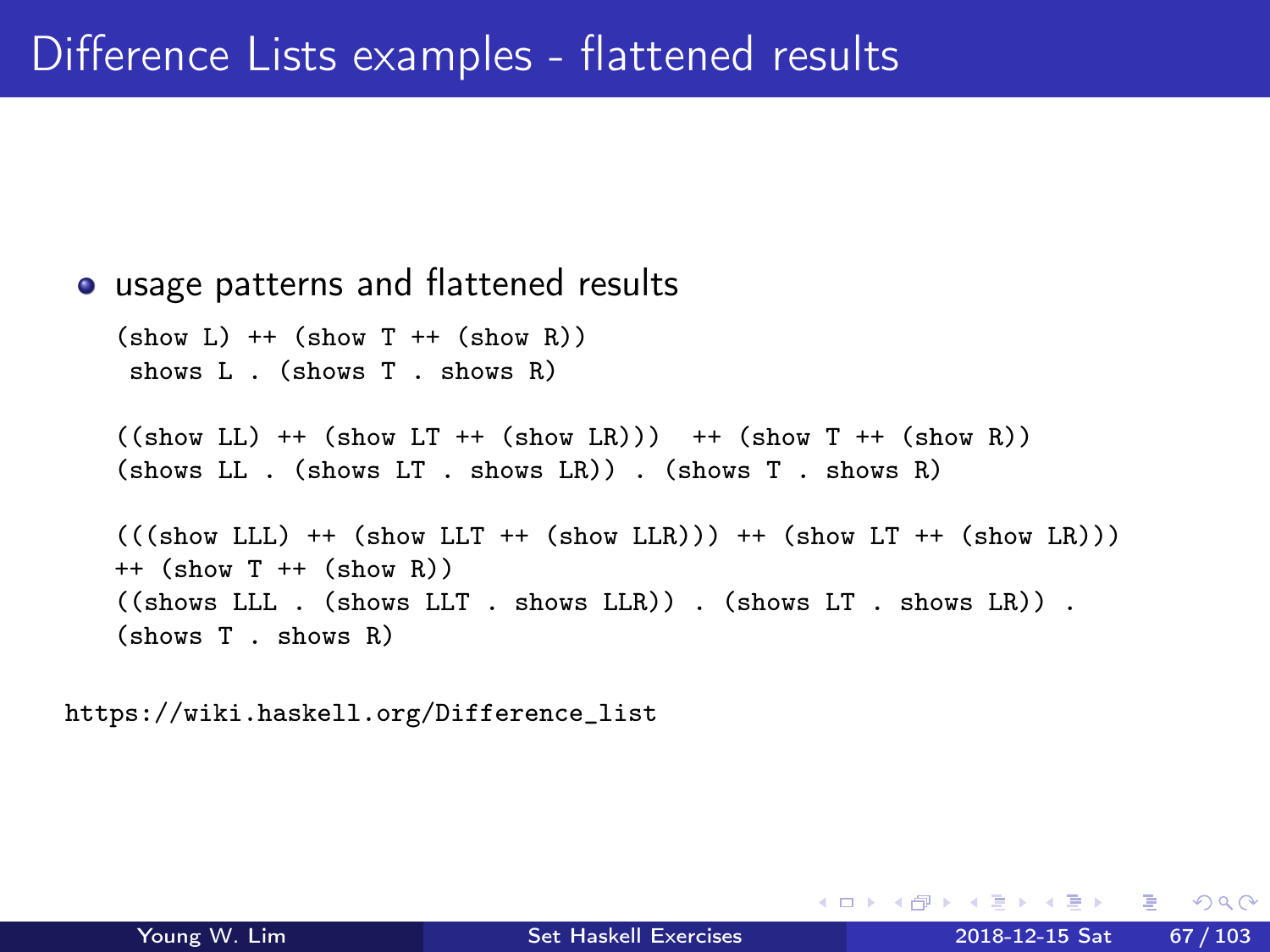#### • flattening results

```
shows L . (shows T . shows R)
(shows LL . (shows LT . shows LR)) . (shows T . shows R)
((shows LLL. (shows LLT. shows LLR)). (shows LR).
(shows T . shows R)
```
- ((shows LLL.(shows LLT.shows LLR)).(shows LT.shows LR)).(shows T.shows R) || |-------------------|| | || | | ||-------------------------------| |-----------------|| | | |-----------------------------------------------------| |---------------|
- $\bullet$  still need to resolve three (.) until the first character of the result string, but for the subsequent characters you do not need to resolve those dots. In the end, resolution of all (.) may need some time but then concatenation is performed entirely right-associative.

https://wiki.haskell.org/Difference\_list

э.

 $\Omega$ 

メロメ メ御 トメ ミメ メ ミメー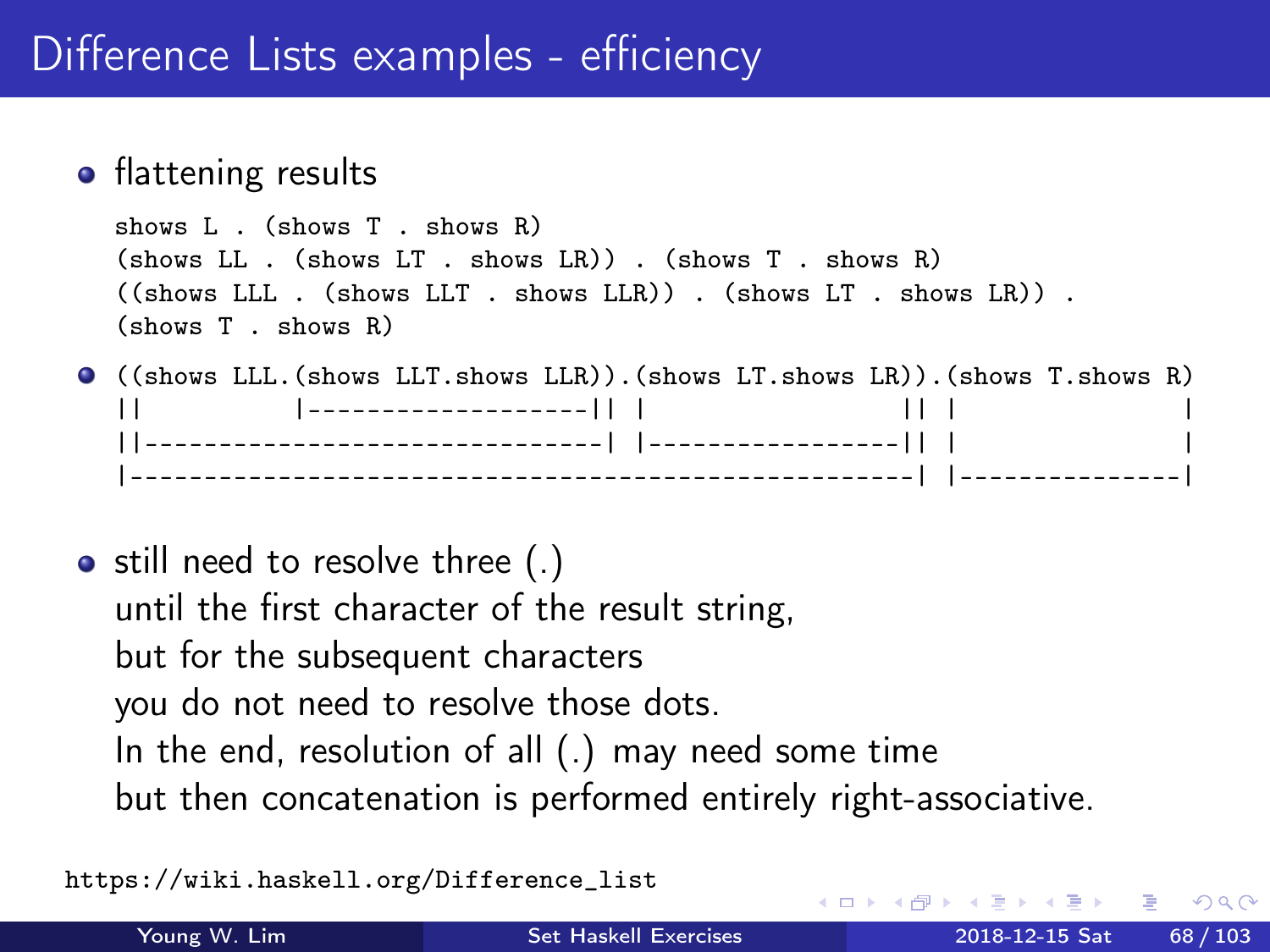# ShowS type synonym

- type ShowS = String -> String
- $\bullet$  shows :: Show a => a -> ShowS
- show :: Show  $a \Rightarrow a \Rightarrow$  String
- The shows functions return a function that prepends the output String to an existing String shows :: a -> String -> String output string in a -> String existing string : the second string in a -> String -> String
- This allows constant-time concatenation of results using function composition.

http://hackage.haskell.org/package/base-4.12.0.0/docs/Text-Show.html

э.

 $QQ$ 

イ何 トイヨ トイヨ トー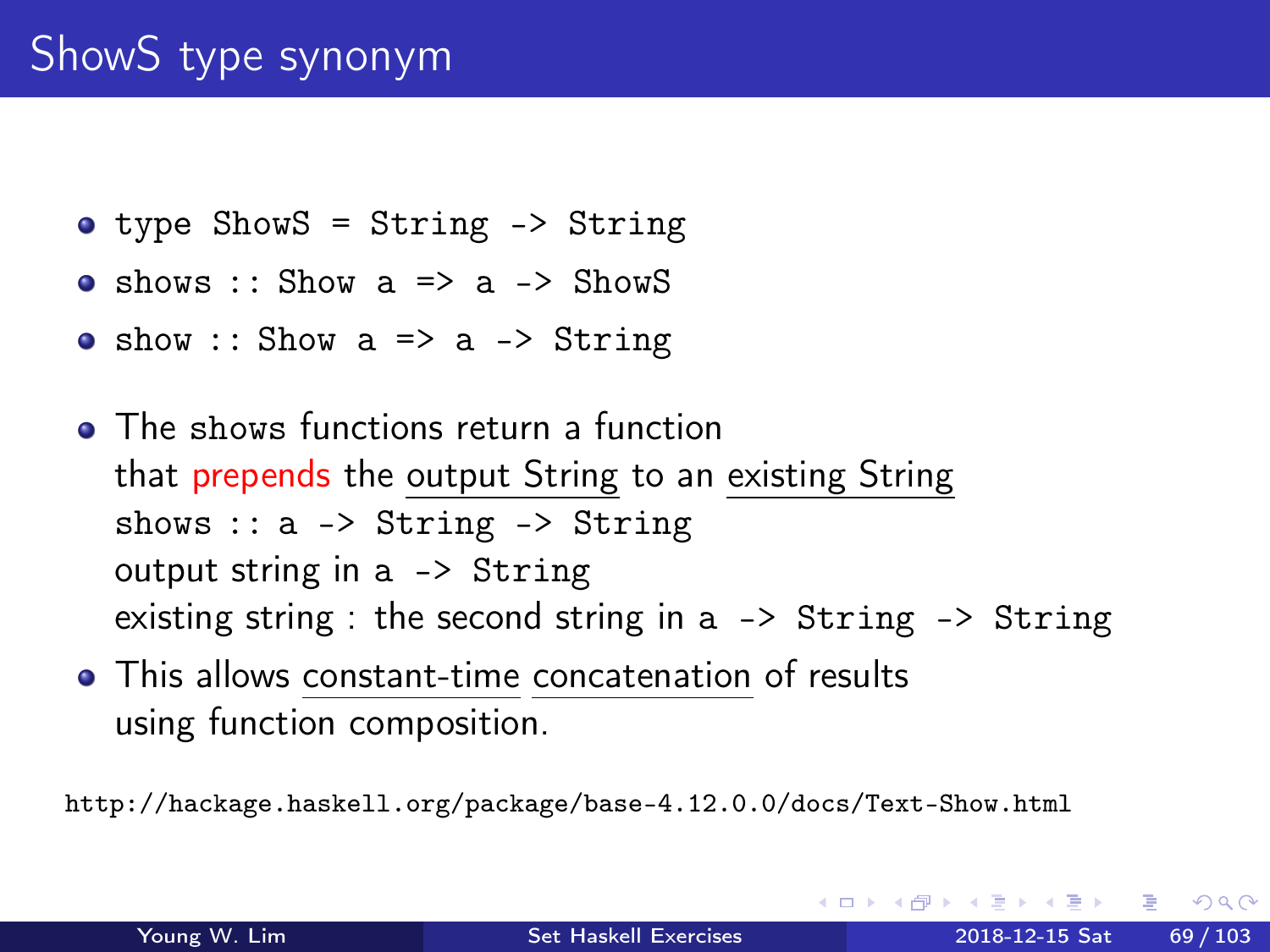```
type ShowS = String -> String
```
- $\bullet$  shows :: Show a => a -> ShowS
- show :: Show  $a \Rightarrow a \Rightarrow$  String

Input : shows 12 "-14-16" -- "12" : "-14-16" Output: "12-14-16" Input : shows "A" "SSS"  $---$  " $\N^n$ A $\N$ " : "SSS" Output: "\"A\"SSS" Input: shows 'A' "SSS"  $--- "A"$ : "SSS" Output: "'A'SSS"

http://zvon.org/other/haskell/Outputprelude/shows\_f.html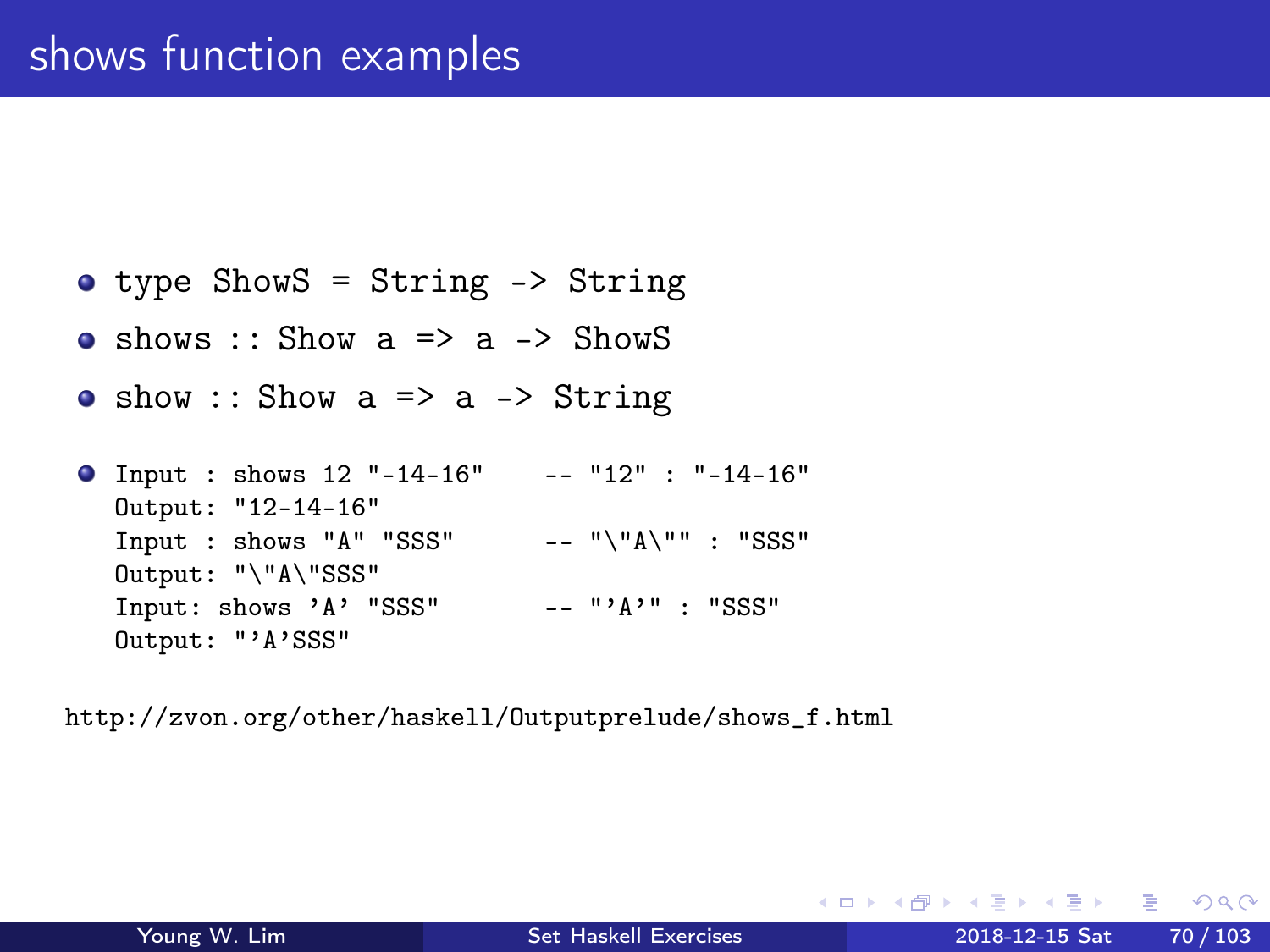- type ShowS = String -> String
- a difference list
- a string xs is represented as a ShowS by the function  $(xs +)$ that prepends it to any other list
- This allows efficient concatenation, avoiding the problems of nested left-associative concatenation  $(i.e. ((as +*b*s) +*c*s) +*d*s).$ 
	- concatenate by a function composition
	- make a String by passing an empty list:

https://stackoverflow.com/questions/9197913/what-is-the-shows-trick-in-haskell

 $200$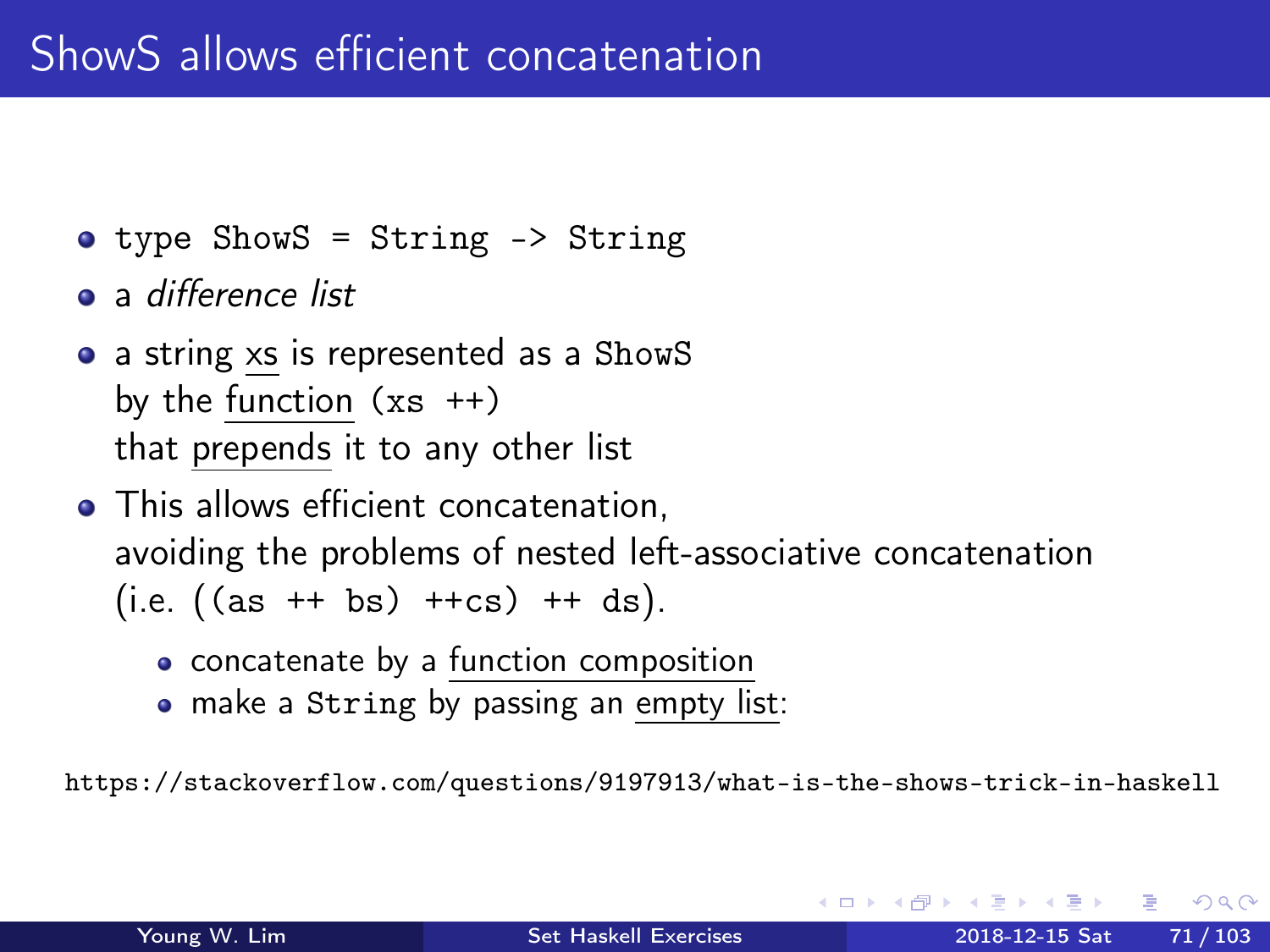- concatenate by a function composition
- make a String by passing t an empty list:

```
\bullet hello = ("hello" ++)
   world = ("world" ++)helloworld = hello . world - ("helloworld" ++)<br>helloworld' = helloworld "" - "helloworld"
   h = \frac{1}{w}
```
https://stackoverflow.com/questions/9197913/what-is-the-shows-trick-in-haskell

 $QQ$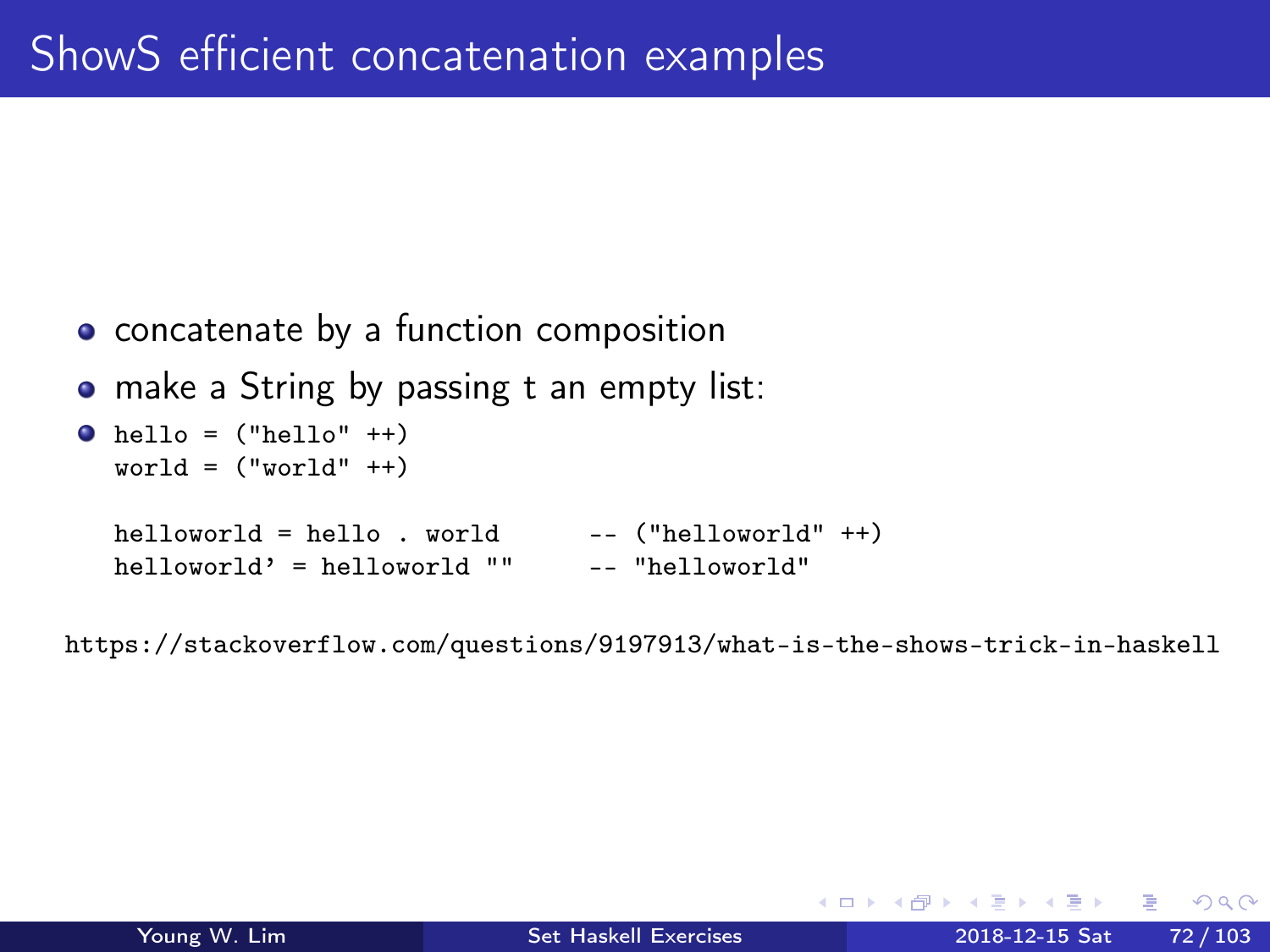- It's called ShowS because ShowS is used in the implementation of the standard Show typeclass to show efficiently large, deeply-nested structures
- show can be also be implemented by showsPrec, which has the type: showsPrec :: (Show a) => Int -> a -> ShowS
	- handles operator precedence
	- **e** returns a ShowS value
	- The standard instances implement this instead of show for efficiency; showsPrec 0 a ""

https://stackoverflow.com/questions/9197913/what-is-the-shows-trick-in-haskell

 $200$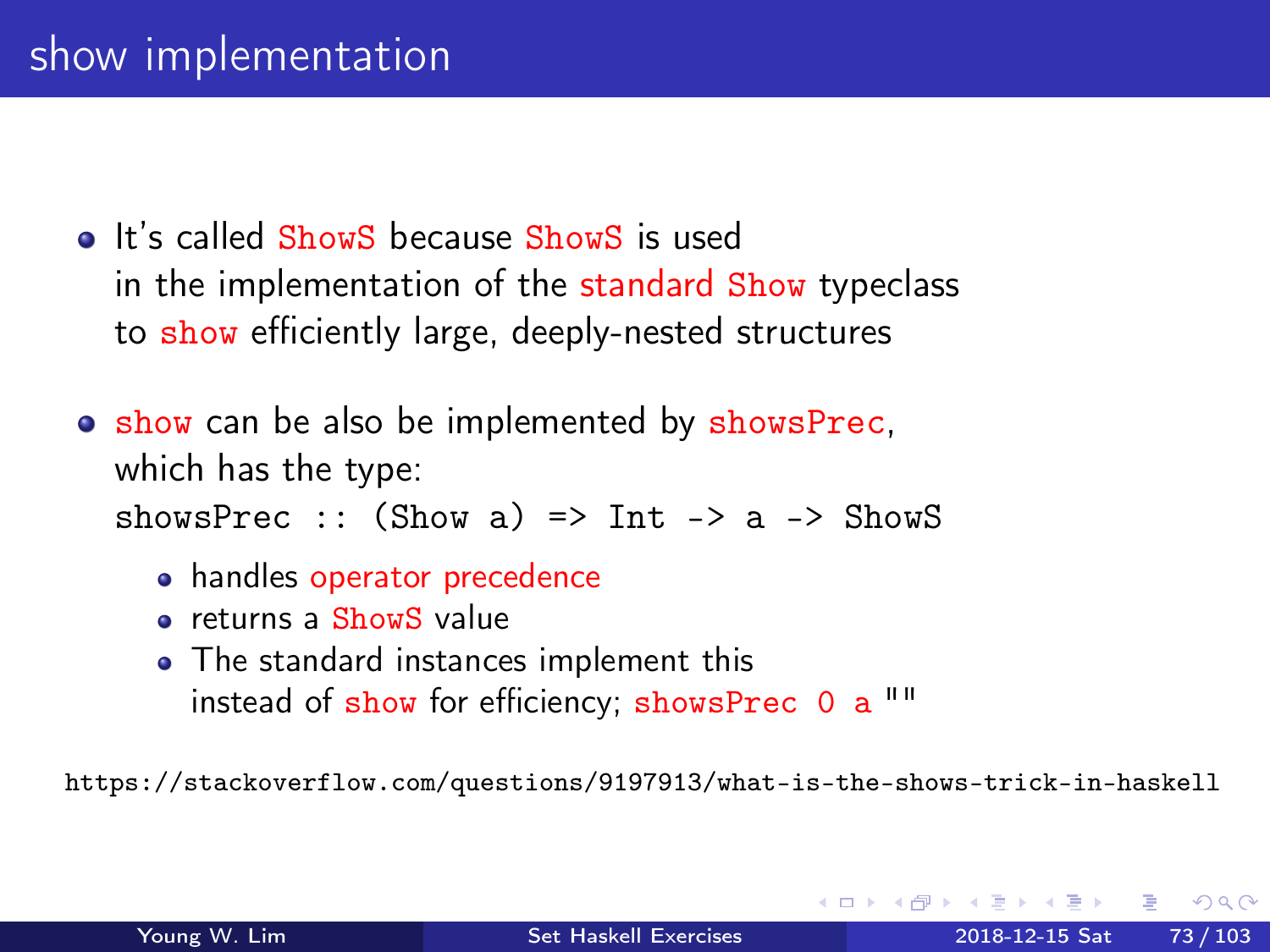$\bullet$  showsPrec :: Int -> a -> ShowS

- Int : the operator precedence of the enclosing context (a number from 0 to 11). Function application has precedence 10.
- a : the value to be converted to a String
- ShowS
- Convert a value to a readable String.
- **•** showsPrec should satisfy the law showsPrec d x r ++ s == showsPrec d x  $(r + s)$

http://hackage.haskell.org/package/base-4.12.0.0/docs/Text-Show.html

 $\Omega$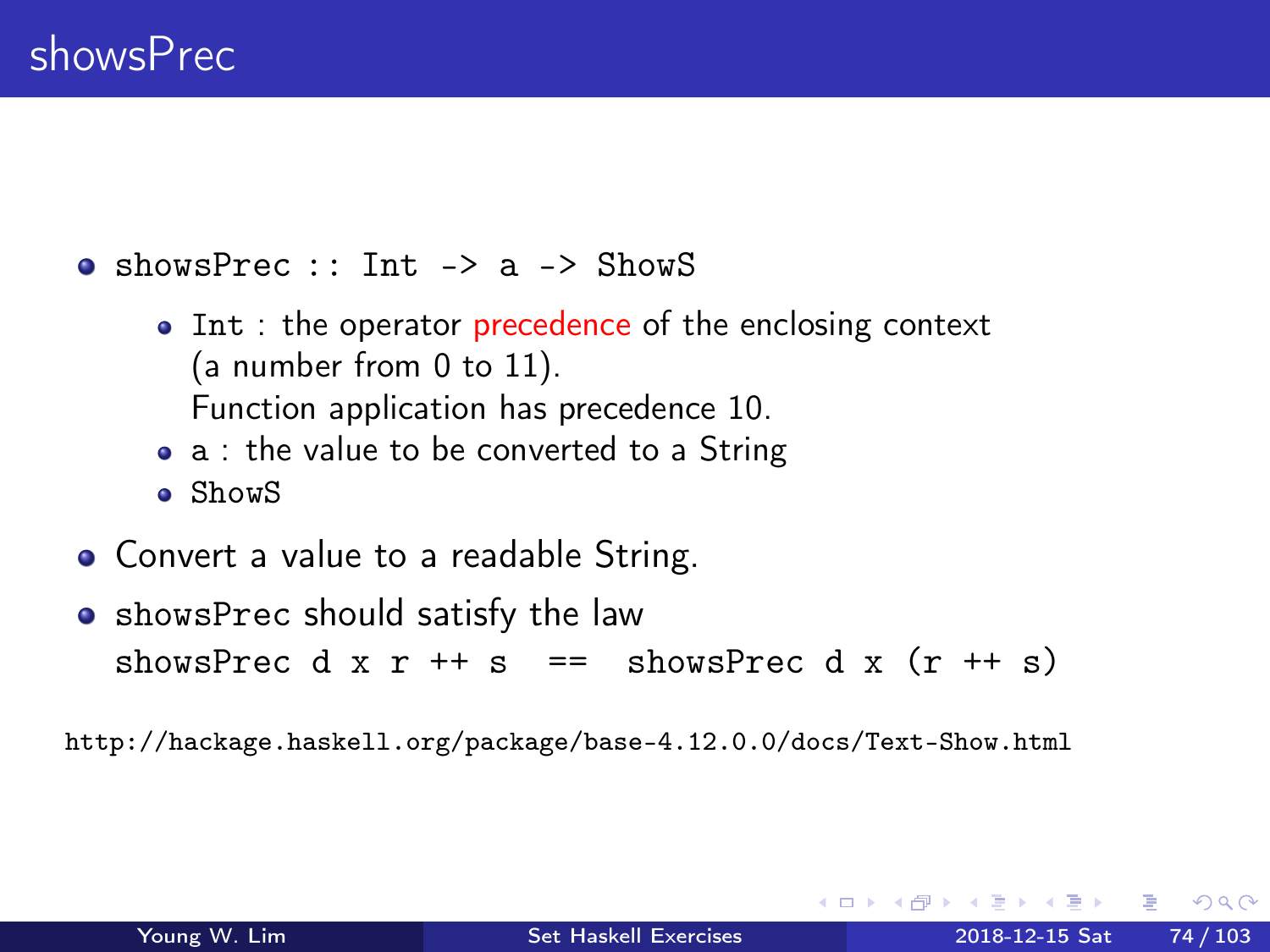#### Precedence and fixities



http://hackage.haskell.org/package/base-4.12.0.0/docs/Text-Show.html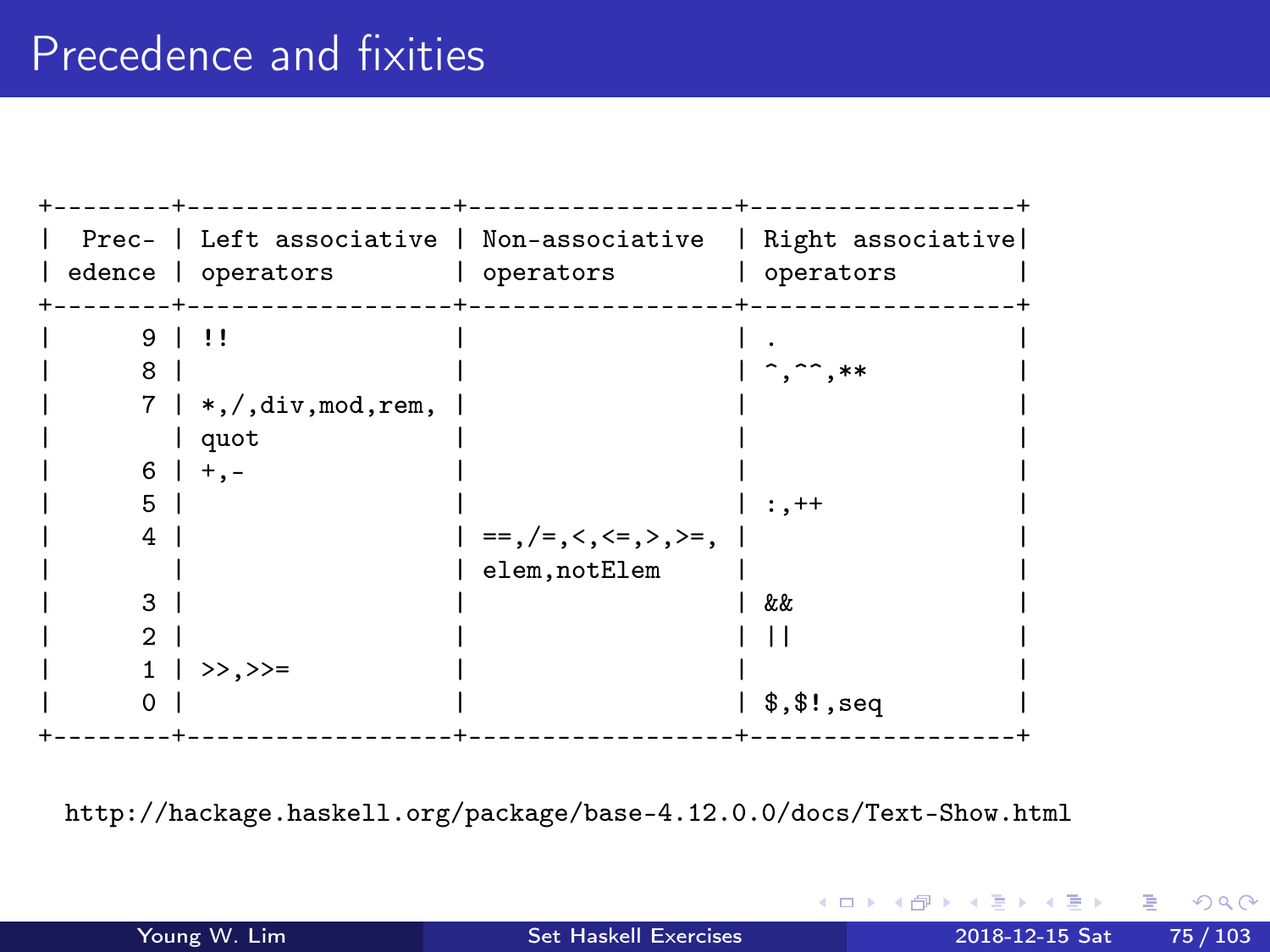```
O class Show a where
   {-# MINIMAL showsPrec | show #-}
   showsPrec :: Int -> a -> ShowS
   show :: a -> String
   showList :: [a] -> ShowS
   showsPrec x s = show x ++ s
   show x = shows x ""
   showList ls = showList shows ls s
```
http://hackage.haskell.org/package/base-4.12.0.0/docs/Text-Show.html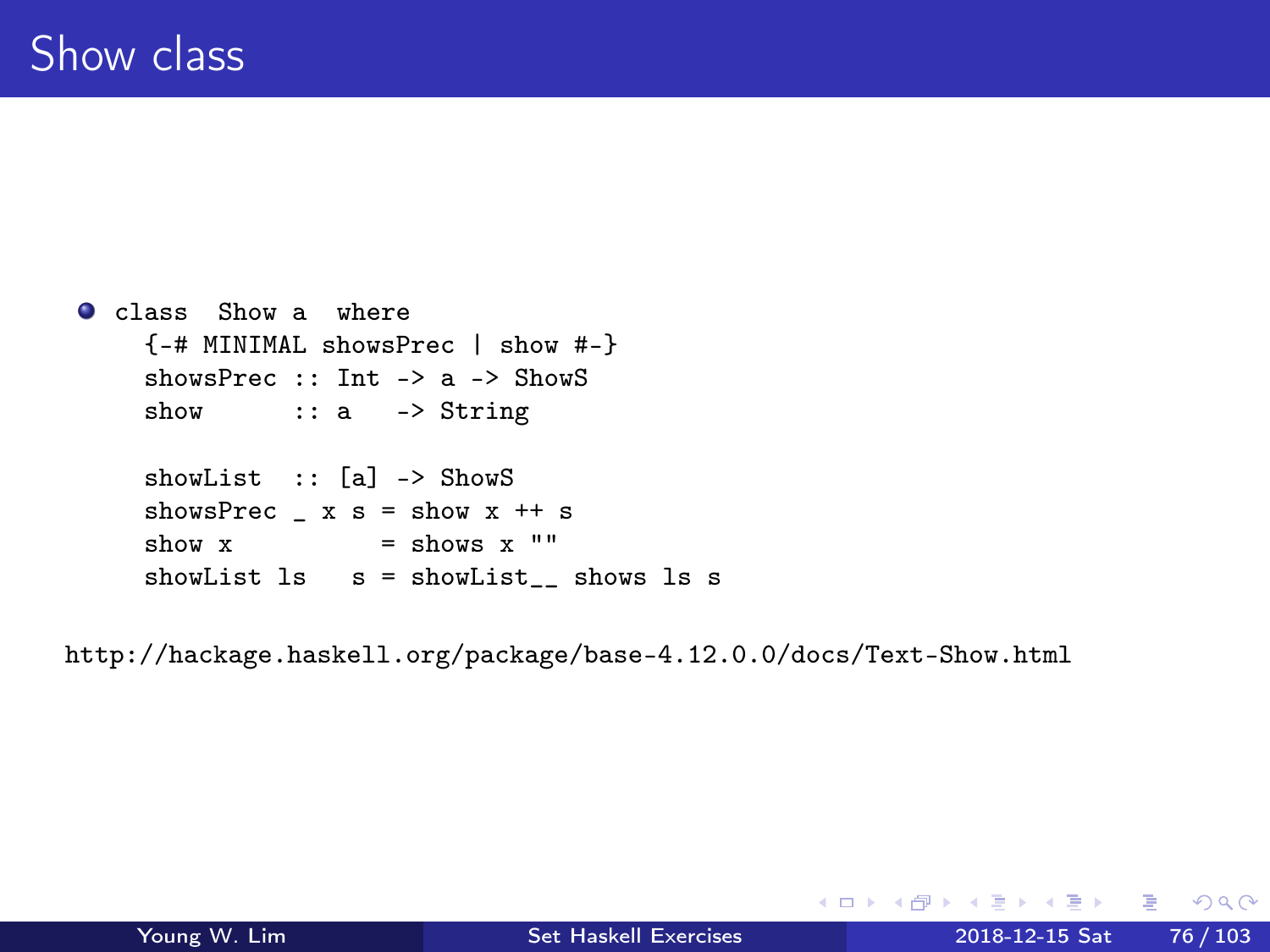```
O instance Show Char where
    showsPrec _ '\'' = showString "'\\''"
    showsPrec _ c = showChar '\'' . showLitChar c . showChar '\''
    showList cs = showChar '"' . showLitString cs . showChar '"'
O instance Show Int where
    showsPrec = showSignedInt
```
http://hackage.haskell.org/package/base-4.12.0.0/docs/Text-Show.html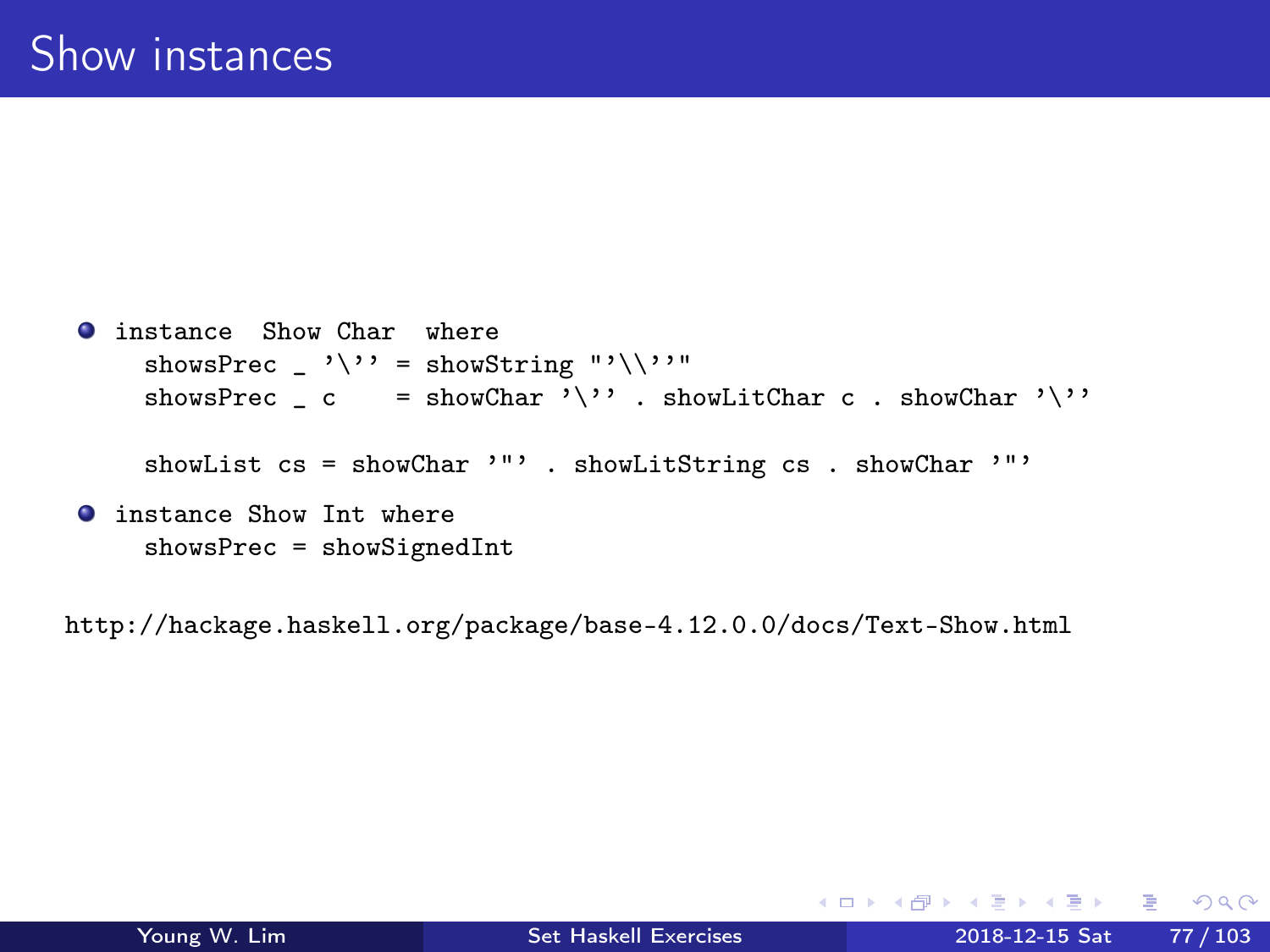$\bullet$  data T = P :# P | T P -- 1) P :# P (data P, operator :#, data P) deriving Show -- 2) T P infix  $6$  :#  $-$  :# infix operator with priority  $6$ data  $P = P$  -- type P, data P instance Show P where -- type P showsPrec  $p$  P = shows  $p$  --  $p$  : priority integer, data P

https://stackoverflow.com/questions/27471937/ showsprec-and-operator-precedences/27473420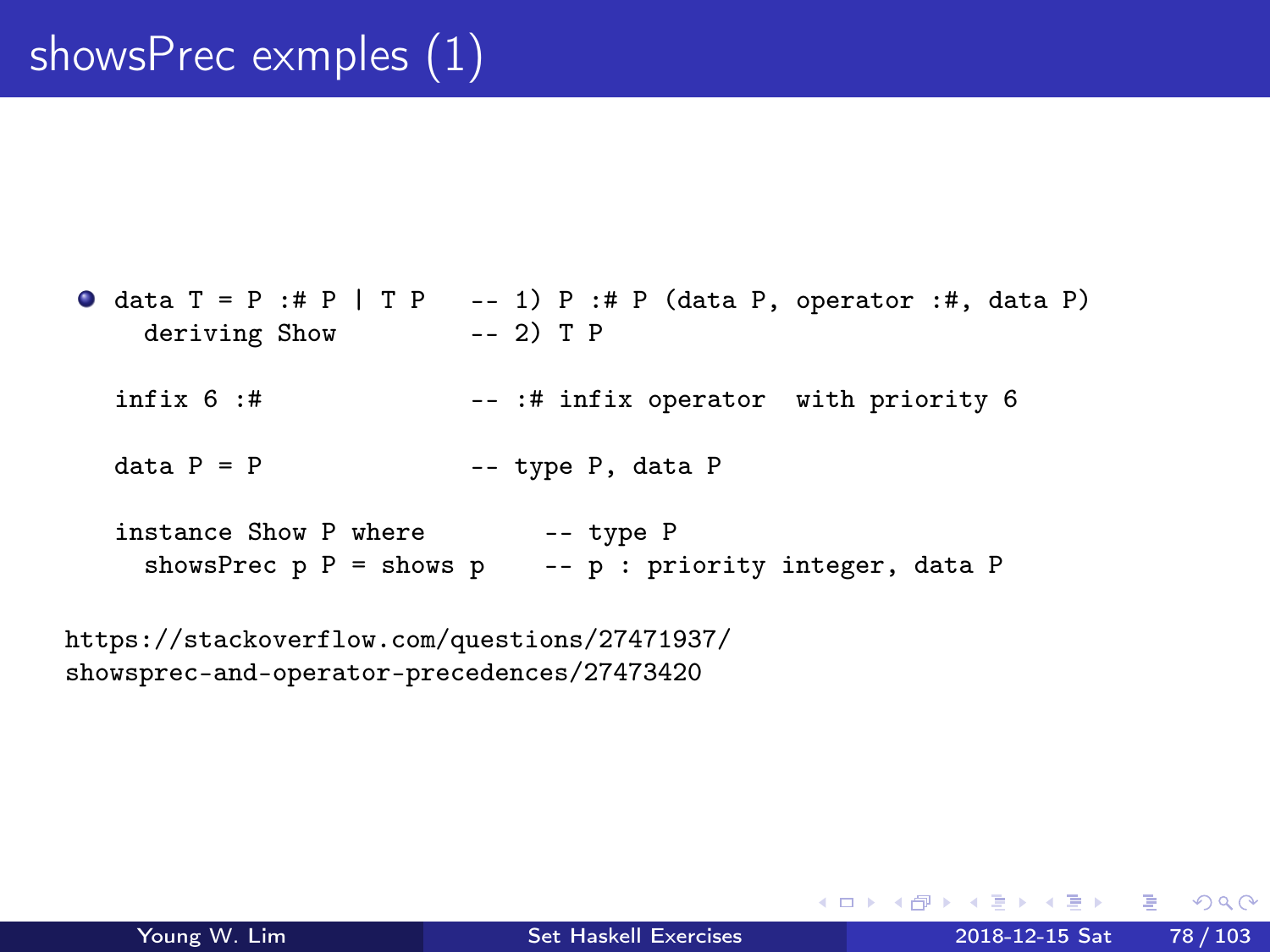```
\bullet data T = P :# P | T P -- type T
   deriving Show -- values 1) P :# P 2) T P
 data P = P -- type P, value P
```
- use the data keyword to define a new data type
- value constructors specify the different values that this type can have
- both the type name and the value constructors have to be capital cased

https://stackoverflow.com/questions/27471937/ showsprec-and-operator-precedences/27473420

 $\Omega$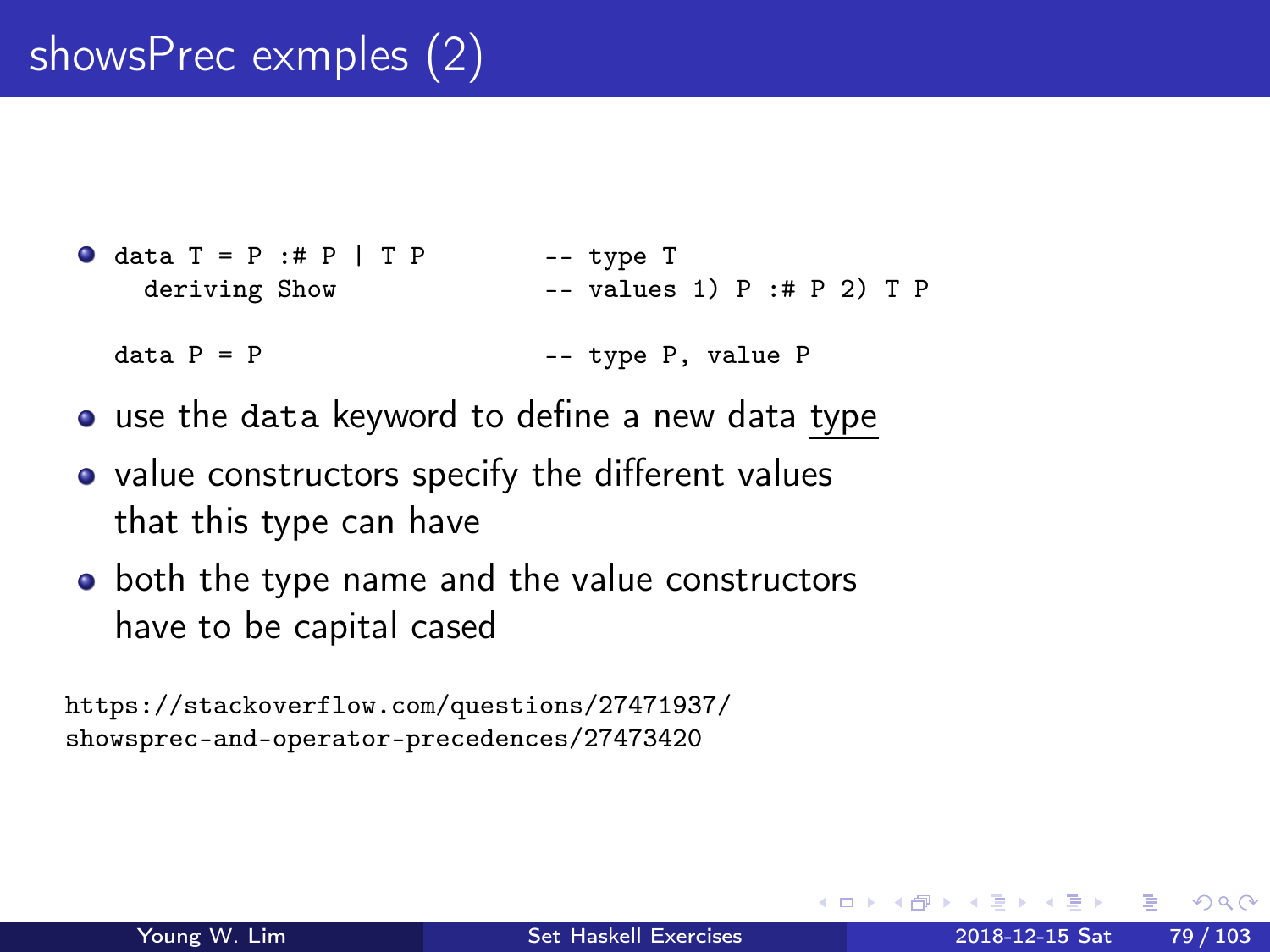- the type T can have a value of  $P$  :# P or T P
- the type P can have a value of P

```
type ShowS = String -> String
  showsPrec : Int -> a -> ShowSshowsPrec p P = shows p -- p : priority integer
  (P :# P) :: T type
  (T P) :: T type
  data P = P -- type P, value P
```
https://stackoverflow.com/questions/27471937/ showsprec-and-operator-precedences/27473420

э.

 $QQ$ 

イ何 ト イヨ ト イヨ トー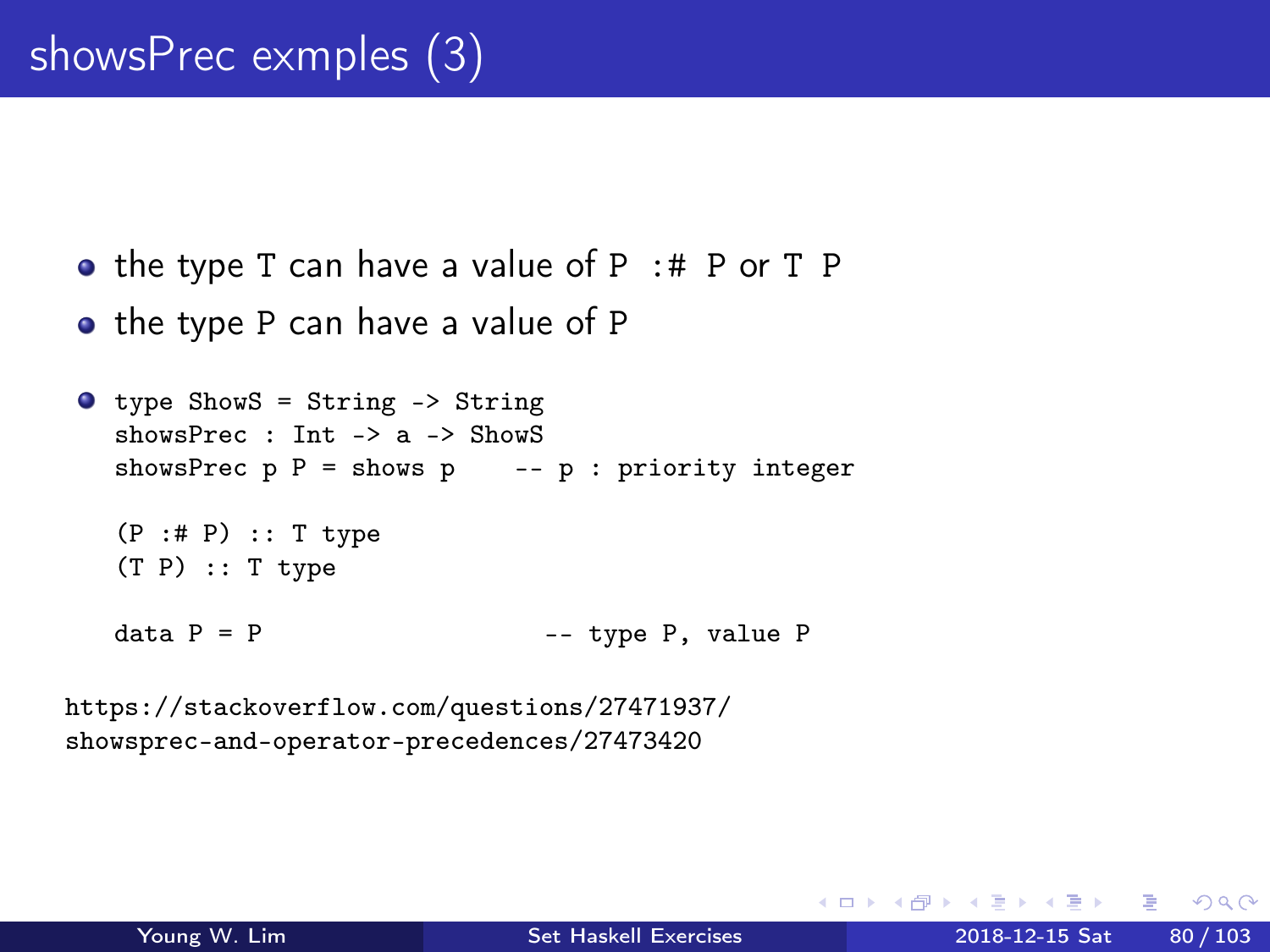```
\bullet with infix 6 :#.
  the Show T instance calls showsPrec 7
  on the arguments to :\#, and also it
  shows parentheses only at precedences > 6:
```

```
\bullet *Main> showsPrec 6 (P :# P) ""
  "7 :# 7"
  :# (priority 6), showsPrec (recision 7), no need parenthesis
  *Main> showsPrec 7 (P :# P) ""
  ''(7 + 17):# (priority 7, showsPrec (recision 7), parenthesis
```

```
https://stackoverflow.com/questions/27471937/
showsprec-and-operator-precedences/27473420
```
 $QQ$ 

 $\sqrt{m}$  )  $\sqrt{m}$  )  $\sqrt{m}$  )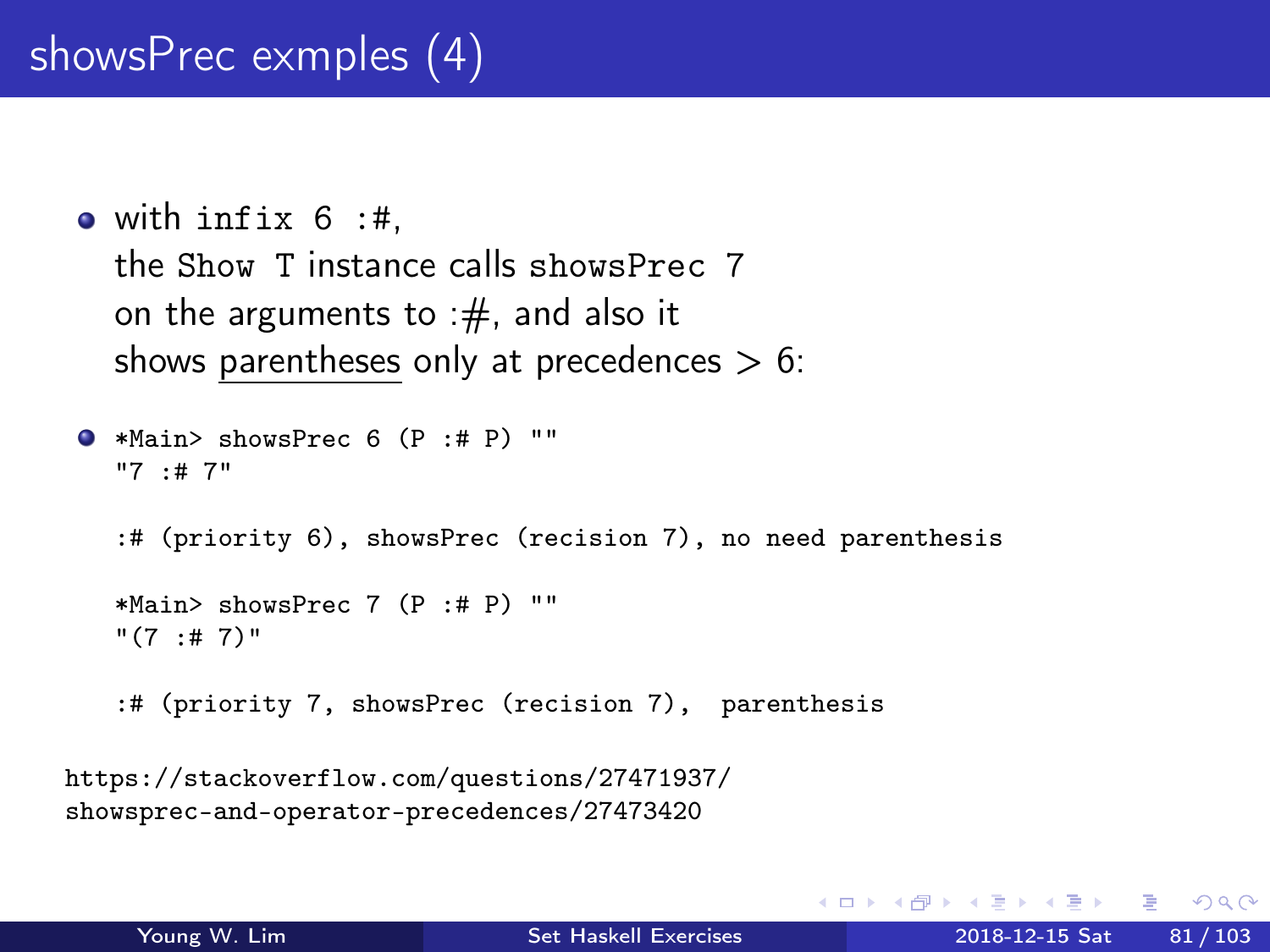• And for the ordinary constructor T, he generated instance calls showsPrec 11 on the argument and shows parens at precedences  $> 10$ :

```
*Main> showsPrec 10 (T P) ""
  "T 11"
  *Main> showsPrec 11 (T P) ""
  "(T 11)"
```
https://stackoverflow.com/questions/27471937/ showsprec-and-operator-precedences/27473420

 $\Omega$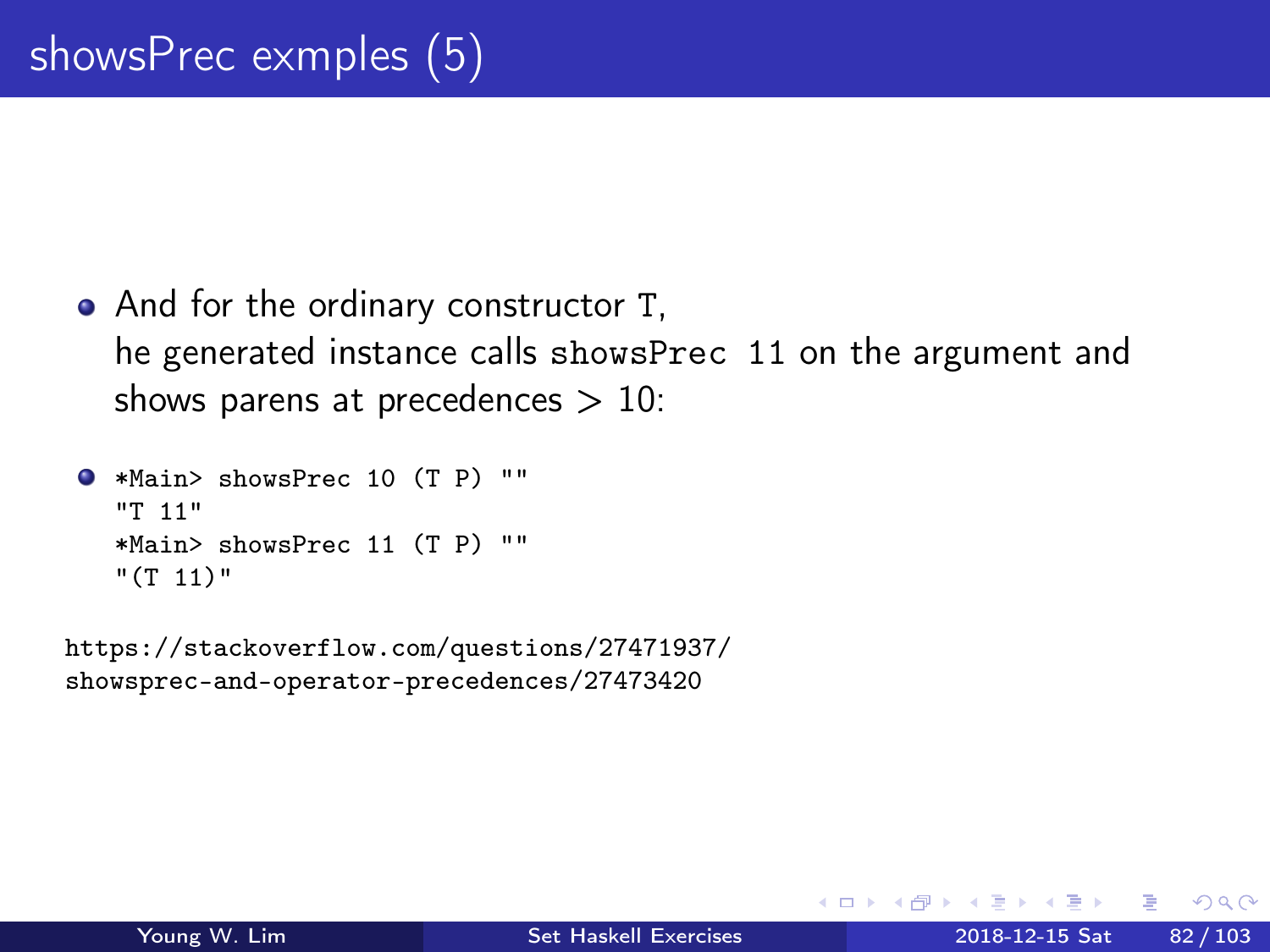- showString :: String -> ShowS
- utility function converting a String to a show function that simply prepends the string unchanged.

```
Prelude> showString "AAA" ""
  "AAA"
  Prelude> showString "AAA" "BBB"
  "AAABBB"
```
http://hackage.haskell.org/package/base-4.12.0.0/docs/Text-Show.html

э.

 $QQ$ 

イ押 トイヨ トイヨ トー

4 D F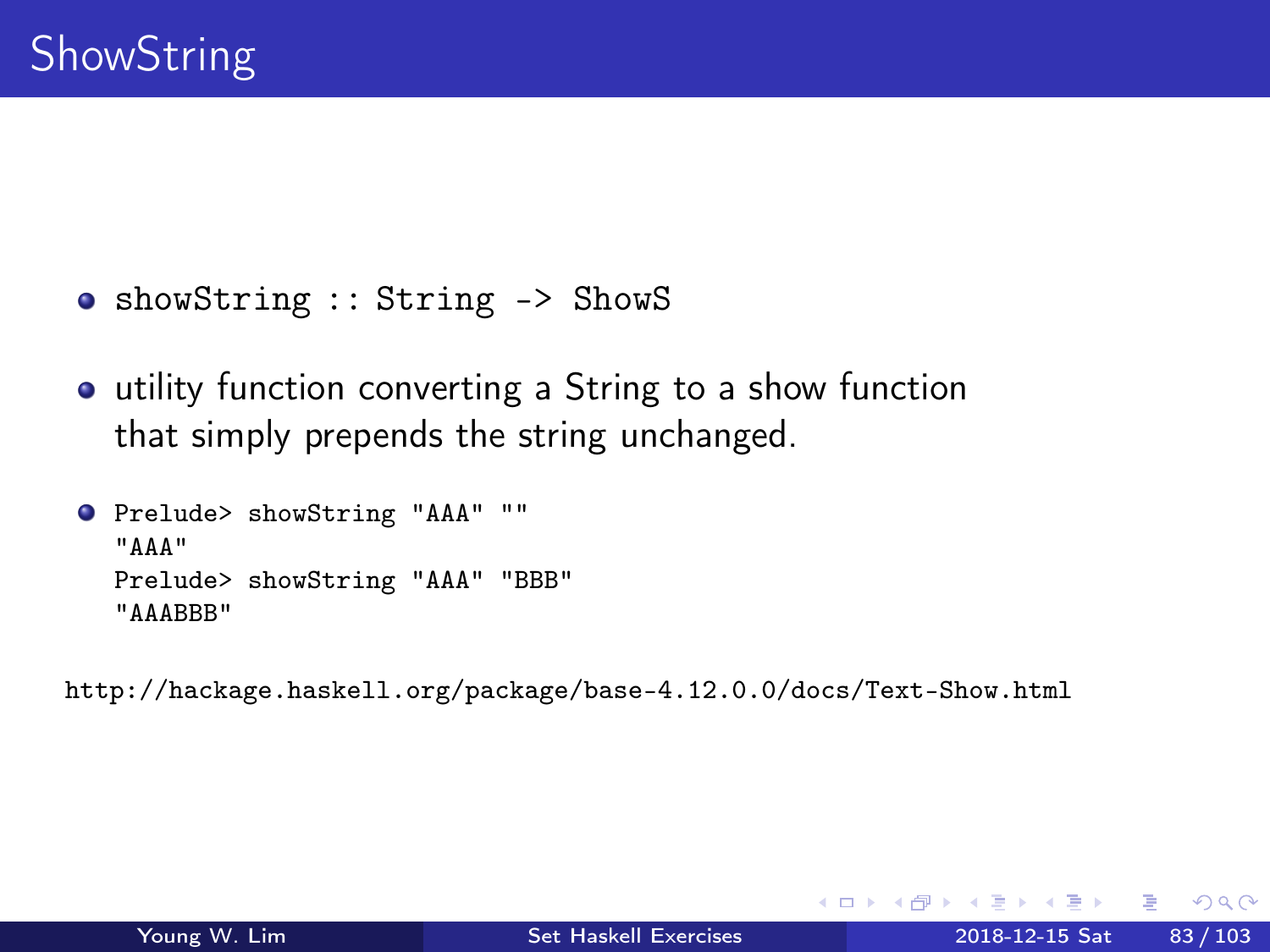- showChar :: Char -> ShowS
- utility function converting a Char to a show function that simply prepends the character unchanged.

```
Prelude> showString 'A' ""
  "A"
  Prelude> showString 'A' "BBB"
  "ABBB"
```
http://hackage.haskell.org/package/base-4.12.0.0/docs/Text-Show.html

÷

 $QQ$ 

 $\mathcal{A} \cap \mathcal{B} \rightarrow \mathcal{A} \Rightarrow \mathcal{B} \rightarrow \mathcal{A} \Rightarrow$ 

4 D F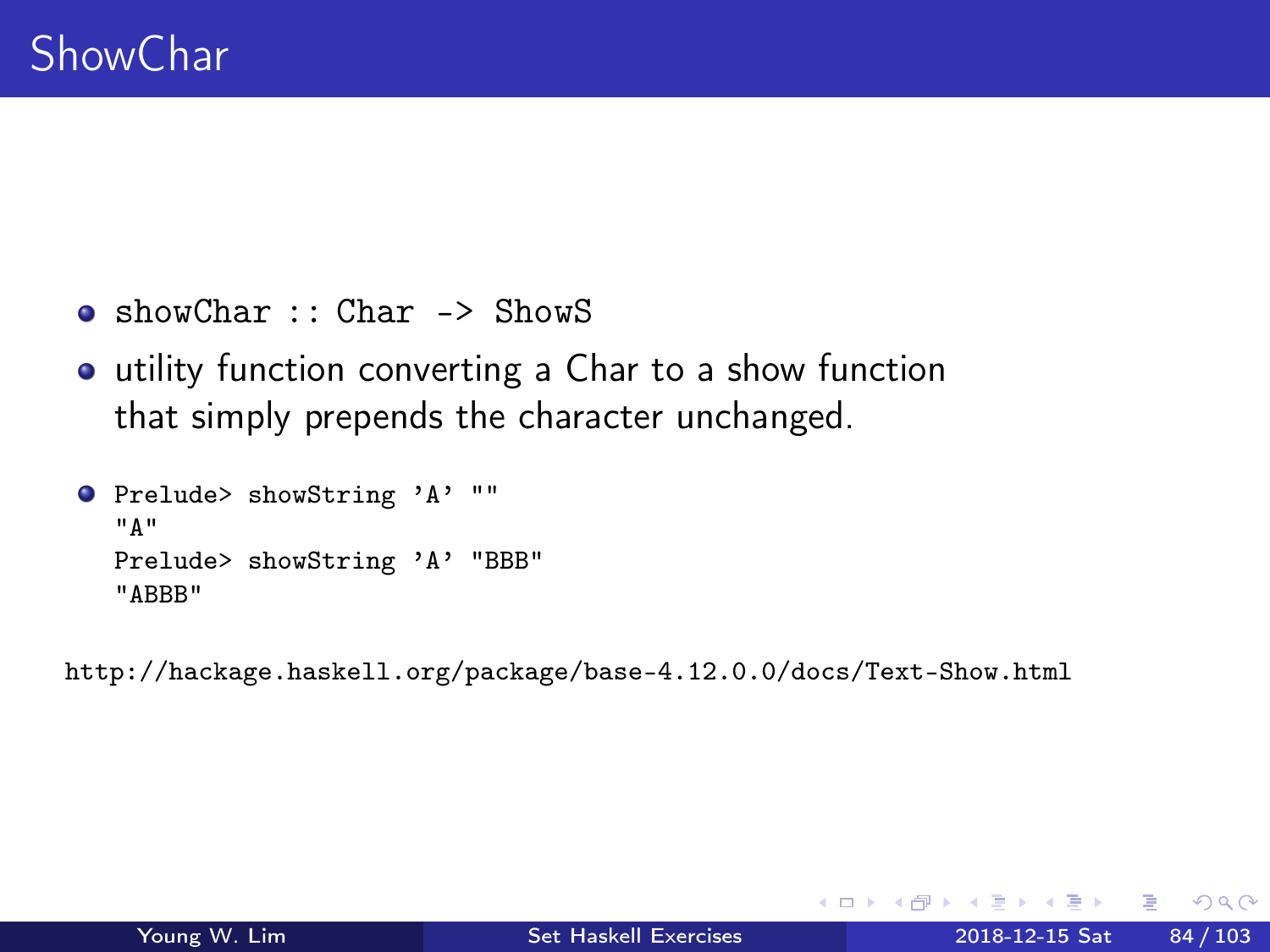```
newtype Set a = Set [a]
instance (Eq a) \Rightarrow Eq (Set a) where
  set1 == set2 = subSet 1 set1 set2 \&subSet 1 set2 set1
instance (Show a) \Rightarrow Show (Set a) whereshowsPrec _ (Set s) str = showSet s str
showSet [] str = showString "{}" str
showSet (x:xs) str = showChar '{' (shows x (showl xs str))
     where showl [] str = showChar '}' str
           showl (x:xs) str = showChar ',' (shows x (showl xs str))
```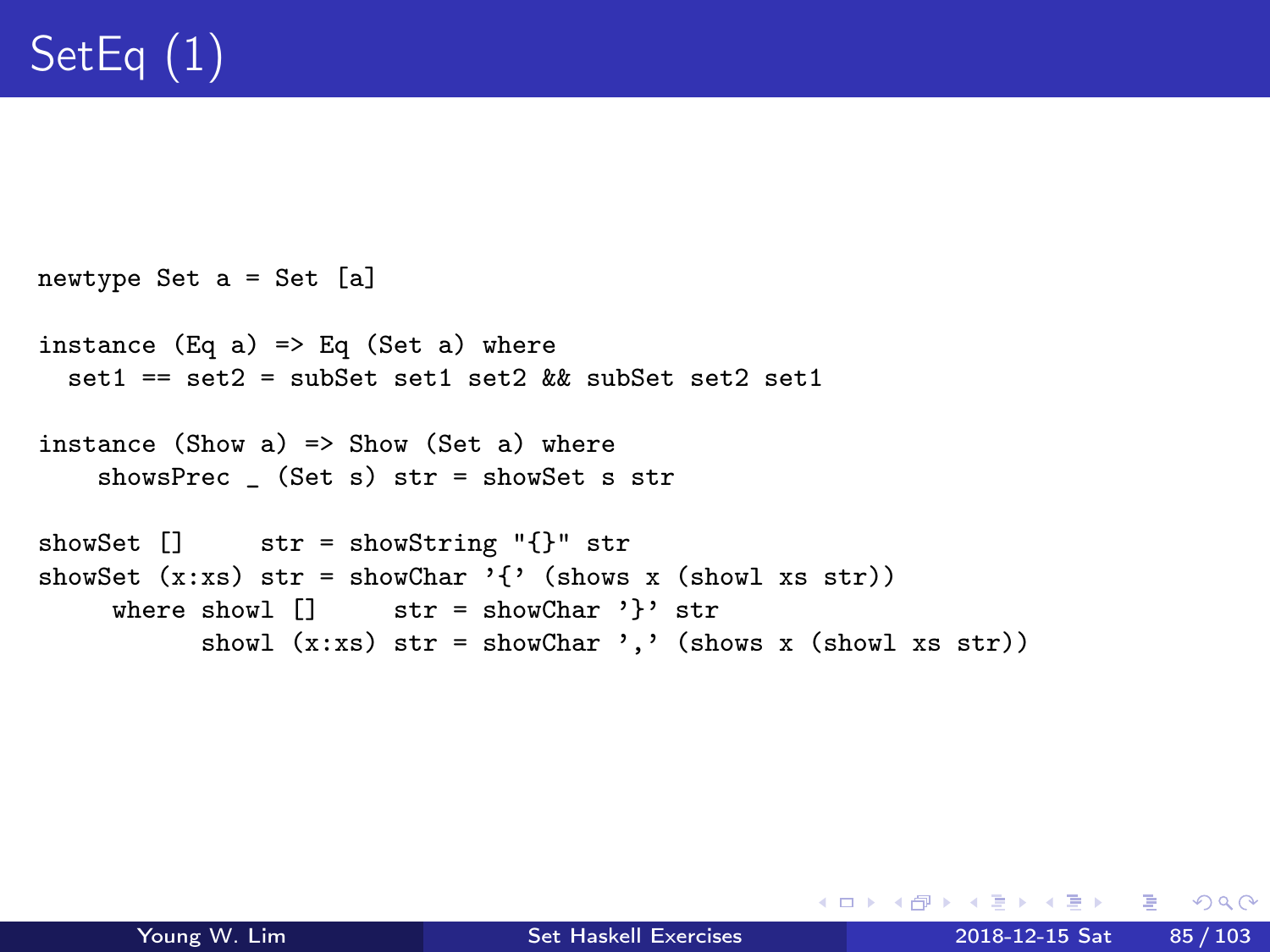# SetEq (2)

```
emptySet :: Set a
emptySet = Set []
isEmpty :: Set a -> Bool
isEmpty (Set []) = True
isEmpty = False
inSet :: (Eq a) \Rightarrow a \Rightarrow Set a \Rightarrow Bool
inSet x (Set s) = elem x ssubSet :: (Eq a) \Rightarrow Set a \rightarrow Set a \rightarrow Bool
subSet (Set []) _ = True
subSet (Set (x:xs)) set = (inSet x set) && subSet (Set xs) set
insertSet :: (Eq a) \Rightarrow a \Rightarrow Set a \Rightarrow Set a
insertSet x (Set ys) | inSet x (Set ys) = Set ys
                      | otherwise = Set (x:ys)deleteSet :: Eq a \Rightarrow a \Rightarrow Set a \Rightarrow Set a
deleteSet x (Set xs) = Set (delete x xs)
```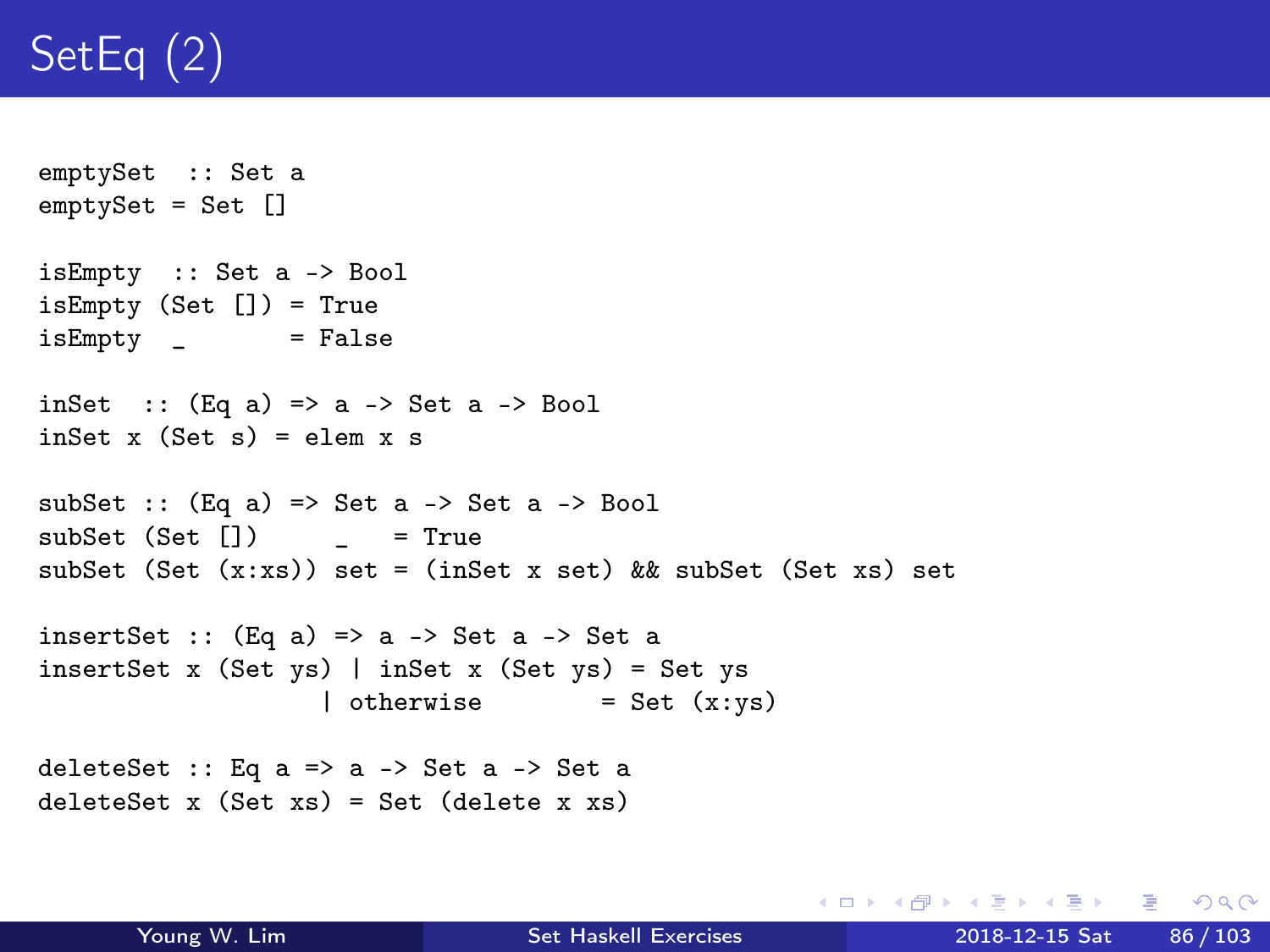# SetEq (3)

```
list2set :: Eq a \Rightarrow [a] \Rightarrow Set a
list2set [] = Set []
list2set (x:xs) = insertSet x (list2set xs)powerSet :: Eq a => Set a -> Set (Set a)
powerSet (Set xs) = Set (map (\x s \rightarrow \text{Set xs}) (powerList xs))
powerList :: [a] -> [[a]]
powerList [1] = [1]powerList (x:xs) = (powerList xs) ++ (map (x:) (powerList xs))takeSet :: Eq a => Int -> Set a -> Set a
takeSet n (Set xs) = Set (take n xs)infixl 9 !!!
(!!!) :: Eq a => Set a -> Int -> a
(Set xs) !!! n = xs !! n
```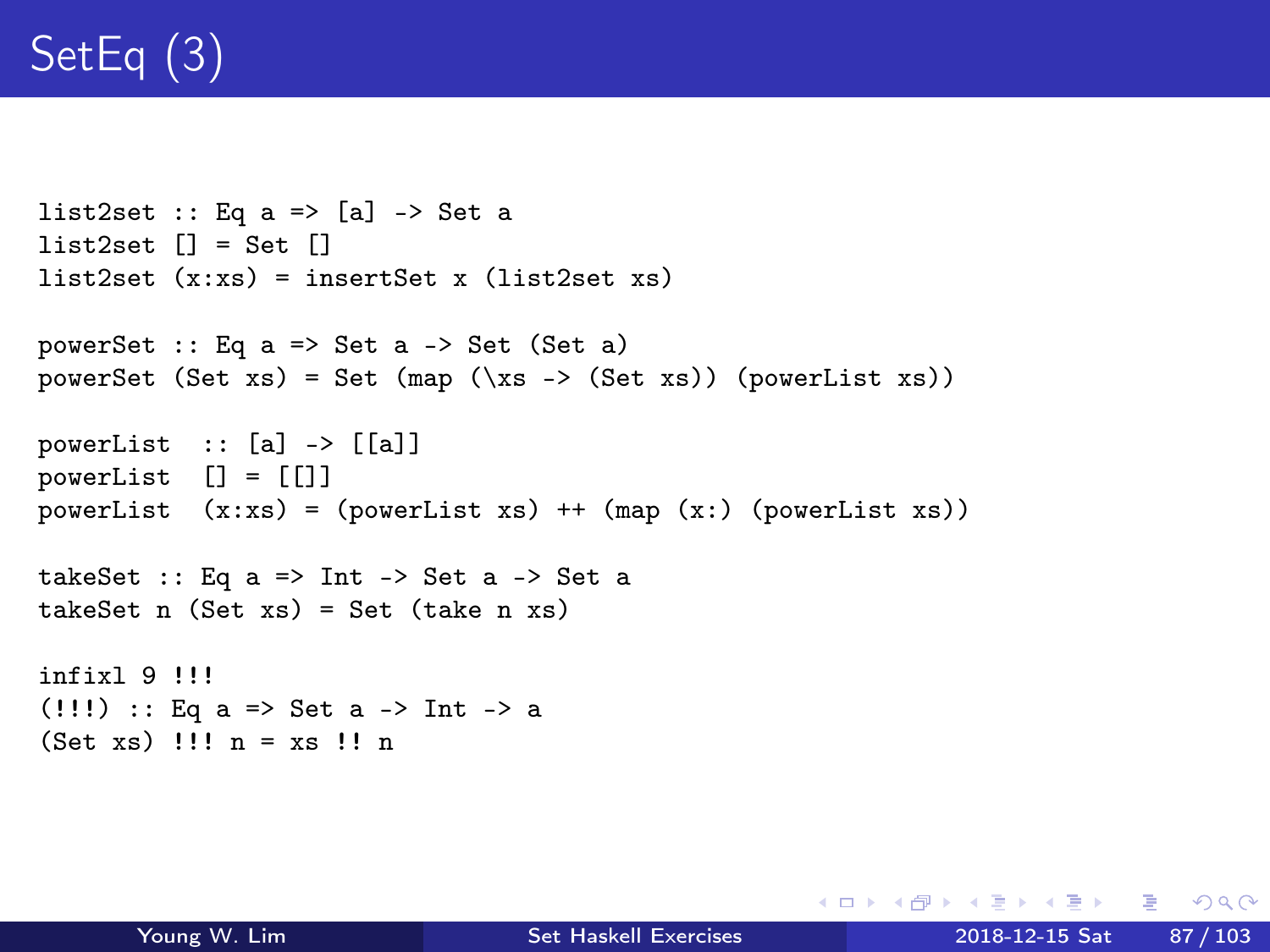```
showSet [] str = showString "{}" str
  showSet (x:xs) str = showChar '{' (shows x (showl xs str))
        where showl \begin{bmatrix} 1 \\ 2 \end{bmatrix} str = showChar '}' str
              showl (x:xs) str = showChar ',' (shows x (showl xs str))
\bullet *Main> showSet [1,2,3] "AAA"
  "{1,2,3}AAA"
  *Main> showSet [1,2,3] ""
  "{1,2,3}"
  *Main> showSet [1,[2,2],3] ""
  *Main> showSet [1,2,2,3] ""
  "{1,2,2,3}"
```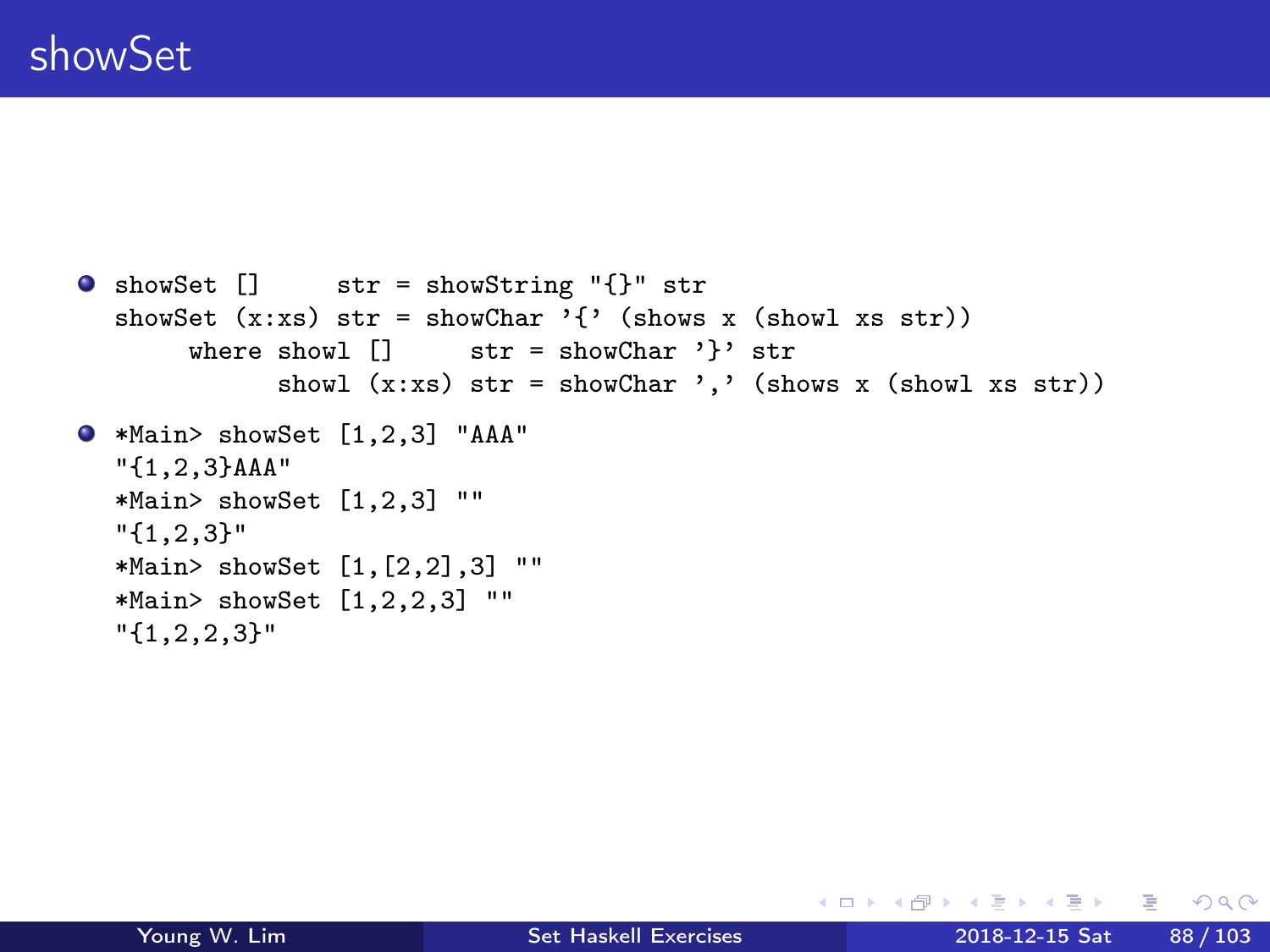#### subSet

```
\bullet newtype Set a = Set [a]
  inSet :: (Eq a) \Rightarrow a \Rightarrow Set a \Rightarrow Bool
  inset x (Set s) = elem x s
  subSet :: (Eq a) \Rightarrow Set a \rightarrow Set a \rightarrow Bool
  subSet (Set [1) = True
  subSet (Set (x:xs)) set = (inSet x set) && subSet (Set xs) set
\bullet *Main> subSet (Set [1]) (Set [1,2,3])
  True
  *Main> subSet (Set [1,2]) (Set [1,2,3])
  True
  *Main> inSet 1 (Set [1,2,3])
  True
  *Main> inSet 4 (Set [1,2,3])
  False
  *Main > subSet (Set [1,4]) (Set [1,2,3])
  False
```
K □ ▶ K @ ▶ K 로 ▶ K 로 ▶ 『 콘 │ ⊙ Q ⊙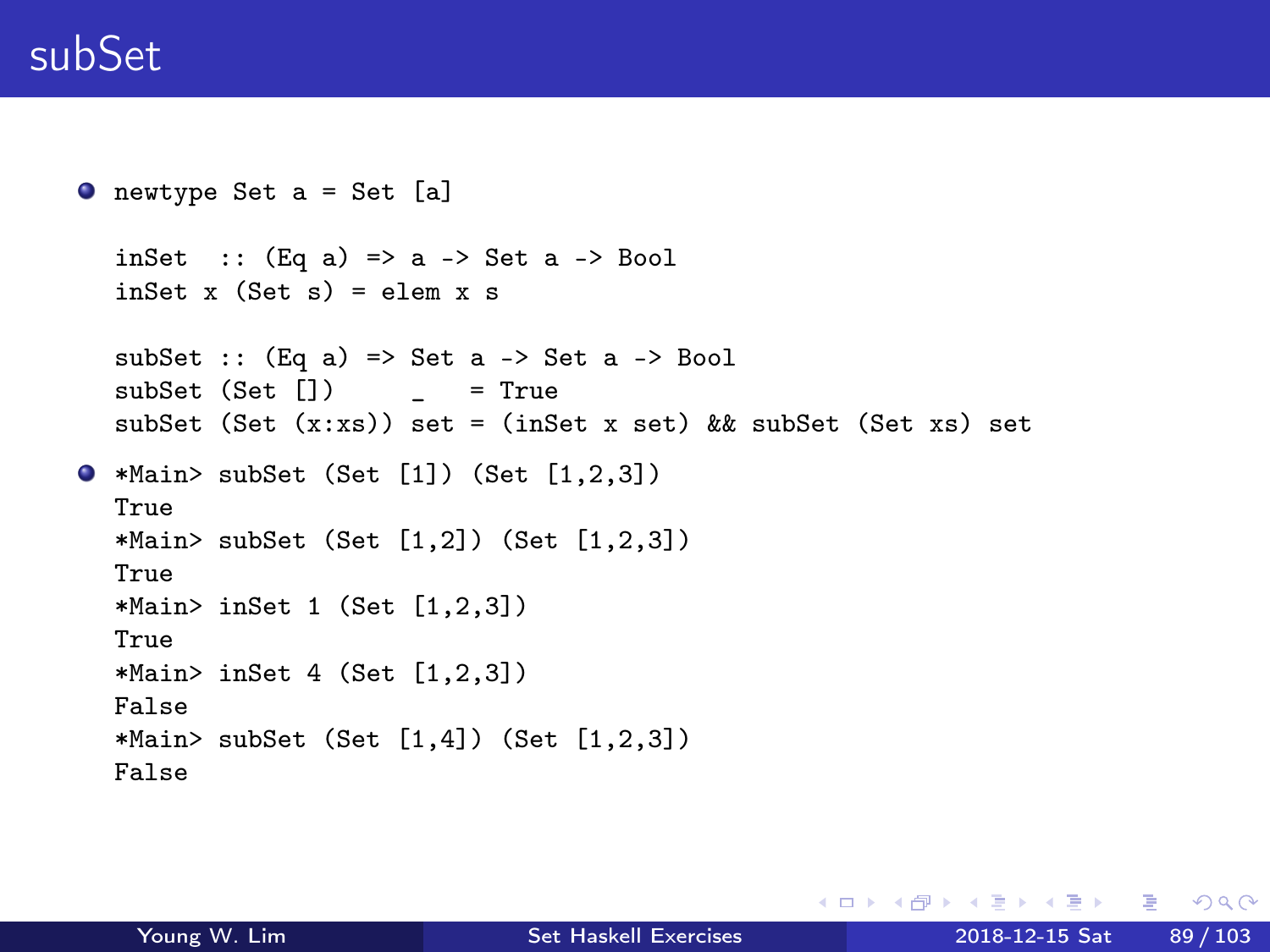#### emptySet, isEmpty

```
O emptySet :: Set a
  emptySet = Set []
  isEmpty :: Set a -> Bool
  isEmpty (Set []) = True
  isEmpty = False\bullet *Main> (Set [])
  {}
  *Main> :t (Set [])
  (Set []) :: Set a
  *Main> emptySet
  {}
  *Main> :t emptySet
  emptySet :: Set a
  *Main> isEmpty emptySet
  True
  *Main> isEmpty (Set [])
  True
  *Main>
```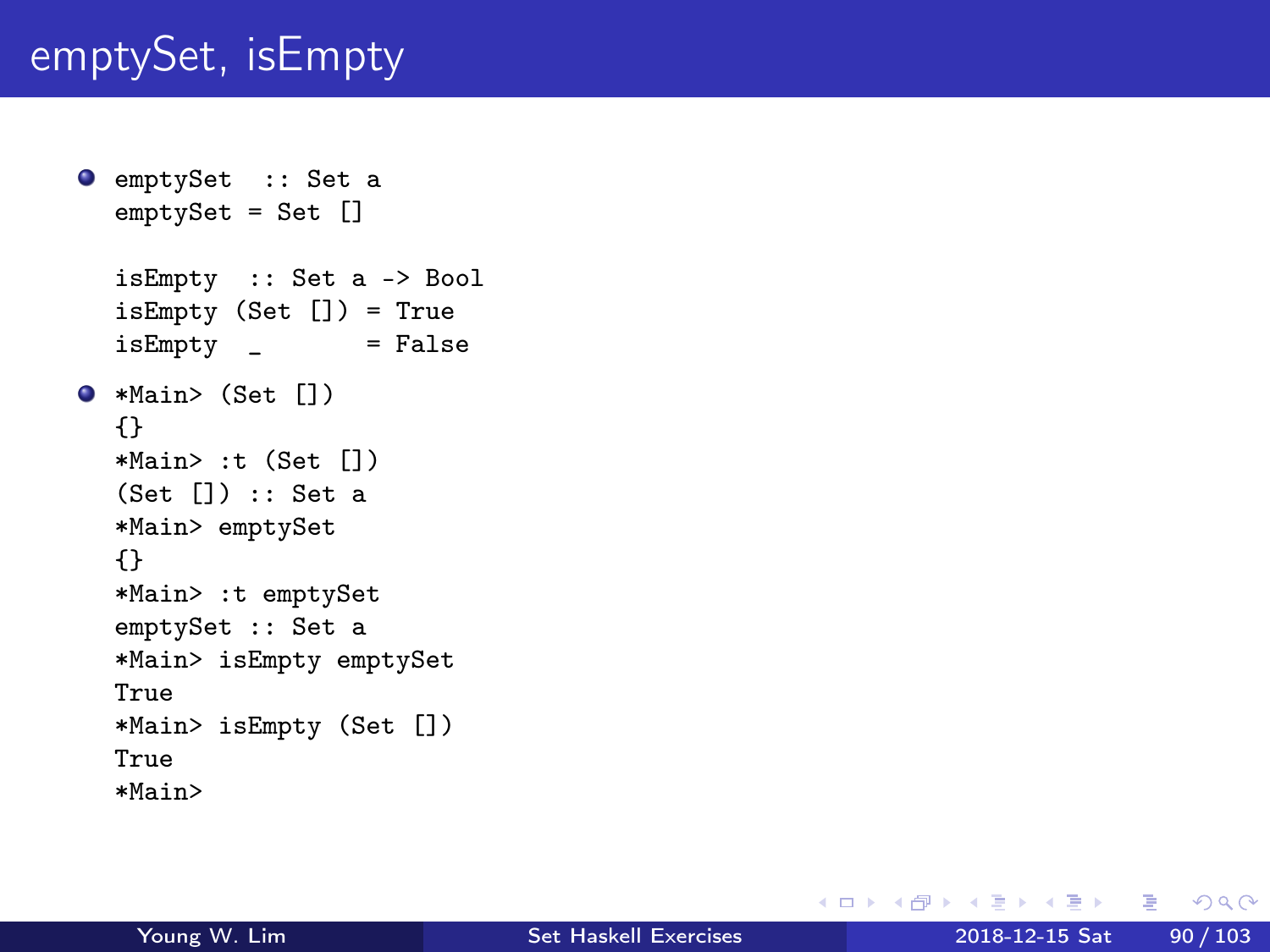#### insertSet, deleteSet, list2set

```
\bullet insertSet :: (Eq a) => a -> Set a -> Set a
  insertSet x (Set ys) | inSet x (Set ys) = Set ys
                         | otherwise = Set (x:ys)deleteSet :: Eq a \Rightarrow a \Rightarrow Set a \Rightarrow Set a
  delet x (Set xs) = Set (delete x xs)
  list2set :: Eq a \Rightarrow [a] \Rightarrow Set a
  list2set [] = Set []list2set (x:xs) = insertSet x (list2set xs)*Main Data.List> insertSet 1 (Set [2,3])
  {1,2,3}
  *Main Data.List> deleteSet 2 (Set [2,3])
  {3}
  *Main Data.List> deleteSet 1 (Set [2,3])
  {2,3}
  *Main Data.List> list2set [1, 2, 3]
  {1,2,3}
  *Main Data.List> list2set []
  {}
```
K □ ▶ K @ ▶ K 로 ▶ K 로 ▶ 『 콘 │ ⊙ Q ⊙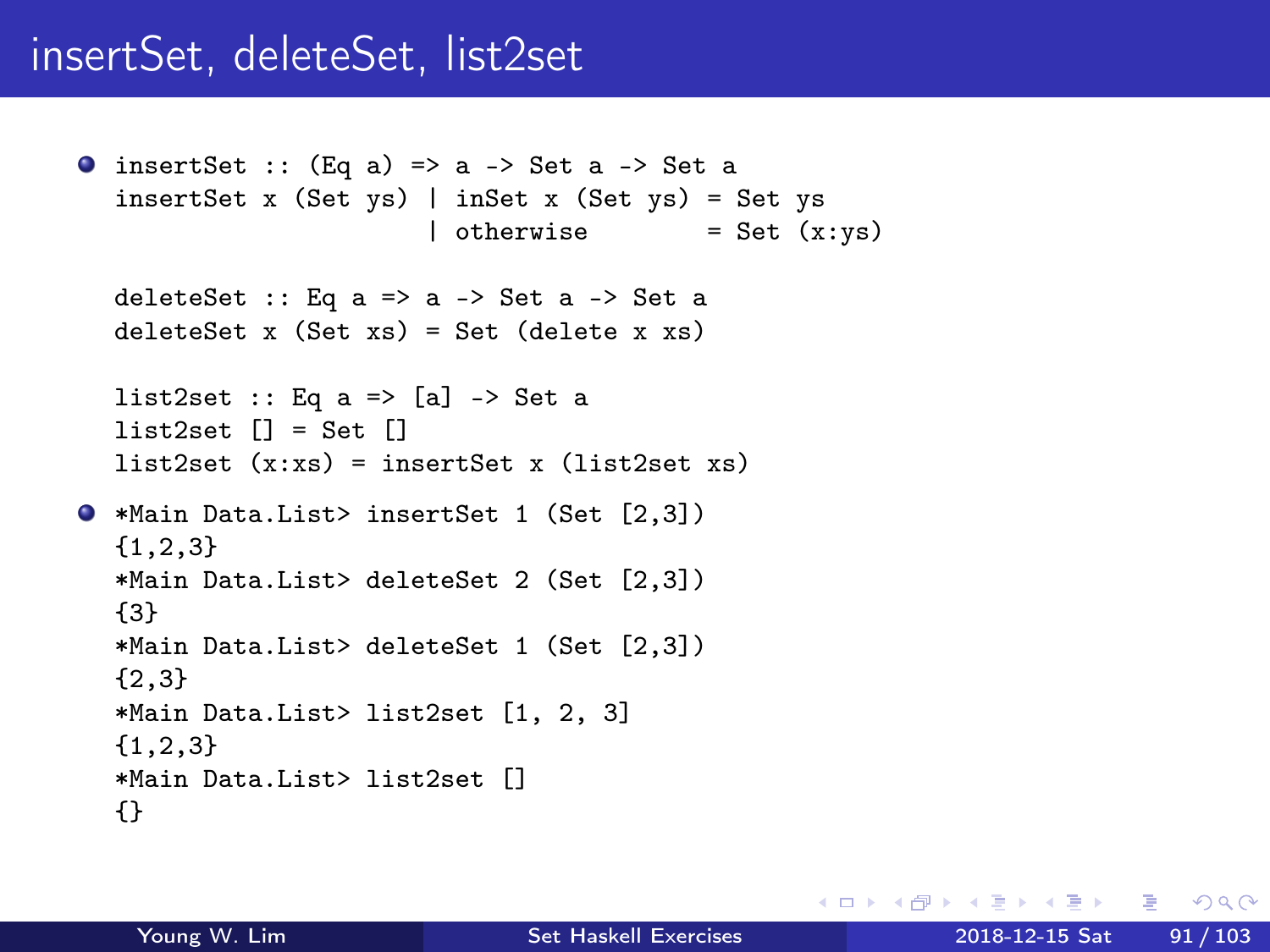```
\bullet powerSet :: Eq a => Set a -> Set (Set a)
  powerSet (Set xs) = Set (map (\x s \rightarrow \text{Set xs}) (powerList xs))
  powerList :: [a] -> [[a]]
  powerList [] = [[]]
  powerList (x:xs) = (powerList xs) + (map (x:) (powerList xs))
```

```
*Main> powerList [1,2,3]
   [[],[3],[2],[2,3],[1],[1,3],[1,2],[1,2,3]]
  *Main> powerSet (Set [1,2,3])
  \{\{\},\{\{3\},\{2\},\{2,3\},\{1\},\{1,3\},\{1,2\},\{1,2,3\}\}\
```
KED KARD KED KED E YORA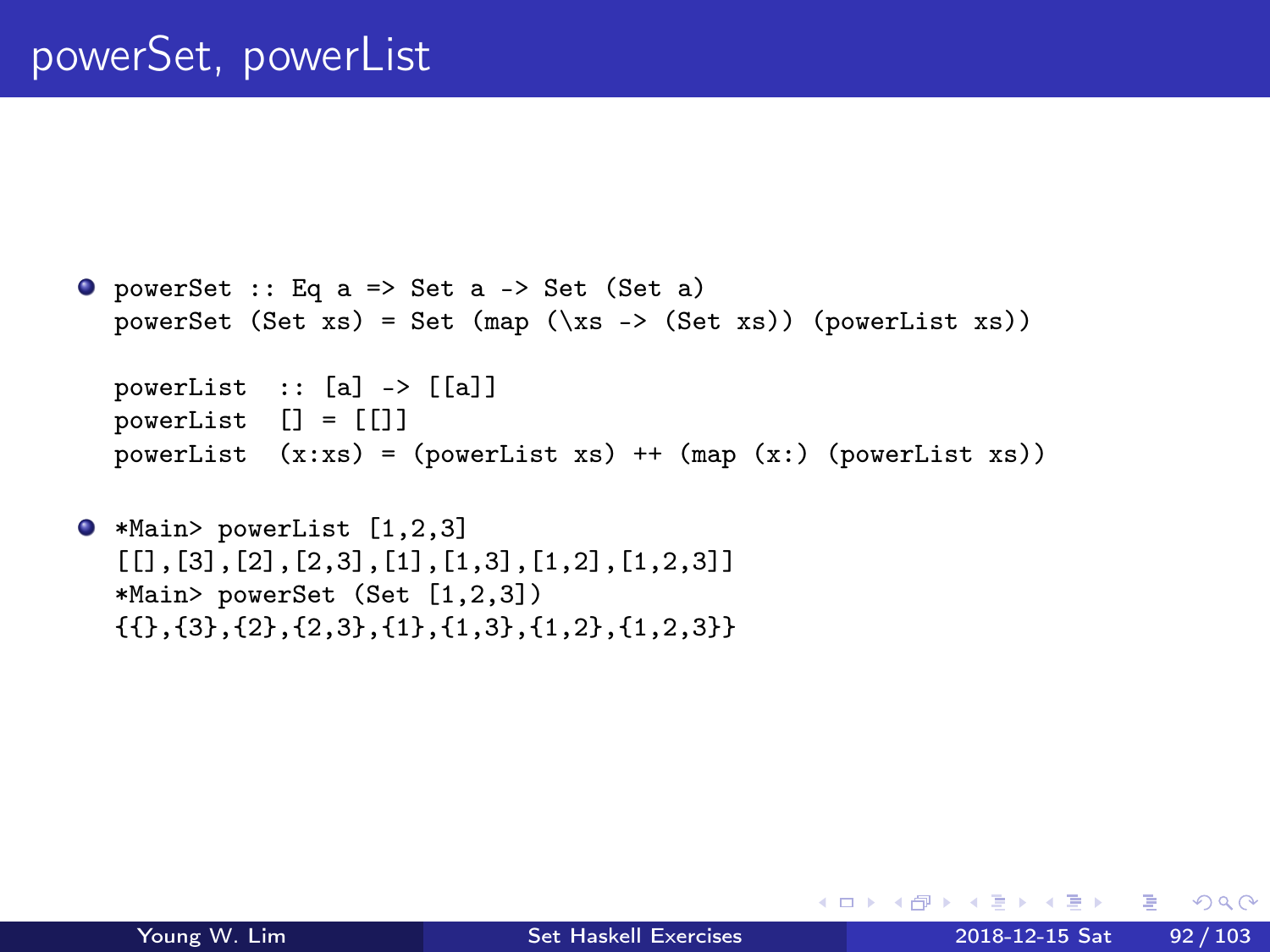• take n, applied to a list xs, returns the prefix of xs of length n, or xs itself if  $n >$  length  $xs$ :

```
take 5 "Hello World!" == "Hello"
  take 3 [1,2,3,4,5] = [1,2,3]take 3 [1,2] == [1,2]take 3 \mid 1 == 1take (-1) [1,2] = [take 0 [1,2] == []
```
Ohttps://www.haskell.org/hoogle/?hoogle=take

G.

 $QQ$ 

 $\overline{AB}$  ) and  $\overline{B}$  ) and  $\overline{B}$  ) and

4 D F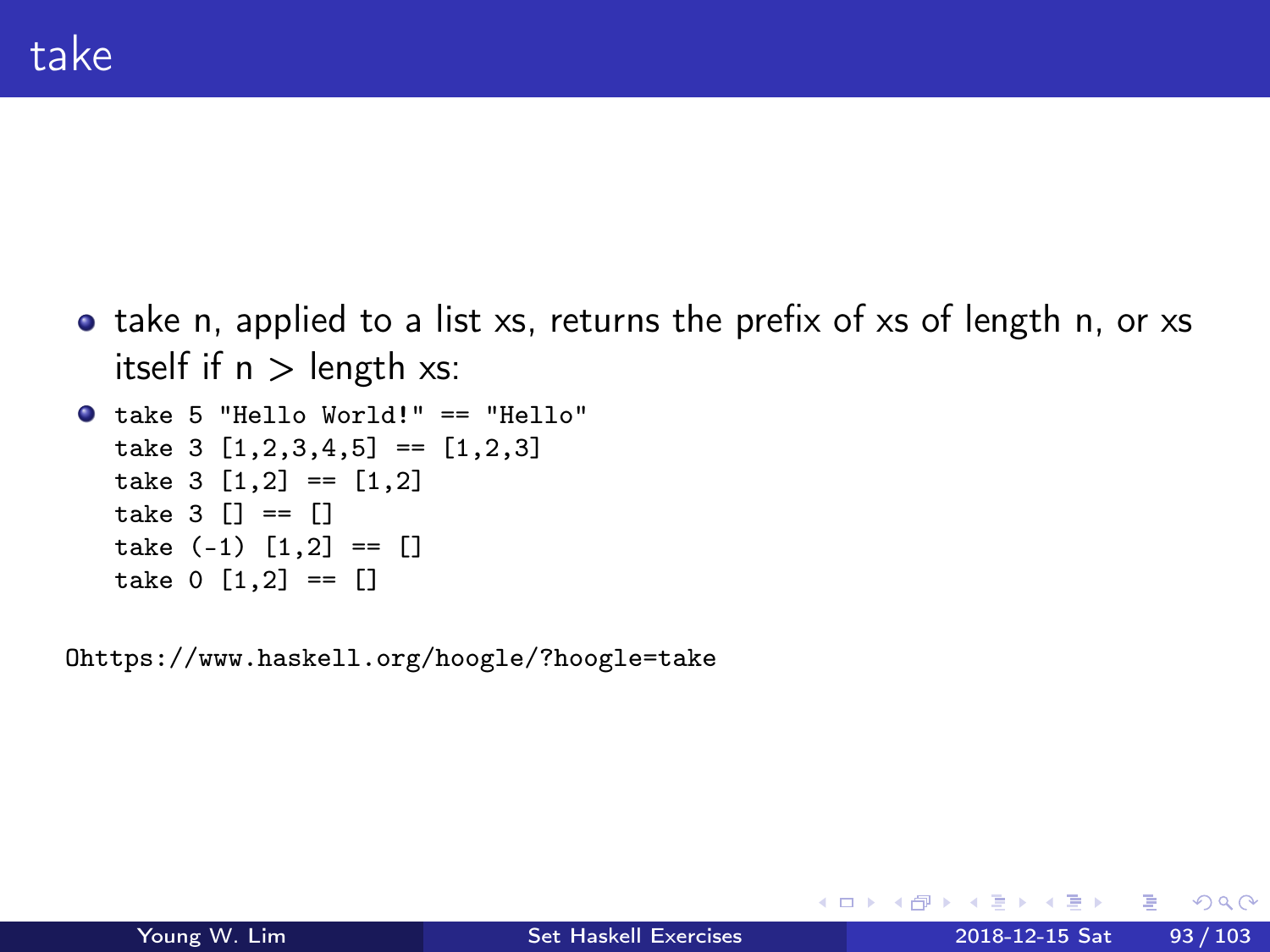```
\bullet takeSet :: Eq a => Int -> Set a -> Set a
  takeSet n (Set xs) = Set (take n xs)
\bullet *Main> take 3 [1,2,3,4,5]
  [1,2,3]
  *Main> takeSet 3 (Set [1,2,3,4,5])
  {1,2,3}
  *Main>
```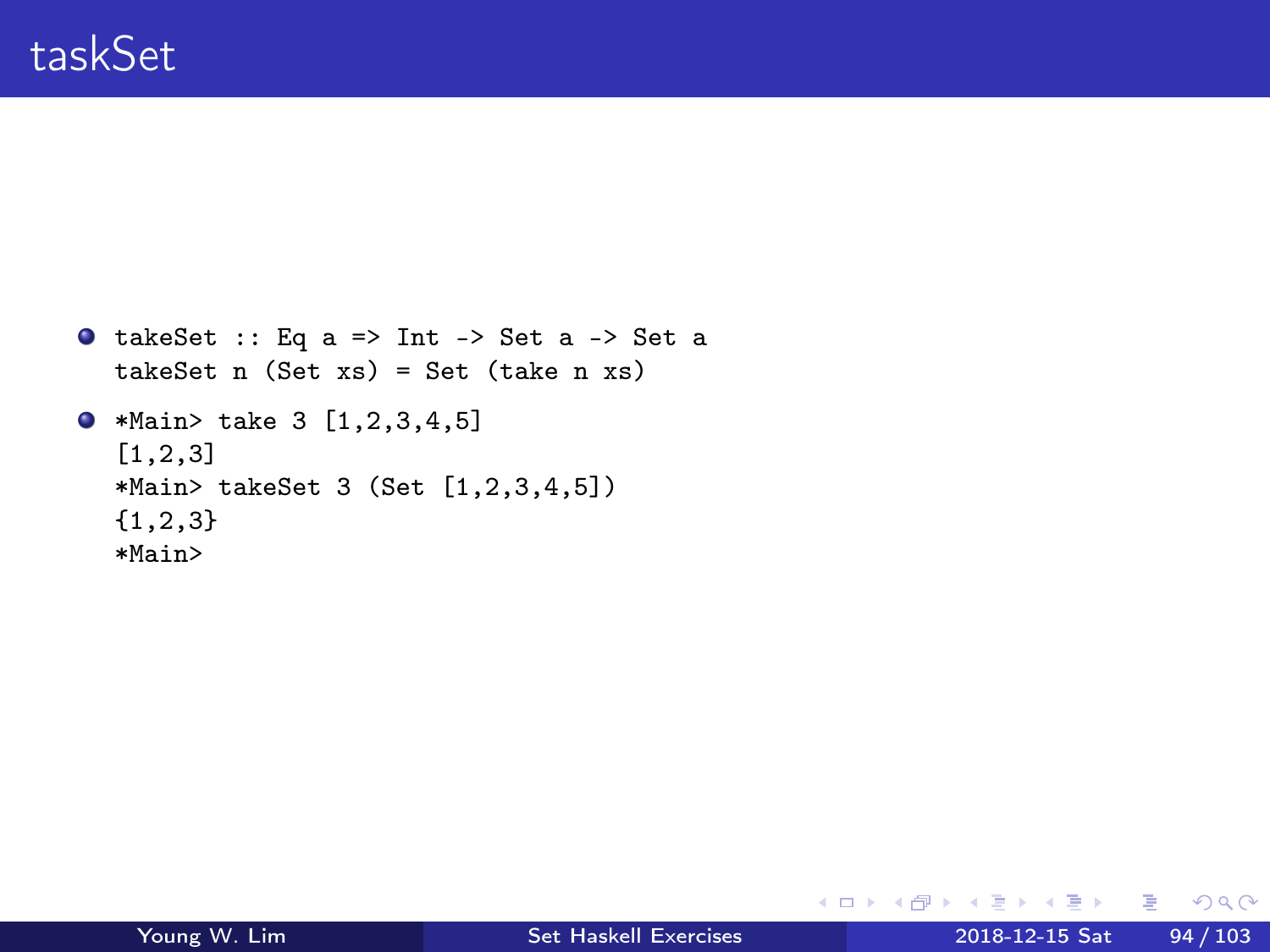accepts a list and an integer and returns the item in the list at integer position. The numbering starts with 0.

```
\bullet (!!) :: [a] -> Int -> a
Prelude> [11, 22, 33, 44] !! 0
  11
  Prelude> [11, 22, 33, 44] !! 1
  22
  Prelude> [11, 22, 33, 44] !! 2
  33
  Prelude> [11, 22, 33, 44] !! 3
  44
  Prelude> [11, 22, 33, 44] !! 4
  *** Exception: Prelude.!!: index too large
```
4 0 8

 $QQ$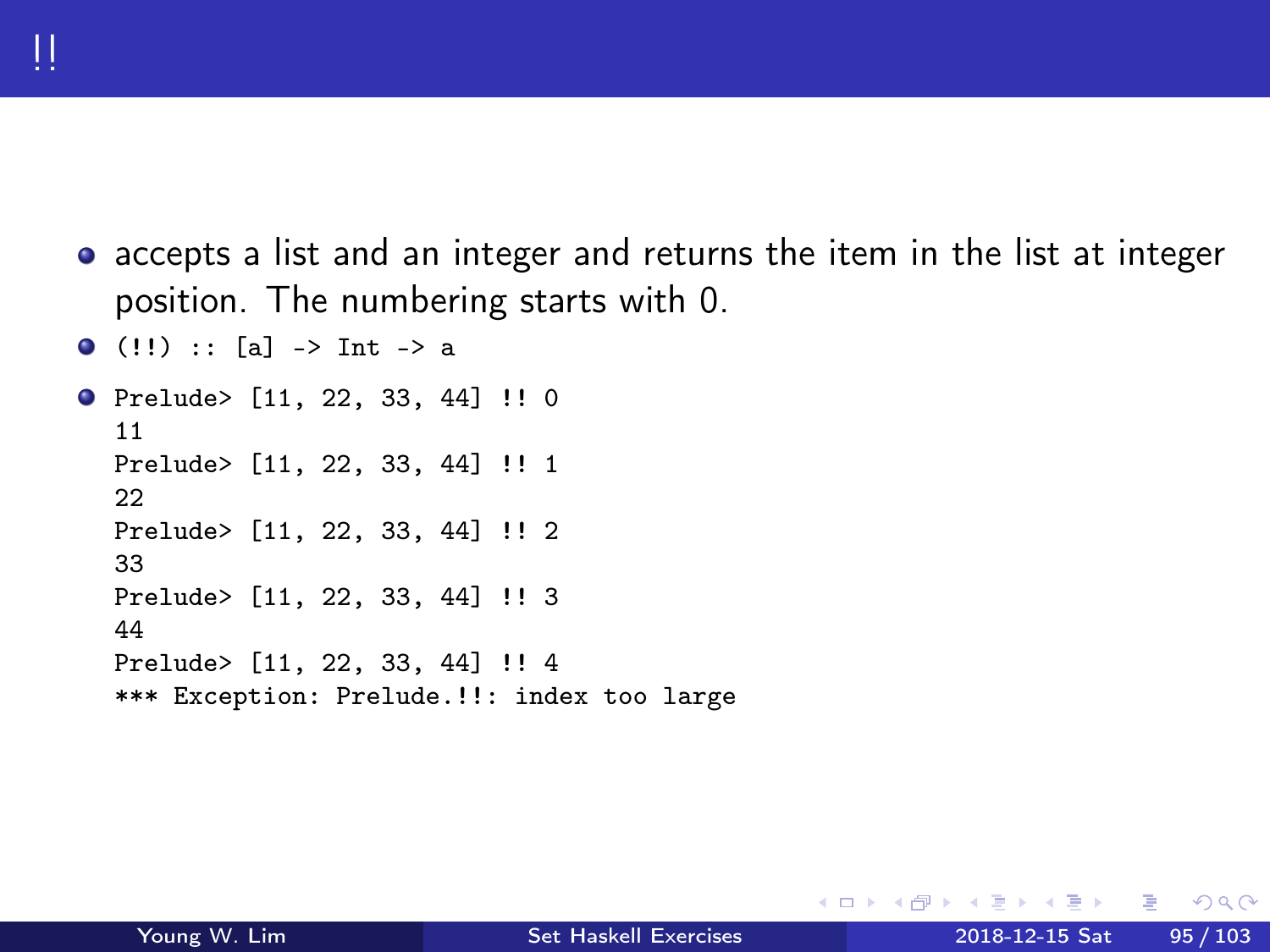```
O infixl 9 !!!
  (!!!) :: Eq a => Set a -> Int -> a
  (Set xs) !!! n = xs !! n
*Main> (Set [11, 22, 33, 44]) !!! 0
  11
  *Main> (Set [11, 22, 33, 44]) !!! 1
  22
  *Main> (Set [11, 22, 33, 44]) !!! 2
  33
  *Main> (Set [11, 22, 33, 44]) !!! 3
  44
  *Main> (Set [11, 22, 33, 44]) !!! 4
  *** Exception: Prelude.!!: index too large
```
イロト イ押 トイヨ トイヨト

 $E = \Omega Q$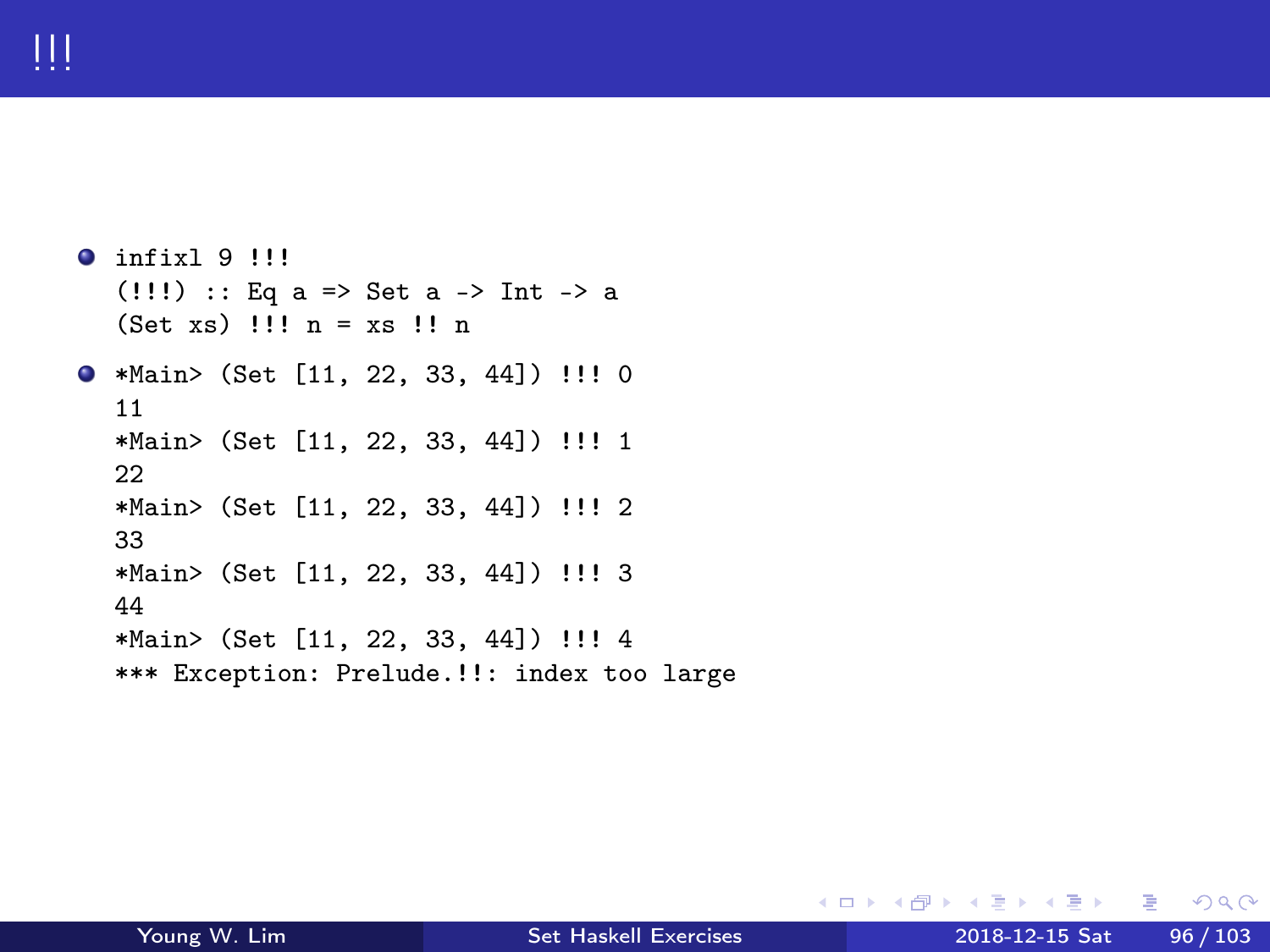```
module Hierarchy where
import SetEq
data S = Void deriving (Eq, Show)-- empty, v0, v1, v2, v3, v4, v5 :: Set S
empty = Set []
v0 = emptyv1 = powerSet v0v2 = powerSet v1v3 = powerSet v2v4 = powerSet v3v5 = powerSet v4
```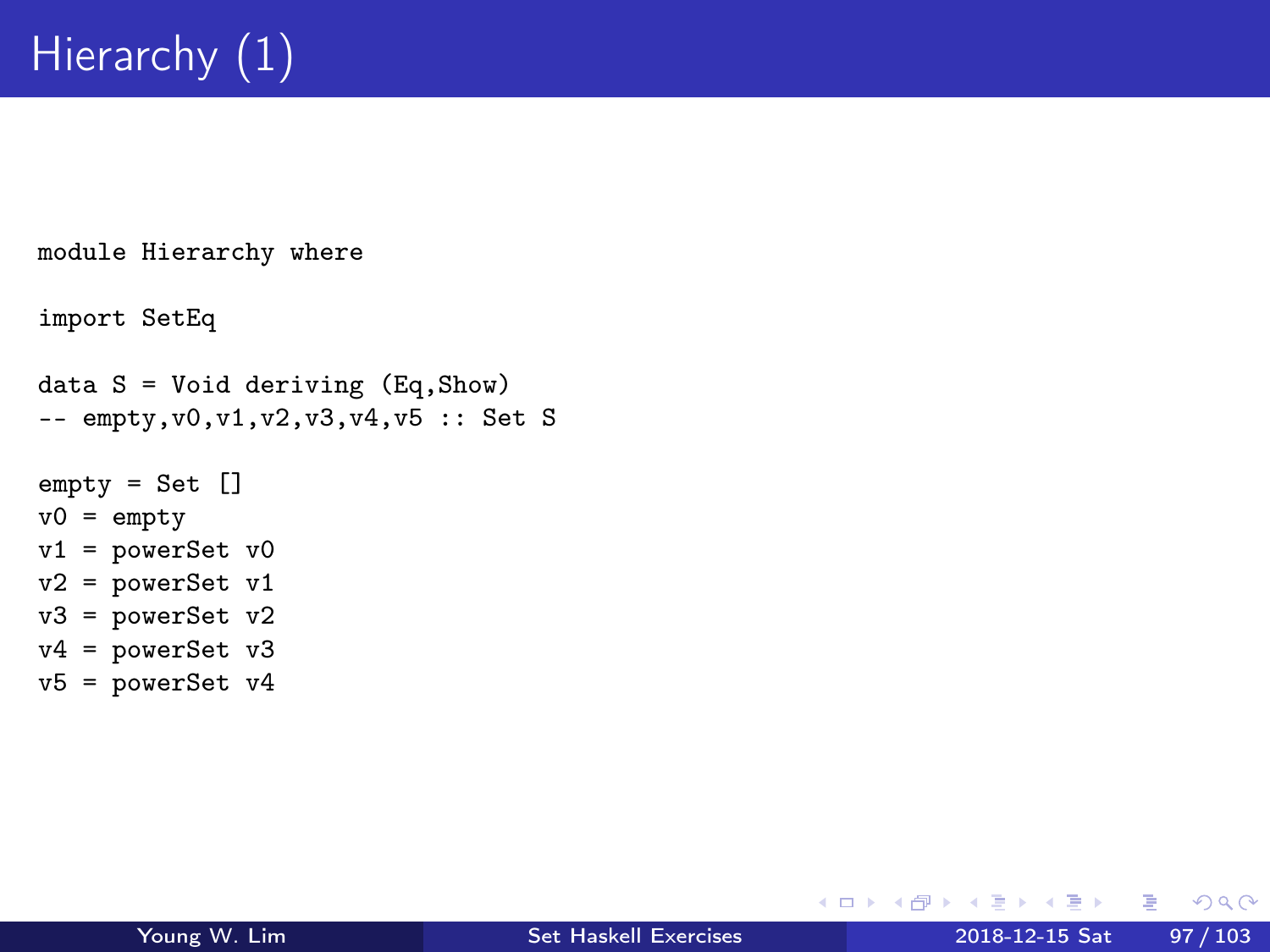## Hierarchy (2)

```
*Main> v0{ }*Main> v1
{11}*Main> v?
{f{f}},{f{f}}*Main> v3
\{\{\{\{\}\},\{\{\}\},\{\{\}\},\{\{\}\}\}*Main> v4
\{\{\},\{\{\{\}\}\},\{\{\{\}\}\},\{\{\{\}\}\},\{\{\{\}\}\},\{\{\{\}\}\}\},\{\{\{\{\}\}\}\}\}, {{{{}}}}, {{{{}}}}, {{{{}}}}, {{}}}}, {}
\{\{\},\{\{\}\},\{\{\},\{\{\}\}\},\{\{\},\{\{\}\}\}\}, {{{}}}}, {{}}}, {{}}}, {{}}}, {{}}}, {{}}}, {{}}}, {{}}}}, {{}}}}, {{}}}}, {{}}}}, {{}}}}, {{}}}}, {{}}}}, {{}}}}, {{}}}}, {{}}}}, {{}}}}, {{}}}}, {{}}}}, {{}}}}, {{}}}}, {{}}}}, {{}}}}, 
{{{{}}}},}}},}},}},}}},}}}
*Main> v5
. {{{}}, {{{}}}, {{}}}, {{}}}, {{{}}}, {{}}}, {{}}}, {{}}}, {{}}}, {}}}, {}}}, {}}}, {}}}, {}}}, {}}
{{}},{{{}}},{{}},{{}}}},{{{}}}},{{{}}},{{}}}},{{}}}},{{}}}},{{}}}},{{}}}},{{}}}},
\{\{\}\}, \{\{\}\}, \{\{\{\}\}, \{\{\{\}\}, \{\{\{\}\}\}, \{\{\{\}\}\}\}, \{\{\{\}\}\}, \{\{\{\}\}\}, \{\{\{\}\}\}\} \}\{\{\{\}\},\{\{\{\}\}\}\},\{\{\{\}\}\},\{\{\{\}\}\}\},\{\{\{\}\}\}\}, { \{\{\}\},\{\{\{\}\}\}\}, ... ... ... \{\{\}\}, { \{\{\{\}\}\}\}}, { \{\{\{\}\}\}}, { \{\{\}\}}, { \{\{\}\}}, { \{\{\}\}}, { \{\{\}\}}, { \{\{\}\}}, { \{\{\}\}}, { \{\{\}\}}, { \{\{\}\}}, { \{\{\}\}}, { \{\{\{\{\}\},\{\{\}\},\{\{\}\},\{\{\}\},\{\{\}\}\}\}, {{}}}}, {{}}, {{}}}}, {{}}, {{}}}, {{}}}, {{}}}}, {{}}}}, {{}}}}, {{}}}}, {{}}}}, {{}}}}, {{}}}}, {{}}}}, {{}}}}, {{}}}}, {{}}}}, {{}}}}, {{}}}}, {{}}}}, {{}}}}, {{}}}}, {{}}}}, {{}}}}, {{
```
KED KARD KED KED E YORA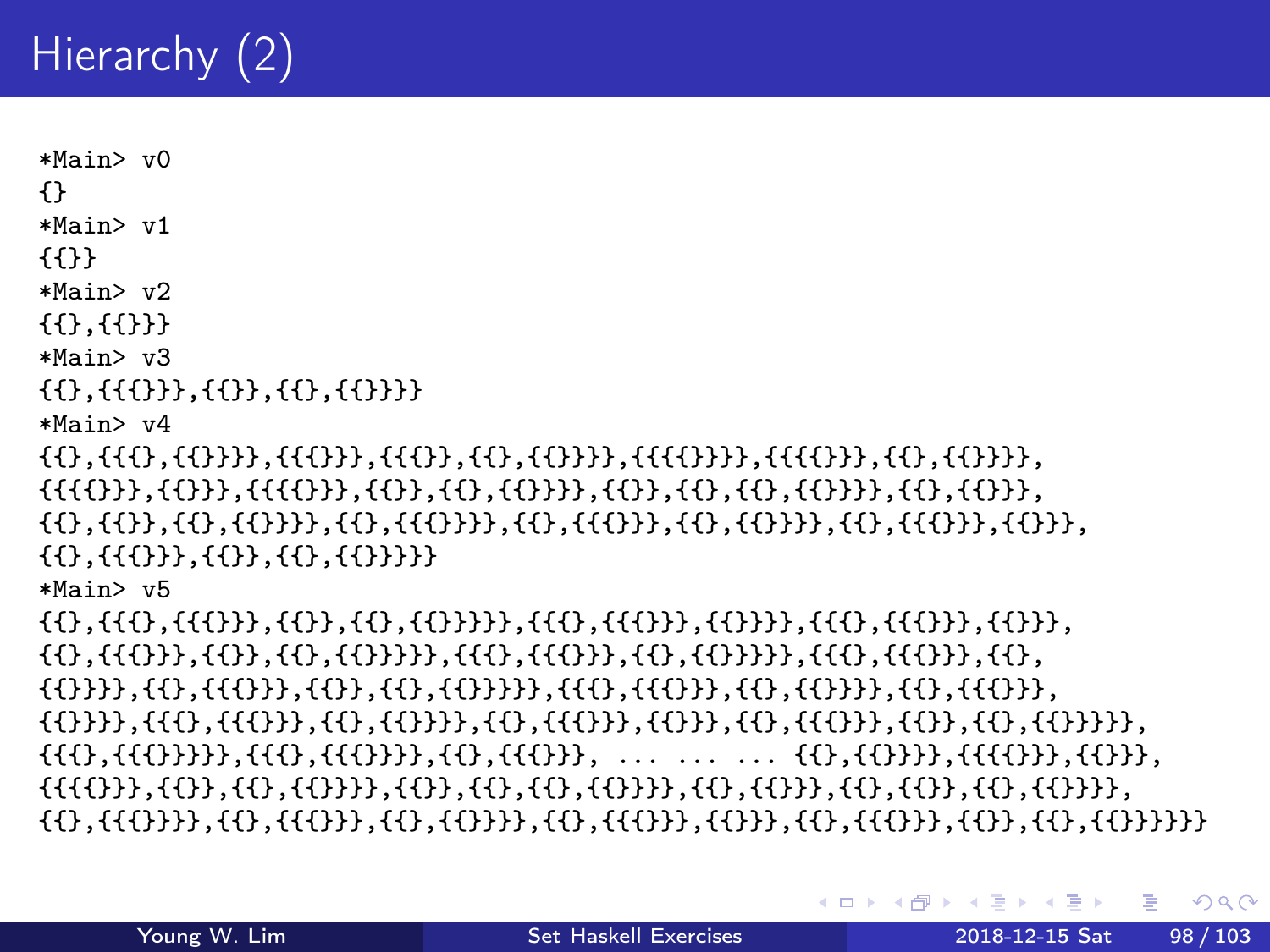## Hierarchy  $(3)$

```
*Main> v5 !!! 0
{1}*Main> v5 !!! 1
\{\{\{\{\}\},\{\{\}\},\{\{\}\},\{\{\}\}\}*Main> v5 111 2\{\{\{\}\},\{\{\{\}\}\},\{\{\{\}\}\}\}*Main> v5 !!! 3
\{\{\{\{\}\},\{\{\{\}\}\},\{\{\}\},\{\{\}\}\},\{\{\}\}\}*Main> v5 !!! 4
\{\{\{\{\}\},\{\{\}\},\{\{\}\},\{\{\}\}\}\}*Main> v5 !!! 5
\{\{\{\}\}, \{\{\{\}\}\}, \{\{\}\}, \{\{\}\}, \{\{\{\}\}\}\} \} \}*Main> v5 111 6\{\{\{\}\},\{\{\{\}\}\},\{\{\{\}\}\},\{\{\{\}\}\}\}, {{{}}}, {{}}}, {{}}}} {}
*Main> v5 !!! 7
\{\{\{\}\}, \{\{\{\}\}\}, \{\{\}\}, \{\{\}\}\} \}, {{}}}, {{}}}, {{}}}, {{}}}, {{}}}, {{}}}, {{}}}}}
*Main> v5 !!! 8
{f} {f} {f} {f} {f} {f} {f} {f} {f} {f} {f} {f}*Main> v5 !!! 9
\{\{\{\}\},\{\{\{\}\}\},\{\{\}\},\{\{\{\}\}\},\{\{\{\}\}\}\}*Main > v5 111 10
\{\{\{\{\}\},\{\{\{\}\}\},\{\{\{\}\}\},\{\{\{\}\}\}\}\}*Main>
```
KED KARD KED KED E YORA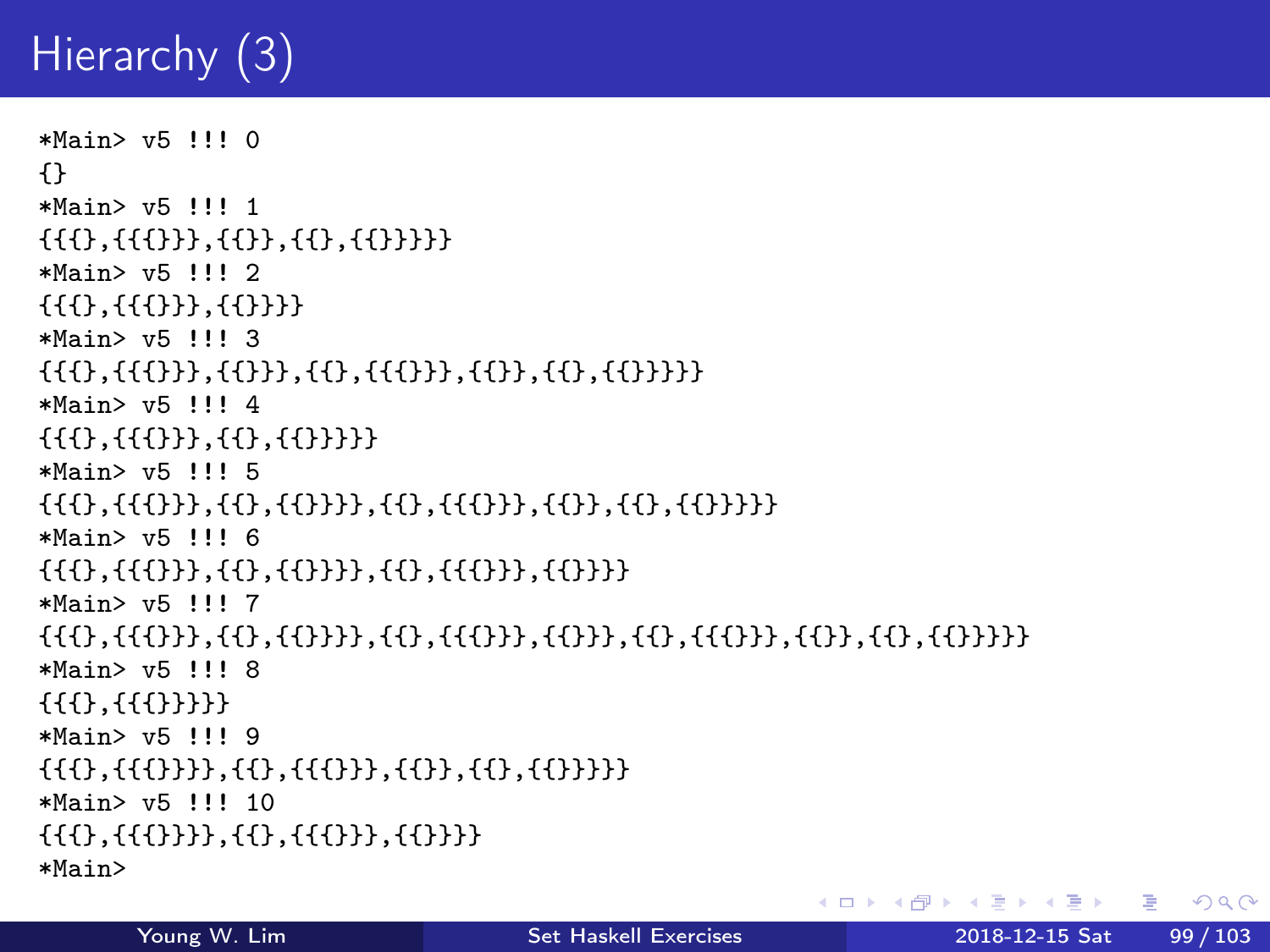## Hierarchy (4)

```
clen :: Set a -> Int
clen (Set xs) = length xs
*Main> clen v0
0
*Main> clen v1
1
*Main> clen v2
\mathfrak{D}*Main> clen v3
4
*Main> clen v4
16
*Main> clen v5
65536
```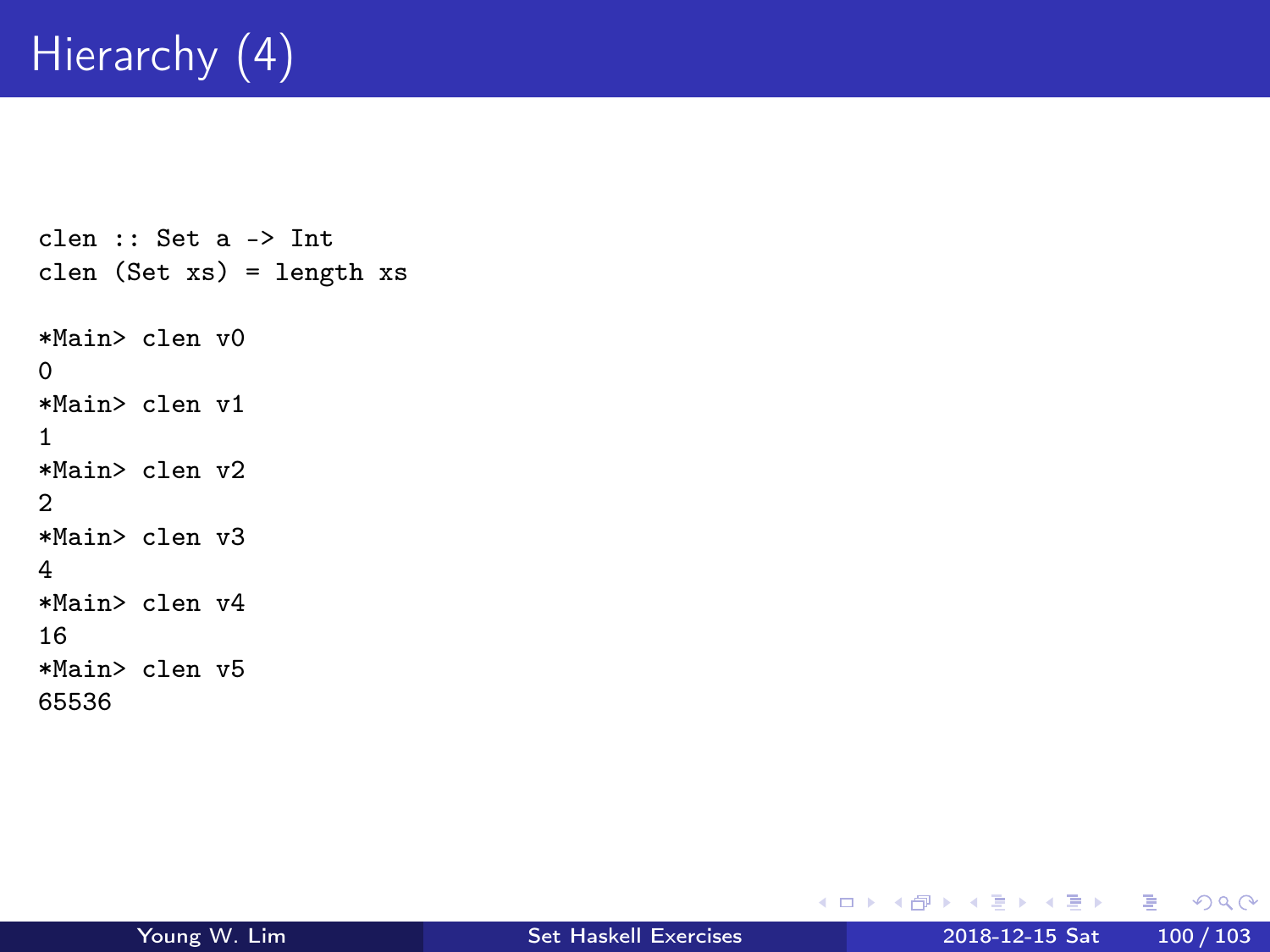```
display :: Int -> String -> IO ()
display n str = putStrLn (display' n 0 str)
  where
  display' \angle \Box \Box \Box \Boxdisplay' n m (x:xs) | n == m = '\n) : display' n 0 (x:xs)| otherwise = x : display display' n (m+1) xs
```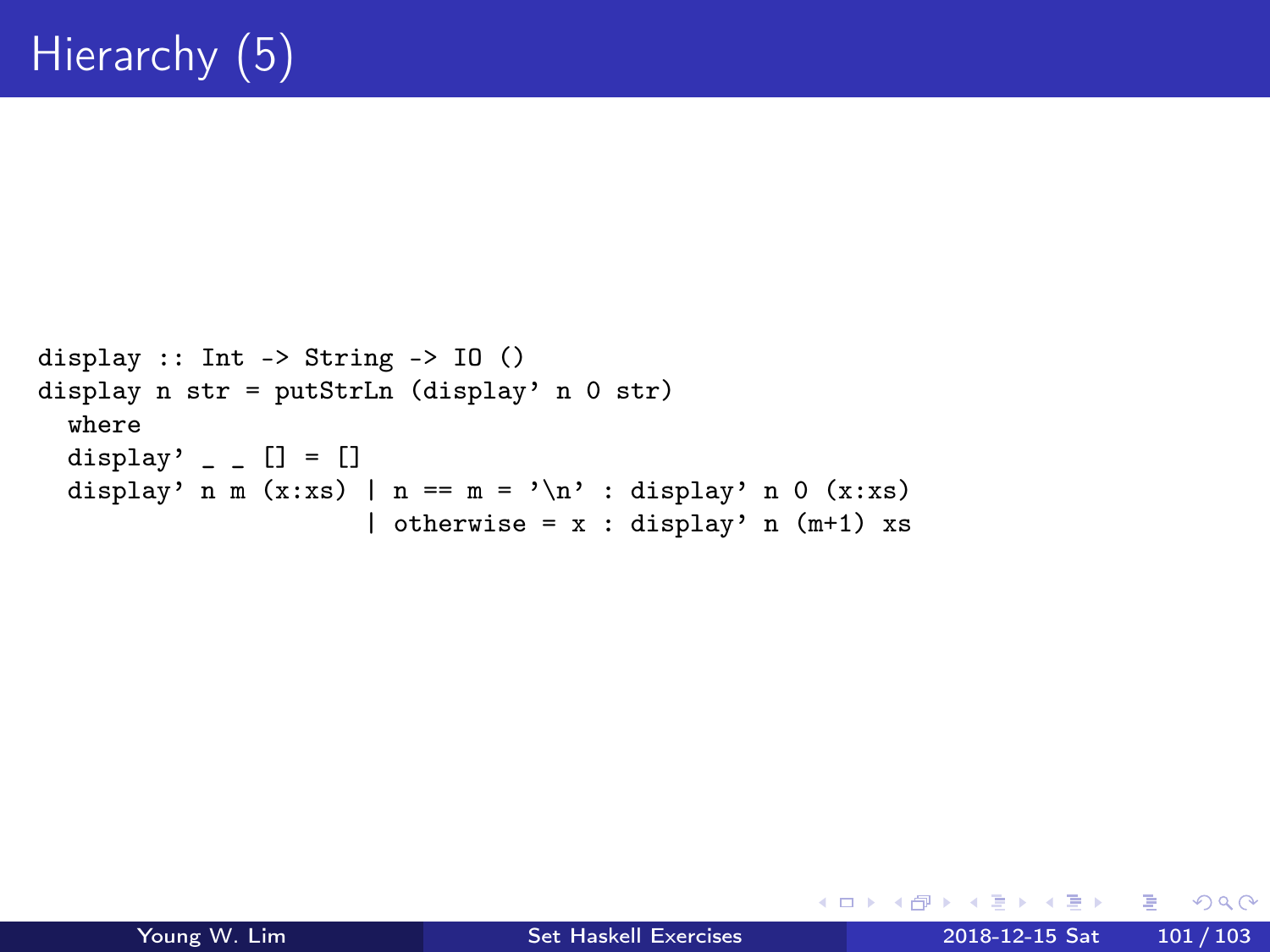## Hierarchy (6)

```
*Main> display 3 "Hello, world!"
Hel
lo,
wo
rld
!
*Main> display 3 "123123123123123123"
123
123
123
123
123
123
*Main> display 3 "123456789012"
123
456
789
012
```